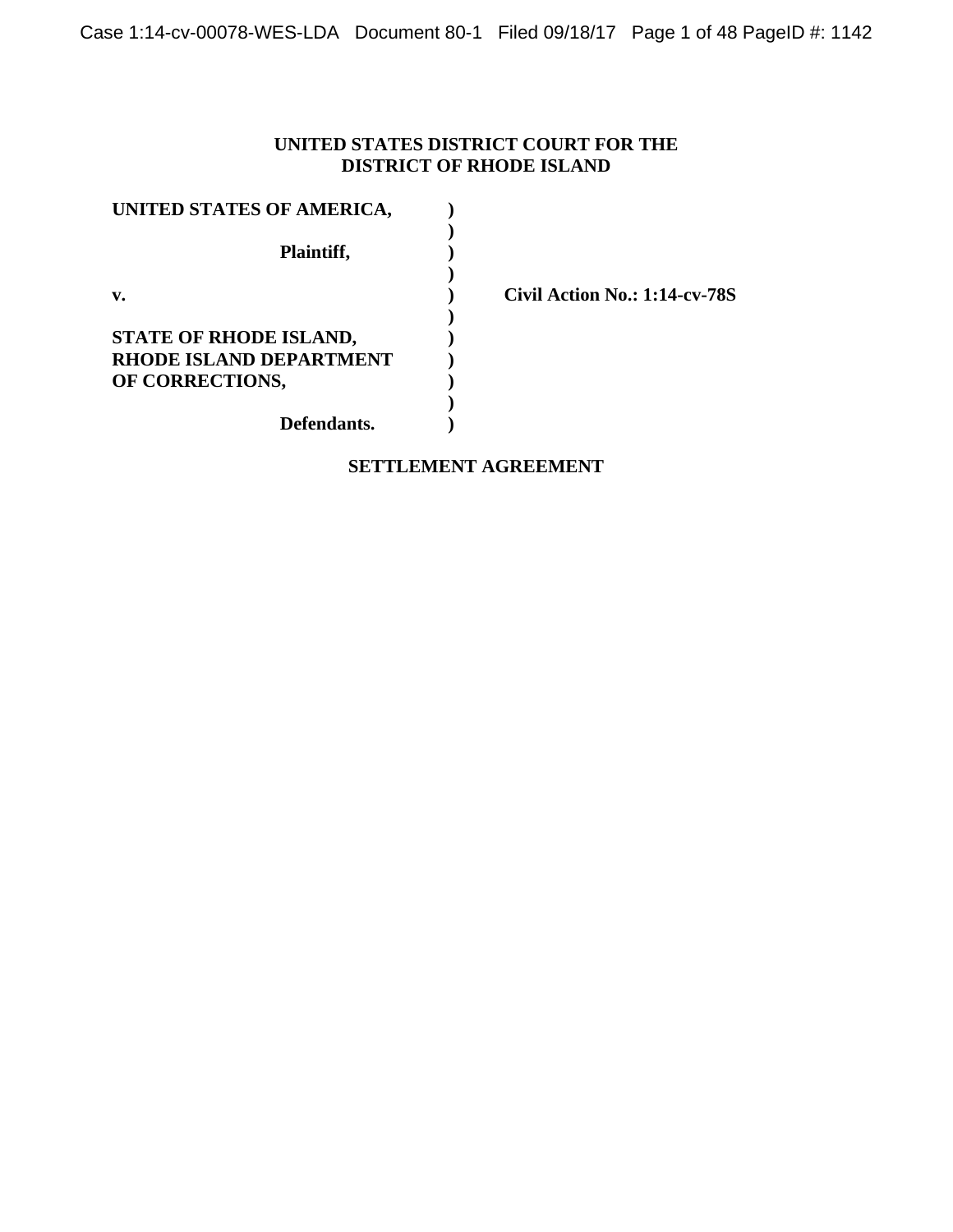# **TABLE OF CONTENTS**

| I.    |                                                                                |  |
|-------|--------------------------------------------------------------------------------|--|
|       |                                                                                |  |
|       |                                                                                |  |
| II.   |                                                                                |  |
| Ш.    |                                                                                |  |
| IV.   | <b>FAIRNESS HEARING ON THE TERMS OF THE</b>                                    |  |
|       |                                                                                |  |
|       |                                                                                |  |
|       |                                                                                |  |
|       |                                                                                |  |
|       |                                                                                |  |
|       |                                                                                |  |
|       |                                                                                |  |
| V.    |                                                                                |  |
|       |                                                                                |  |
|       |                                                                                |  |
|       |                                                                                |  |
|       |                                                                                |  |
| VI.   |                                                                                |  |
|       |                                                                                |  |
|       |                                                                                |  |
|       |                                                                                |  |
|       | D. Submission of Interest-in-Relief Forms by Potentially Eligible Applicants18 |  |
|       | E. Determination of Claimants' Eligibility for Individual Relief19             |  |
|       |                                                                                |  |
|       |                                                                                |  |
|       |                                                                                |  |
| VII.  |                                                                                |  |
|       | A. Filing of Proposed Individual Relief Awards Lists with the Court 21         |  |
|       |                                                                                |  |
|       | C. Notice of Preliminary Eligibility Determinations to Claimants22             |  |
|       |                                                                                |  |
|       |                                                                                |  |
|       | F. Amendment to Preliminary Individual Relief Awards Lists 24                  |  |
|       |                                                                                |  |
|       |                                                                                |  |
| VIII. |                                                                                |  |
|       | A. Notice of Individual Relief Awards and Acceptance and Release 25            |  |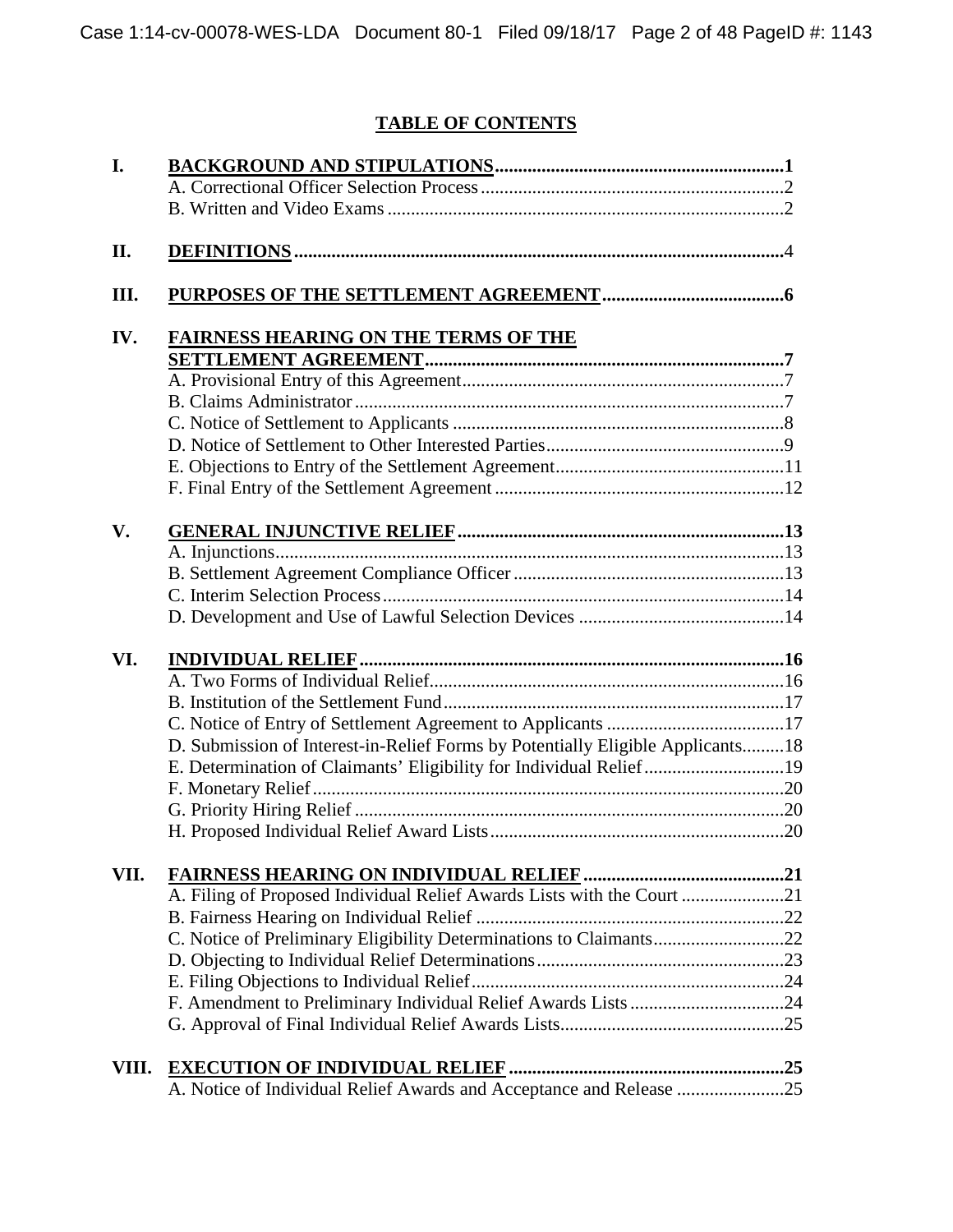|           | i. Priority Hiring Relief Awarded to Eligible Claimants Identified in |  |
|-----------|-----------------------------------------------------------------------|--|
|           |                                                                       |  |
|           |                                                                       |  |
|           |                                                                       |  |
|           | c. State's Reports to the United States on Claimants Hired35          |  |
|           | ii. Priority Hiring Relief Awarded to Incumbent Correctional Officers |  |
|           |                                                                       |  |
|           |                                                                       |  |
|           |                                                                       |  |
| IX.       | RECORD KEEPING AND COMPLIANCE MONITORING 39                           |  |
|           |                                                                       |  |
| X.        |                                                                       |  |
|           |                                                                       |  |
| XI.       |                                                                       |  |
|           |                                                                       |  |
| XII.      |                                                                       |  |
|           |                                                                       |  |
| XII<br>П. |                                                                       |  |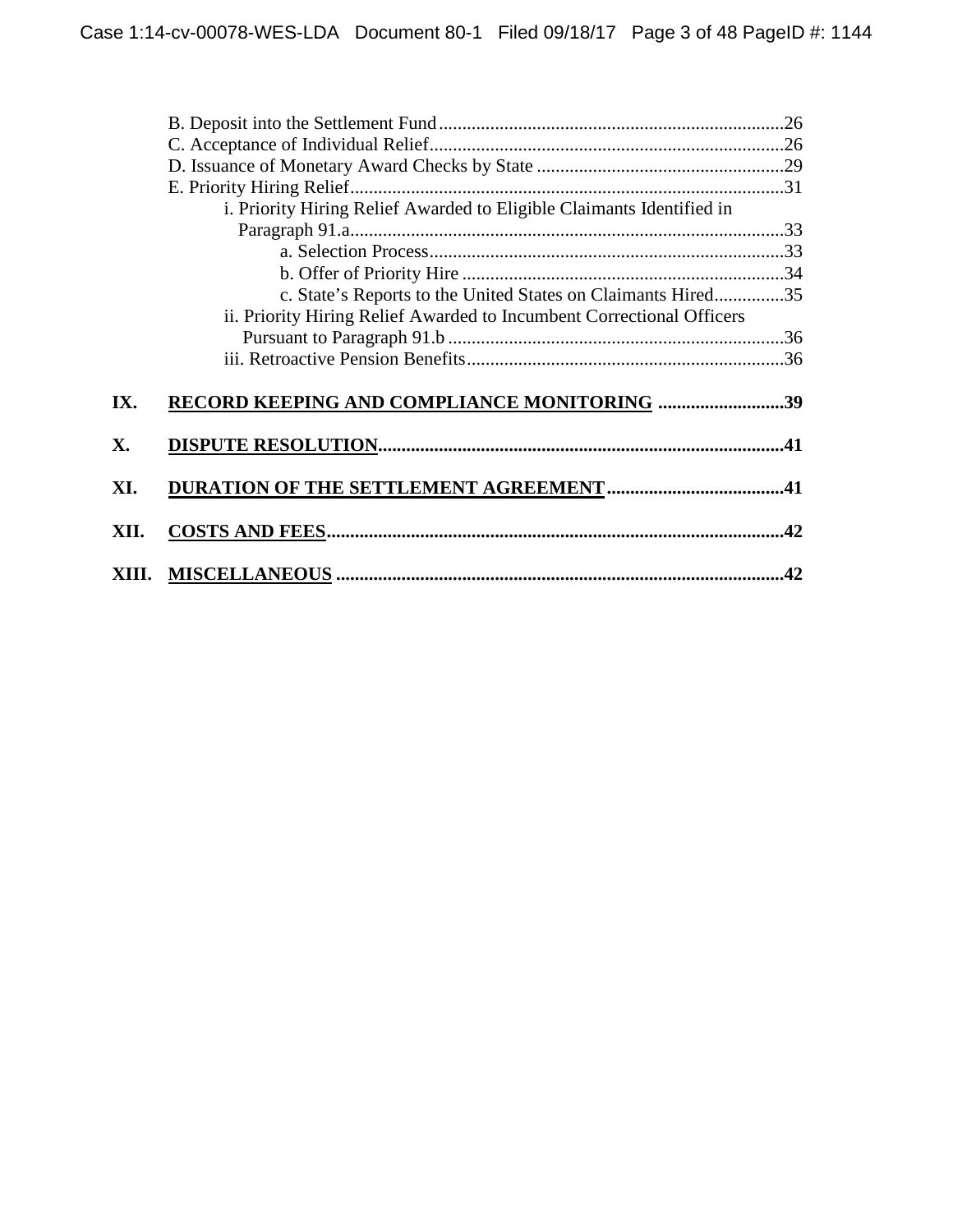# **APPENDICES**

| <b>APPENDIX A</b> | Notice of Settlement and Fairness Hearing, Instructions for Filing an Ob-<br>jection Prior to the Fairness Hearing, and Objection to the Entry of Settle-<br>ment Agreement Form                                                                     |
|-------------------|------------------------------------------------------------------------------------------------------------------------------------------------------------------------------------------------------------------------------------------------------|
| <b>APPENDIX B</b> | Notice of Entry of Settlement Agreement, Instructions for Filing a Claim<br>to be Considered for Monetary Relief or Priority Hiring Consideration,<br>and Interest-in-Relief Form                                                                    |
| <b>APPENDIX C</b> | Cover Letter Regarding Individual Relief Determination and Providing<br>Notice of Fairness Hearing on Individual Relief, Instructions for Filing an<br>Objection to Individual Relief, and Objection to Determination of Individ-<br>ual Relief Form |
| <b>APPENDIX D</b> | Notice of Individual Relief Award                                                                                                                                                                                                                    |
| <b>APPENDIX E</b> | Acceptance of Individual Relief Award and Release of Claims Form                                                                                                                                                                                     |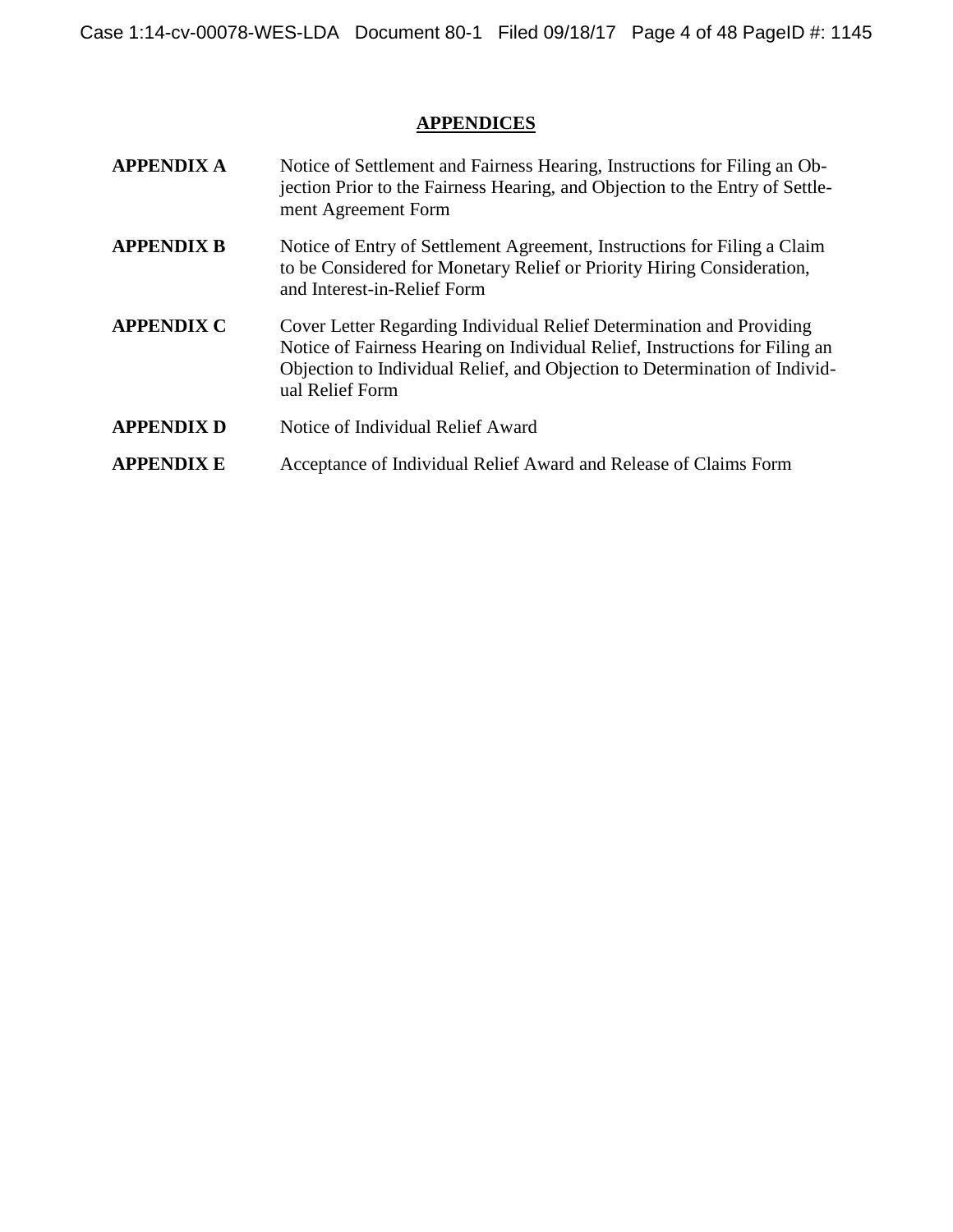### **I. BACKGROUND AND STIPULATIONS**

This action was brought by Plaintiff United States of America ("United States") against Defendants State of Rhode Island and the Rhode Island Department of Corrections ("Rhode Island," "the State," or "RIDOC") (collectively, "Parties") under Title VII of the Civil Rights Act of 1964, as amended, 42 U.S.C. § 2000e, *et seq*. ("Title VII"). This Court has jurisdiction of this action under 42 U.S.C. § 2000e-6(b) and 28 U.S.C. §§ 1343(a)(3) & 1345.

In its Complaint, filed in February 2014, the United States alleged that the State has used selection procedures that resulted in disparate impact on African Americans and Hispanics, in violation of Section 703(k) of Title VII, 42 U.S.C. § 2000e-2(k). Specifically, the Complaint alleged that the State's use of a written exam and a video exam had an adverse impact upon African American and Hispanic applicants for the entry-level correctional officer position. The United States further alleged that these practices have not been shown to be sufficiently job related for the position of correctional officer or consistent with business necessity. The United States has never alleged intentional discrimination in this case, whether in its Complaint or in any subsequent filing. The State denies that it has violated Title VII.

Nevertheless, the United States and the State, desiring that this action be settled by an appropriate settlement agreement ("Agreement") and without the burden of protracted litigation, agree to the jurisdiction of this Court over the Parties and the subject matter of this action. The United States and the State further agree to the entry of this Agreement as final and binding between themselves as to the issues raised in the United States' Complaint in this action.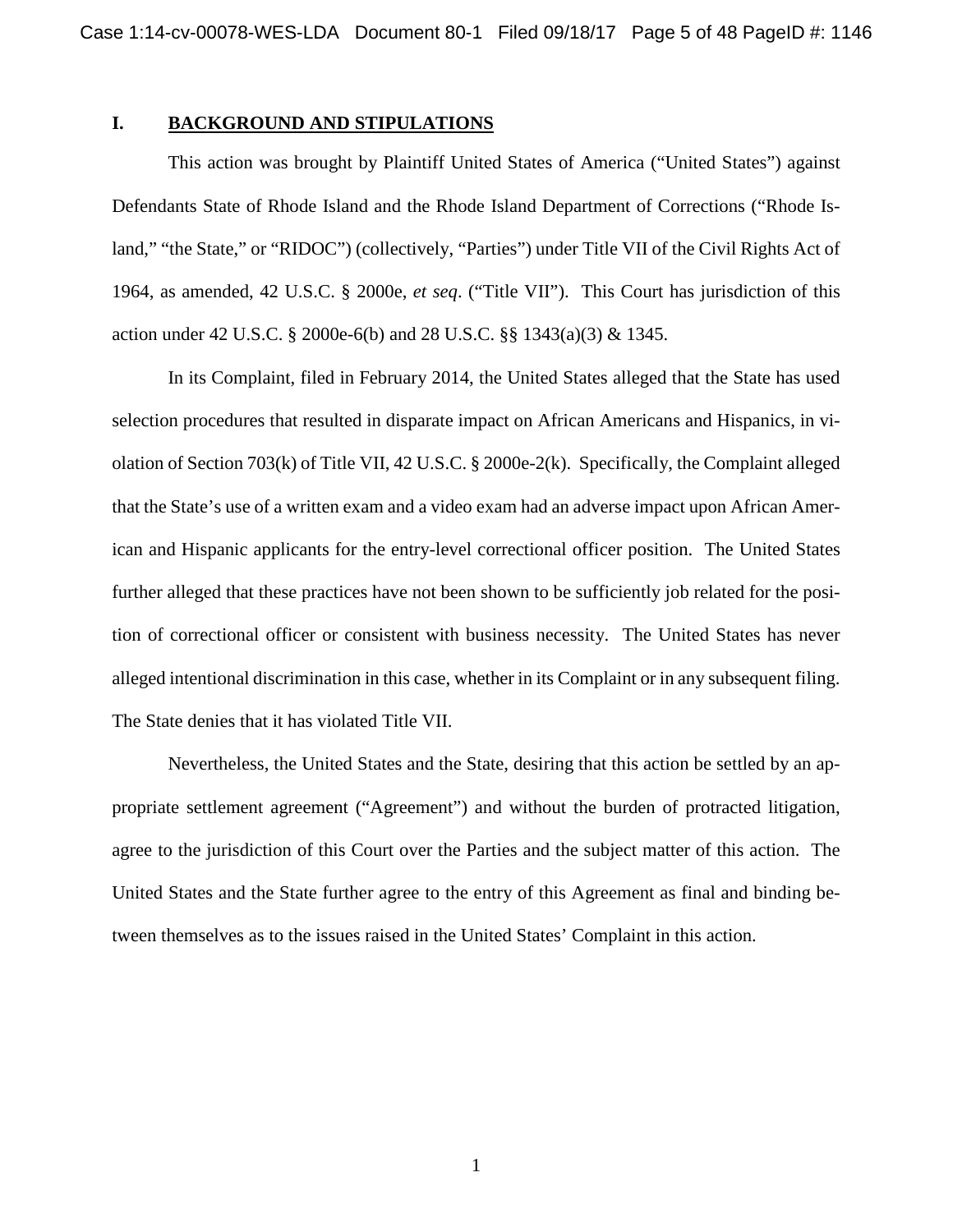Subject to the Court's approval of this Agreement, the Parties waive findings of fact and conclusions of law on all issues, except as to the following, to which the Parties stipulate, and which the Court finds: $<sup>1</sup>$  $<sup>1</sup>$  $<sup>1</sup>$ </sup>

## **A. Correctional Officer Selection Process**

- Since 2000, the State has used a multi-step selection process to hire entry-level correctional officers. Early in the selection process, the State administered both a written exam and a video exam on a single day to all interested applicants. The State used one version of the written exam (the "initial written exam") from January 2000 through June 2004 and a modified version of that written exam (the "revised written exam") from June 2006 to the present. The video exam has been administered since 2000 (the "video exam"). Those applicants who failed either exam were removed from further consideration.
- Those who passed both the initial or revised written exam and the video exam were required to pass a criminal records check, a physical ability test (starting in 2007), a background investigation, a final interview, a psychological assessment, and a medical screen, including drug testing. Those applicants who passed all of those steps were placed on an eligibility list in descending rank order based on their score on the video exam. Only the State's use of the initial and revised written exams, as well as the State's use of the video exam, are at issue in this lawsuit.

## **B. Written and Video Exams**

- For the initial written exam, applicants were required to achieve a total score of at least 70% (64 out of 91 questions) to pass. Generally, for the revised written exam, applicants were required to achieve a total score of at least 70% (57 out of 82 questions) to pass. For the video exam, applicants were required to achieve a total score of at least 79.5% (330 out of 415 possible points) to pass.
- There were three administrations of the initial written exam between January 2000 and June 2004 (in 2000, 2001, and 2004). The disparity in pass rates among African American and white applicants across the three administrations combined is statistically significant. The disparity in pass rates among Hispanic and white applicants across the three exam administrations combined also is statistically significant.
- There were six administrations of the revised written exam between June 2006 and November 2013 (in 2006, 2007, 2008, 2009, 2011, and 2013). The disparity in pass rates among African American and white applicants across the six administrations combined is

<span id="page-5-0"></span><sup>&</sup>lt;sup>1</sup> The facts are based on the United States' Complaint (Dkt. 1), the State's Answer (Dkt. 23), the State's responses to the United States' discovery requests, and the declarations of the United States' experts, which are attached to the memorandum in support of the Parties' joint motion for provisional entry of this Agreement.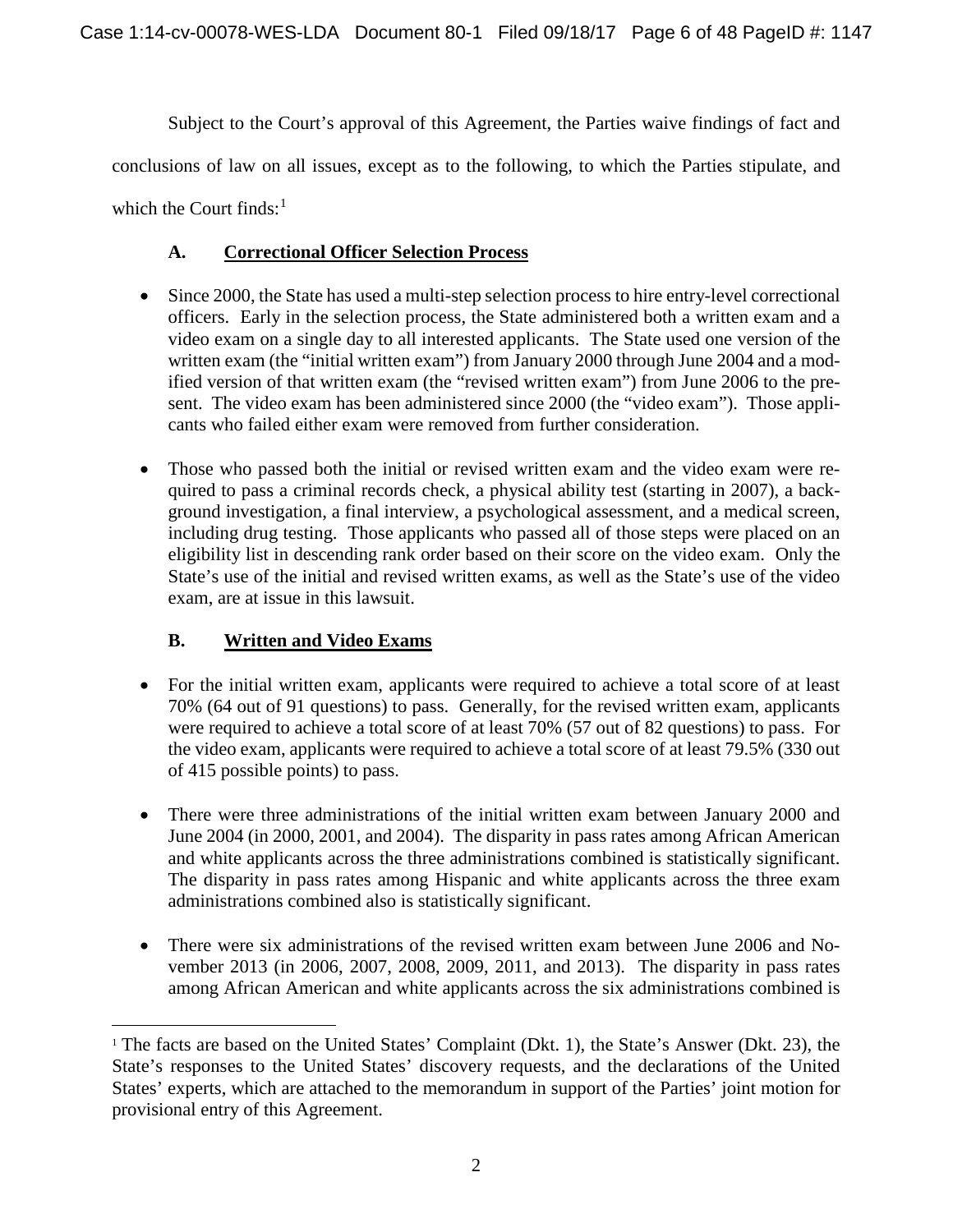statistically significant. The disparity in pass rates among Hispanic and white applicants across the six exam administrations combined also is statistically significant.

- There were nine administrations of the video exam between January 2000 and November 2013. The disparity in pass rates among African American and white applicants across the nine administrations combined is statistically significant. The disparity in pass rates among Hispanic and white applicants across the nine exam administrations combined also is statistically significant.
- The United States estimates that an additional 52 African American applicants and an additional 55 Hispanic applicants would have been hired by the State as correctional officers from the nine combined test administrations at issue absent the disparate impact of the pass/fail use of the initial and revised written exams and the video exam.
- The United States contends that the State's use of the initial and revised written exams, as well as the use of the video exam, from January 2000 to November 2013 has not been shown to be job related and consistent with business necessity. The United States also contends that alternative selection devices exist to select candidates for correctional officer positions that would have served the State's legitimate needs and that would have had less disparate impact against African American and Hispanic applicants. The State does not admit to liability under Title VII, and the parties disagree as to whether the United States' evidence as to the issues of job relatedness and business necessity and alternative employment practices is sufficient to establish liability under Title VII.
- The relief provided by this Agreement does not exceed make-whole relief to individuals who would otherwise have been hired as entry-level correctional officers but for the disparate impact of the practices challenged by the United States, and the procedures set forth in this Agreement for identifying Claimants and allocating relief among them are fair, reasonable, equitable, and otherwise consistent with federal law.
- The retroactive seniority awarded to eligible Claimants under this Agreement does not exceed the noncompetitive seniority lost by African American and Hispanic applicants from 2000 to 2013 as a result of the State's pass/fail use of the written and video exams.
- Priority hiring and awards of retroactive seniority under this Agreement are remedial relief for identified individuals based on their status as persons affected by the practices challenged by the United States.

In resolution of this action, with the settlement of the Parties, IT IS THEREFORE OR-

DERED, ADJUDGED, AND AGREED as follows: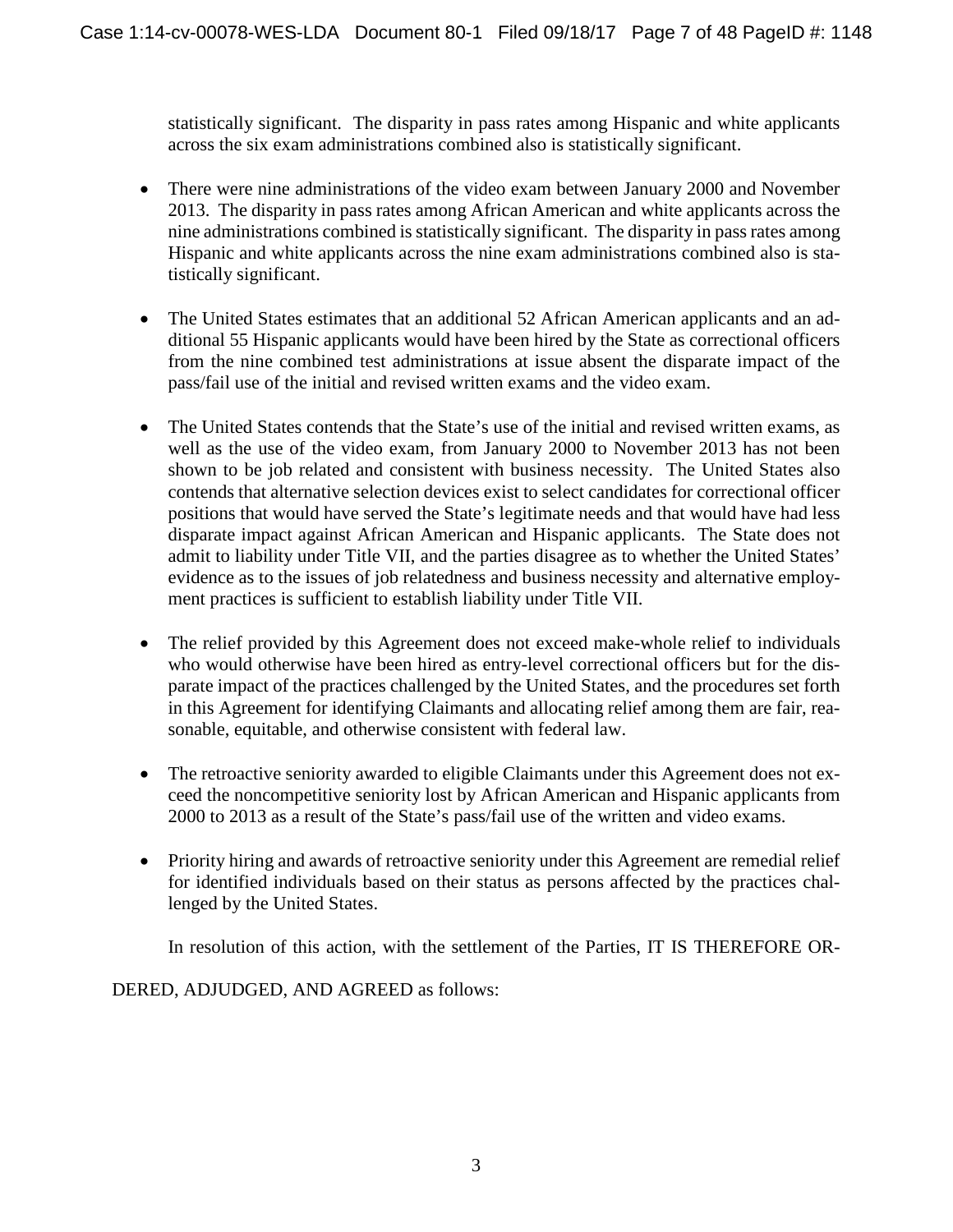## **II. DEFINITIONS**

- 1. "Monetary relief" means a monetary award based on the United States' calculation of some of the lost wages that the United States alleges would have accrued to those persons who would have been hired into the position of correctional officer but for the disparate impact of the written or revised written exam or the video exam.
- 2. "Claimant" refers to any African American or Hispanic person who submits an Interestin-Relief Form.
- 3. "Days" means calendar days unless business days are clearly specified. If any deadline referenced in this Agreement should fall on a weekend or federal holiday, the deadline shall be moved to the next business day.
- 4. "Entry of the Agreement" means the date on which the Court enters the Agreement as final in an order at or after the Fairness Hearing on the Terms of the Settlement Agreement as set forth in Paragraph 27 of this Agreement.
- 5. "Individual relief" under this Agreement means:
	- a. Monetary relief; and/or
	- b. Priority hiring relief in the form of a correctional officer position for qualified candidates with noncompetitive retroactive seniority.
- 6. The "Parties" to this Agreement are the United States, by the Department of Justice, and the State of Rhode Island and the Rhode Island Department of Corrections.
- 7. "Initial written exam" means the 91-question written test used by RIDOC to screen applicants for the correctional officer position from January 2000 to June 2004.
- 8. "Revised written exam" means the 82-question written test used by RIDOC to screen applicants for the correctional officer position from June 2006 to November 2013.

4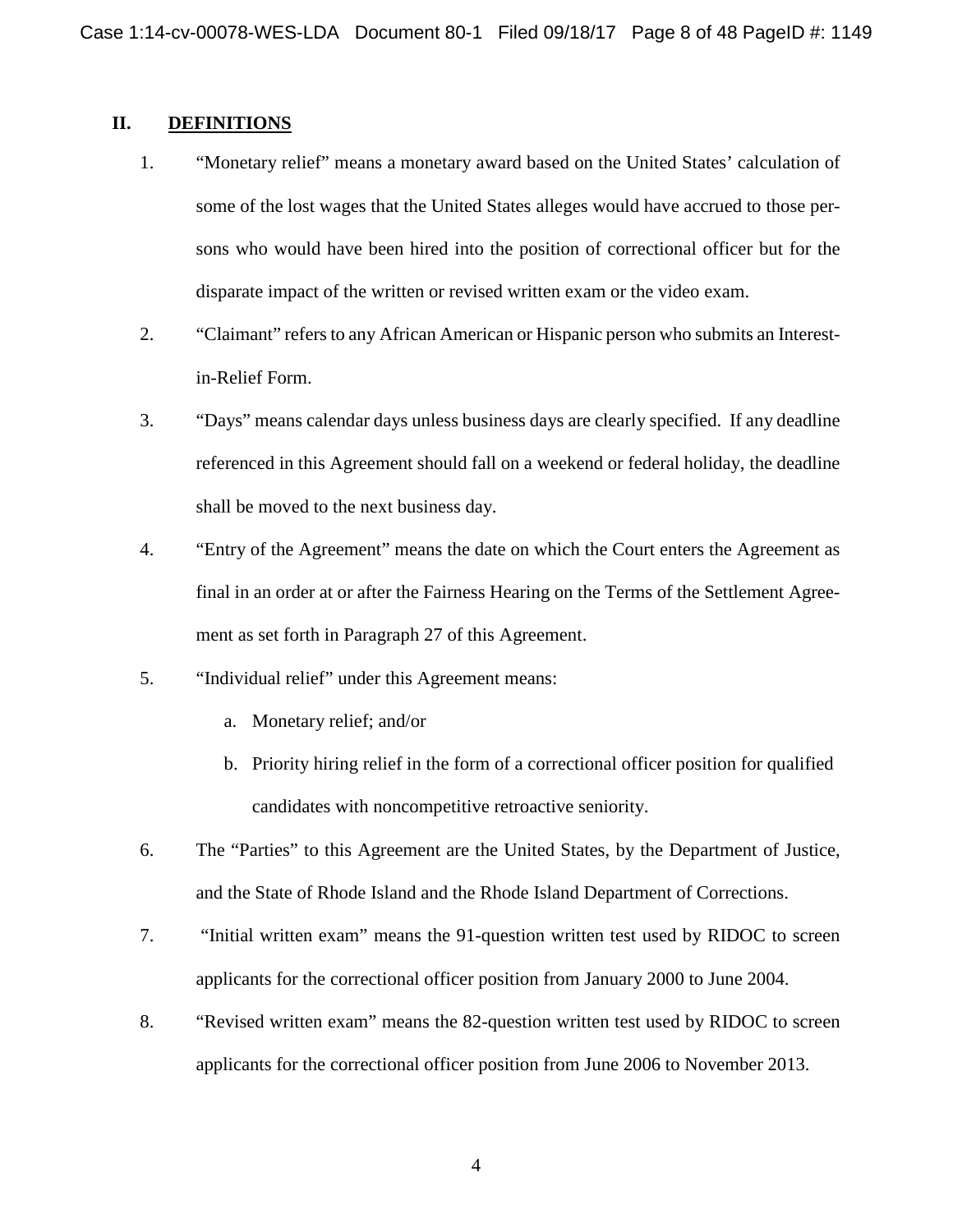- 9. "Video exam" means the 83-question video test used by RIDOC to screen applicants for the correctional officer position from January 2000 to November 2013.
- 10. "Priority hire" means a Claimant who is qualified and eligible for priority hiring relief and is either:
	- a. Hired by RIDOC as a correctional officer and, upon beginning academy training, is credited by the State with noncompetitive retroactive seniority corresponding with the Claimant's retroactive seniority date, as set forth in Paragraph 91.a; or
	- b. A current RIDOC correctional officer who is credited by the State with noncompetitive retroactive seniority corresponding with the Claimant's retroactive seniority date, as set forth in Paragraph 91.b.
- 11. "Correctional officer" means a person hired to a correctional officer position by RIDOC, regardless of whether the person may also be called by another title while undergoing academy training or until the person has completed the probationary period applicable to all entry-level RIDOC correctional officers.
- 12. "Noncompetitive retroactive seniority" refers to seniority credit in the correctional officer position that a Claimant who receives priority hiring relief is entitled to receive.
	- a. Noncompetitive retroactive seniority is comprised of seniority for purposes of calculating an individual's salary or other pay, certain pension benefits, and future accrual of leave, including the amount of an individual's available vacation, personal, and sick leave, as well as any other purposes for which seniority is used to determine the amount of or eligibility for employee benefits.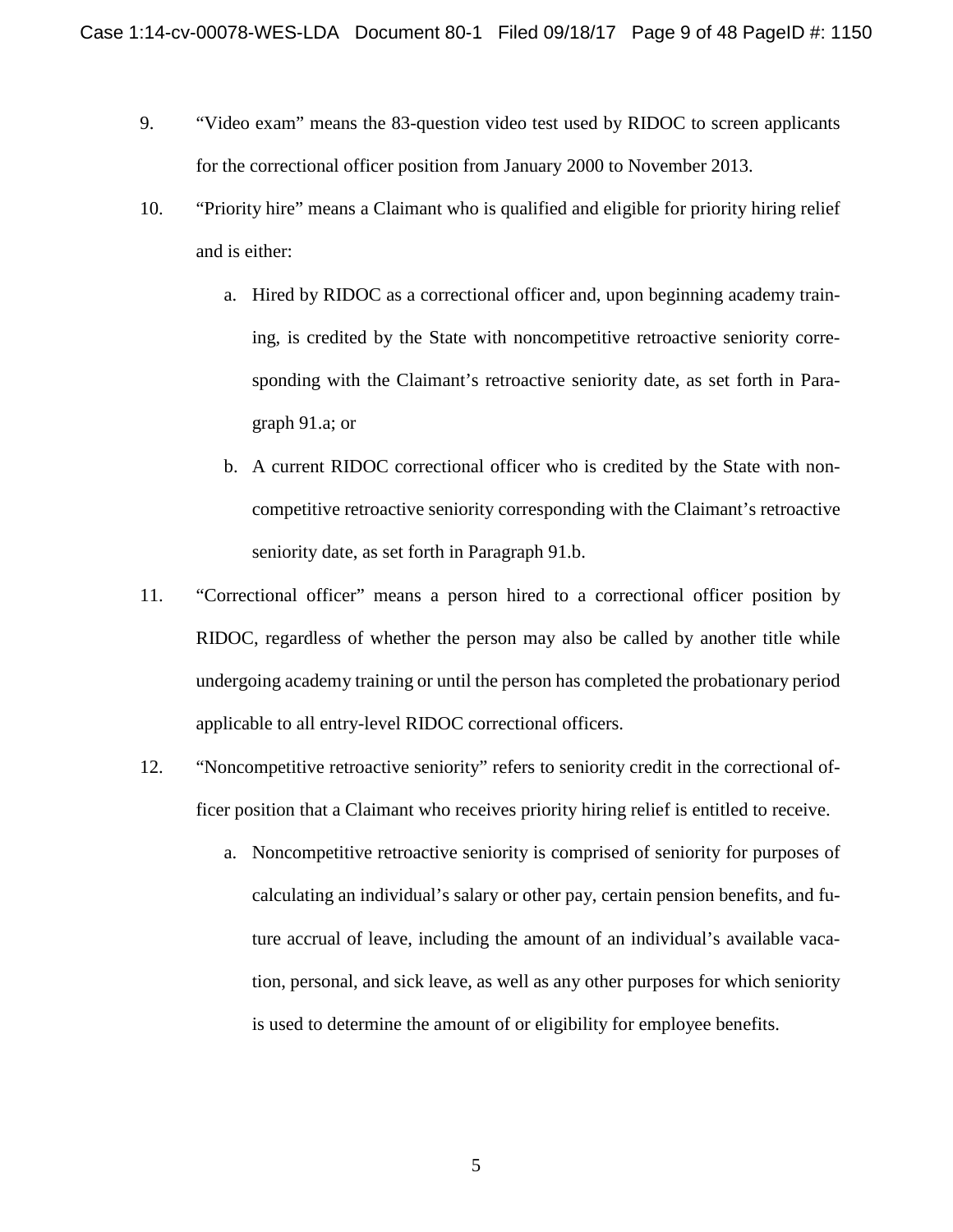- b. Noncompetitive retroactive seniority does not include seniority used for any purpose in which an incumbent competes with other incumbents for, among other things, transfers/filling of internal vacancies (such as shifts, posts, jobs, and locations), scheduling of leave (to include personal, vacation, and holiday leave), layoffs/reductions in work force, recall from layoffs/reductions in work force, or to satisfy any applicable probationary periods or any time-in-grade requirements associated with promotion eligibility.
- c. An award of noncompetitive retroactive seniority shall correspond to the graduation date of the first academy class that the Claimant would have entered if he or she had not been disqualified by the written or video exam ("retroactive seniority date"), except that pension benefits will be awarded in the amounts described in Paragraphs 102 to 105.
- 13. "Selection device" means any examination, test, requirement, or other criterion used to evaluate an applicant's qualifications for hire as a correctional officer (*e.g.*, written examination, video examination, physical ability test or physical fitness test, background examination, final interview, psychological examination, physical examination, or drug test).

#### **III. PURPOSES OF THE SETTLEMENT AGREEMENT**

- 14. The purposes of this Agreement are to ensure that:
	- a. The State develops and uses testing and selection procedures that, while ensuring the hiring of qualified correctional officer candidates, do not unnecessarily exclude qualified African American and Hispanic applicants, in accordance with Title VII; and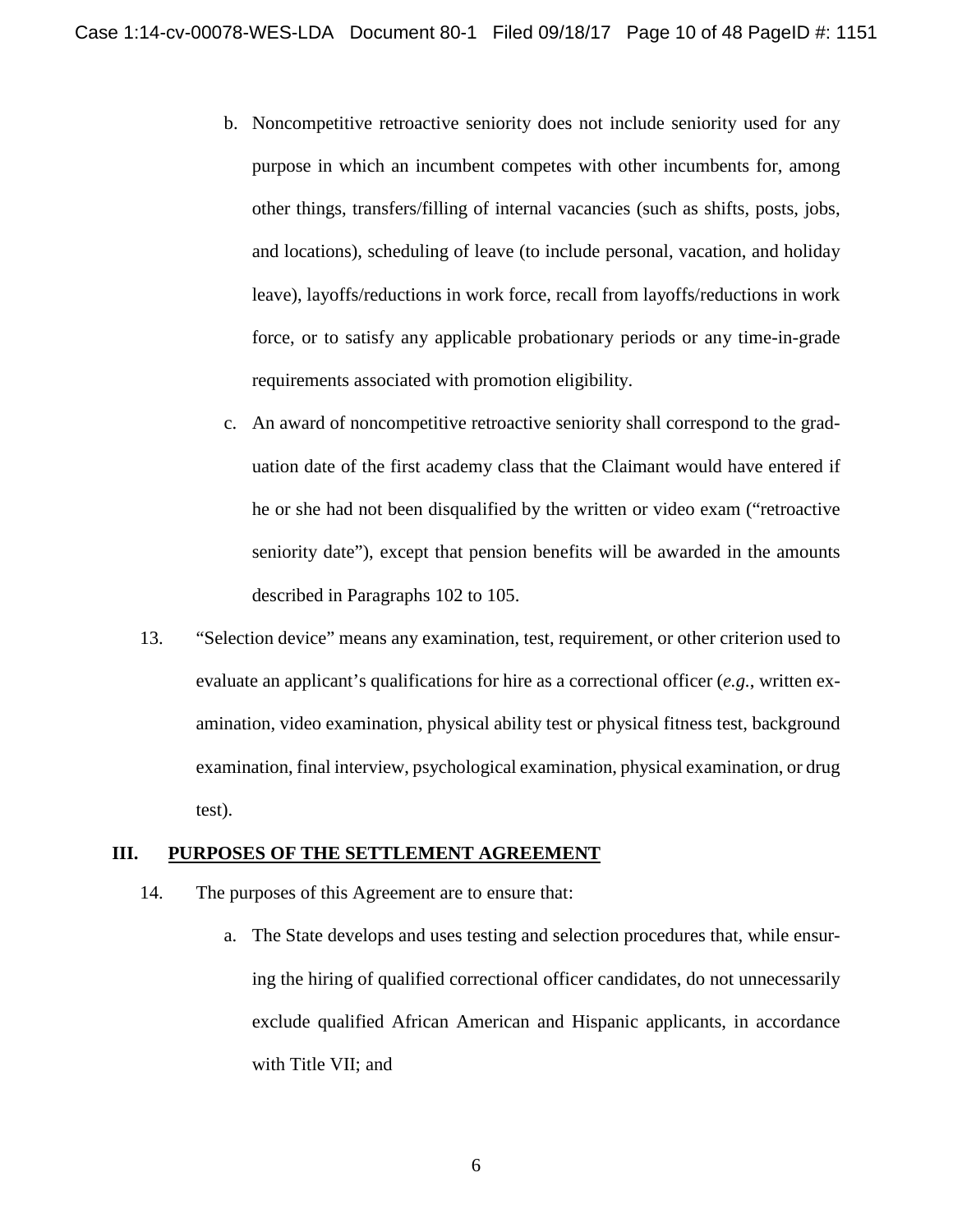b. The State provides, as appropriate, monetary relief and/or priority hiring relief with noncompetitive retroactive seniority to qualified persons who, the United States alleges, were not afforded further consideration for employment as entrylevel correctional officers with RIDOC, due to the employment practices challenged by the United States in this case.

# **IV. FAIRNESS HEARING ON THE TERMS OF THE SETTLEMENT AGREEMENT**

#### **A. Provisional Entry of this Agreement**

- 15. Upon execution of this Agreement, the Parties shall promptly file a joint motion for the provisional approval and entry of the Agreement by the District Court and request a Fairness Hearing on the Terms of the Settlement Agreement to allow the Court to determine whether the terms of the Agreement are fair, reasonable, and adequate; and not illegal, a product of collusion, or against the public interest. The Parties will request that the Court provide notice at least one hundred (100) days before the date and time set for a Fairness Hearing on the Terms of the Settlement Agreement.
- 16. The purpose of the Fairness Hearing on the Terms of the Settlement Agreement and the related notification provisions of this Agreement is to provide all persons who may be affected by the terms of the Agreement with notice and an opportunity to present objections prior to final entry of the Agreement, in accordance with Section 703(n) of Title VII, 42 U.S.C. § 2000e-2(n).

## **B. Claims Administrator**

17. For the purpose of compromising the claims underlying this case only, the United States agrees to enter a contract with a Claims Administrator to assist the Parties with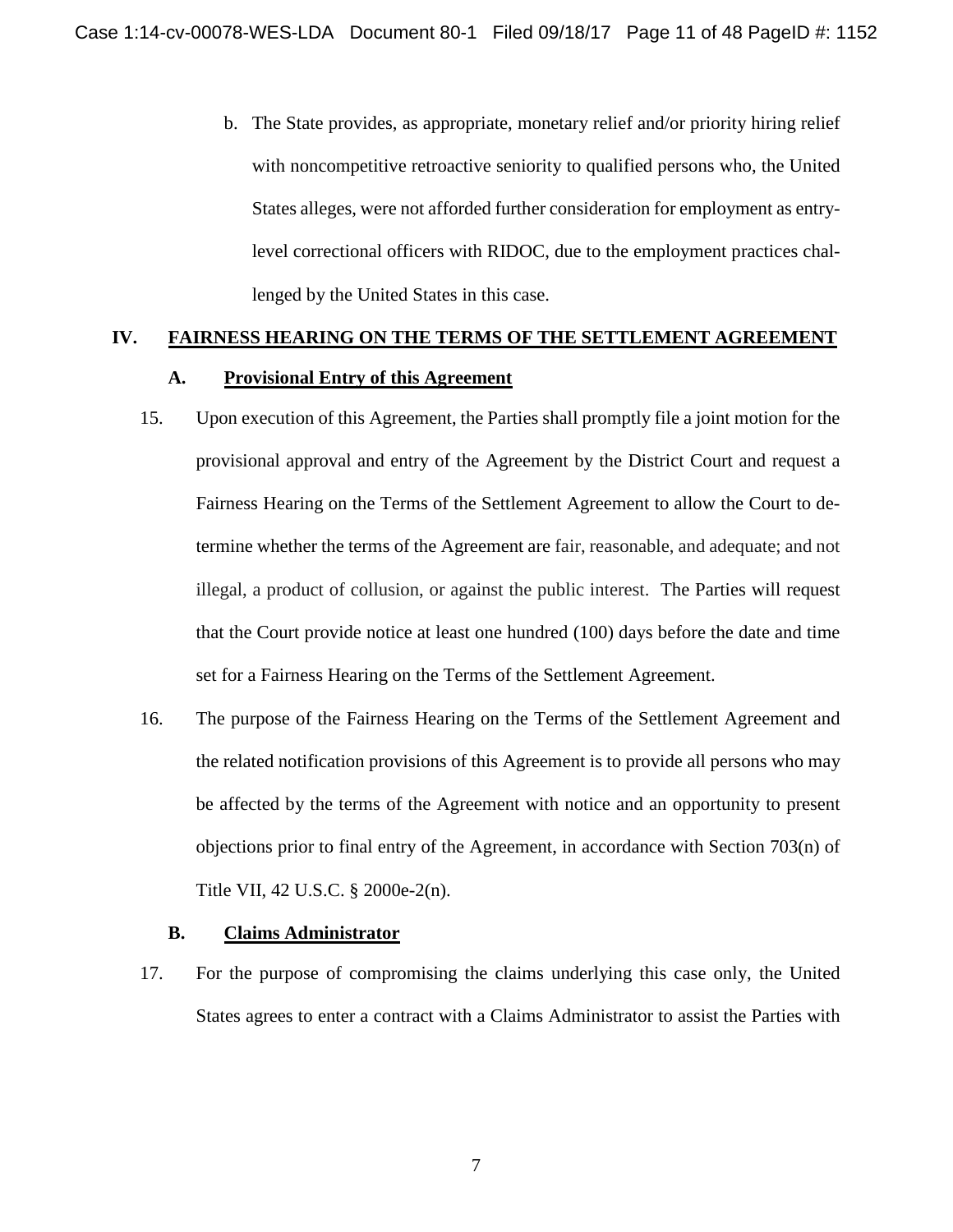the notice and claims procedure for individual relief. By agreement of the Parties, limited to the facts underlying the settlement of this case only, the United States shall bear all costs and expenses of the Claims Administrator.

18. The Claims Administrator's contract with the United States will require the Claims Administrator to work under the control and supervision of the Parties in the conduct of its activities, including reporting regularly to and providing all reasonably requested information to the Parties. In the event that the United States or Rhode Island has reason to believe that the Claims Administrator is not materially complying with the terms of the contract with the United States, the United States and Rhode Island will meet and confer to find a mutually agreeable course of action to address the Claims Administrator's material compliance with its contract with the United States. In the event that the United States and Rhode Island are unable to agree upon a course of action to address the Claims Administrator's material compliance with its contract with the United States, the Parties may present the matter to the Court pursuant to the dispute resolution provisions set forth in Paragraph 110 of this Agreement.

#### **C. Notice of Settlement to Applicants**

19. No later than ninety (90) days prior to the Fairness Hearing on the Terms of the Settlement Agreement, the State shall provide to the Claims Administrator and the United States the last-known mailing address and e-mail address of each applicant who identified as African American or Hispanic when applying for any of the State's selection processes for entry-level correctional officers and who failed the initial written exam, the revised written exam, or the video exam between 2000 and 2013, or who failed the interim selection process as set forth in Paragraph 33 of this Agreement.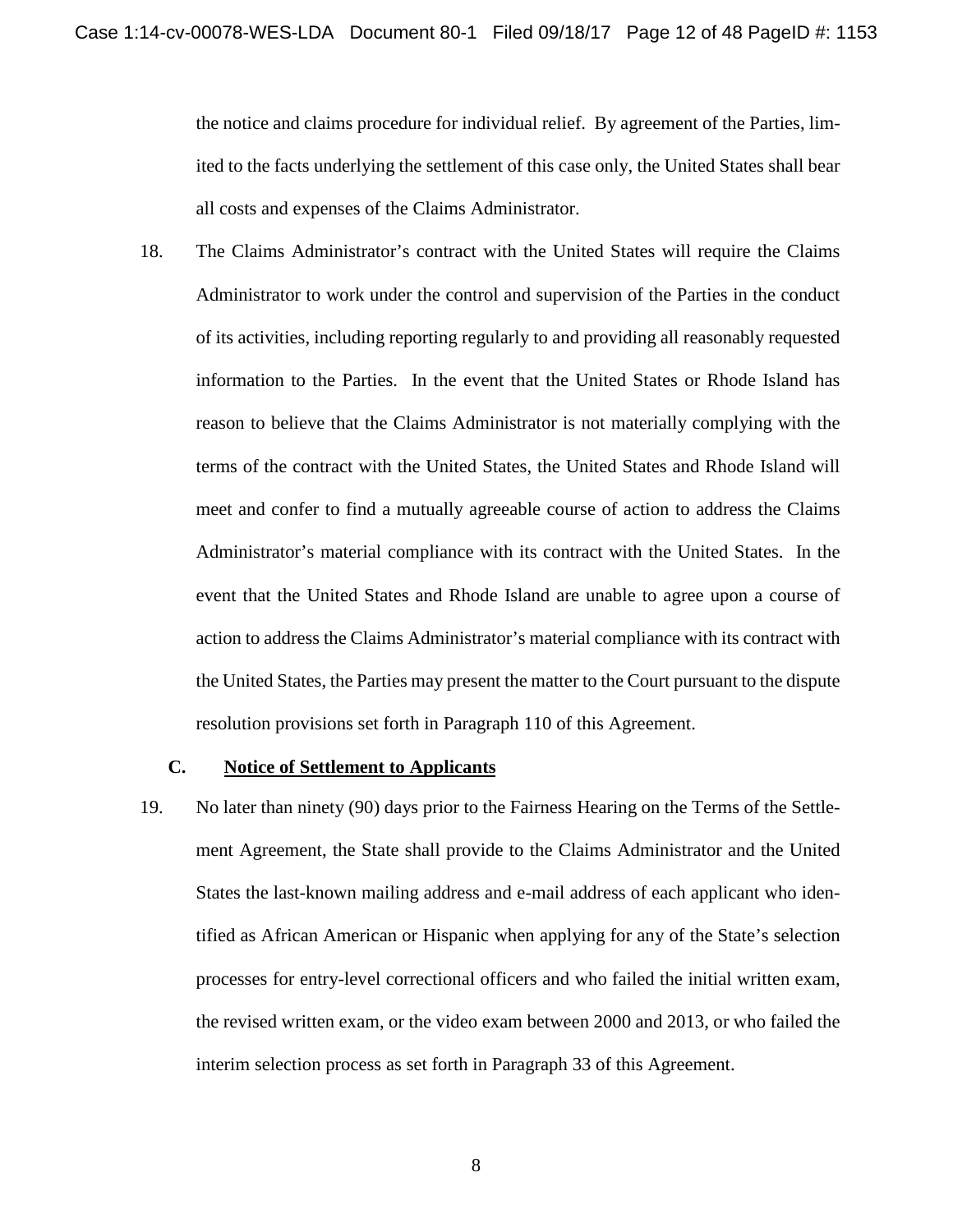- 20. No later than eighty (80) days prior to the Fairness Hearing on the Terms of the Settlement Agreement, the Claims Administrator shall provide a copy of a Notice of Settlement and Fairness Hearing, Instructions for Filing an Objection Prior to the Fairness Hearing, and a blank Objection to the Entry of the Settlement Agreement Form (collectively, "Notice Documents") in the formats set forth in Appendix A via e-mail to the last-known e-mail address and via first-class U.S. mail to the last-known mailing address of the applicants identified in Paragraph 19 above.
- 21. The Claims Administrator shall keep records of all Notice Documents that are returned to the Claims Administrator as undeliverable. If any applicant's Notice Documents are returned to the Claims Administrator as undeliverable (whether via e-mail or first-class U.S. mail), the Claims Administrator shall promptly notify the Parties and attempt to identify an updated electronic and/or postal mailing address as soon as practicable. If the Claims Administrator or one of the Parties identifies an alternate electronic and/or postal mailing address, the Claims Administrator shall re-send the Notice Documents within two  $(2)$  business days to the applicant.

### **D. Notice of Settlement to Other Interested Parties**

- 22. No later than eighty (80) days prior to the Fairness Hearing on the Terms of the Settlement Agreement, the State shall provide a copy of the Notice Documents described in Paragraph 20 in the formats set forth in Appendix A, to:
	- a. Each correctional officer currently employed by RIDOC, via hand delivery, at the place of the person's employment, by U.S. mail to his or her home address, or as an attachment to or an enclosure with each such person's regularly distributed paycheck; and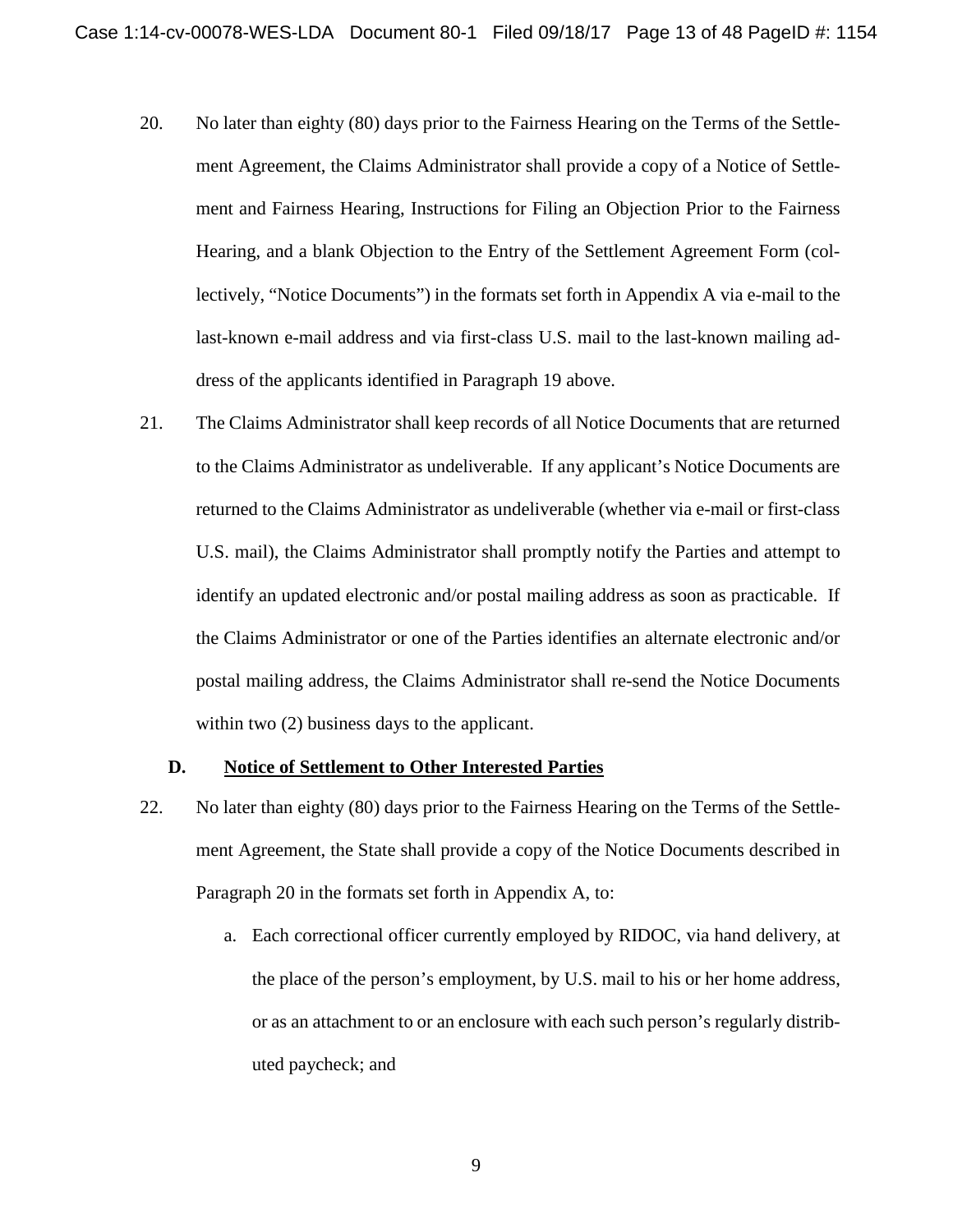- b. The Rhode Island Brotherhood of Correctional Officers and any other union or association recognized as being authorized to represent correctional officers at RIDOC, via U.S. mail.
- 23. The State shall publish a notice of the Settlement and the Fairness Hearing, in a form substantially the same as contained in Appendix A, on the State's website (**www.ri.gov**), RIDOC's website, in the *Providence Journal*, and via social media (*i.e.*, Facebook and/or Twitter) regularly used by the State and/or RIDOC.
	- a. The published notice on the State's website and RIDOC's website shall include a publicly-accessible link from which the Notice Documents and the Agreement can be accessed. This publicly-accessible link and notice shall be published and remain on the websites for no less than eighty (80) days prior to the Fairness Hearing on the Terms of the Settlement Agreement.
	- b. Eighty (80) days prior to the Fairness Hearing on the Terms of the Settlement Agreement and again sixty (60) days prior to the Fairness Hearing on the Terms of the Settlement Agreement, the State shall publish a notice in the *Providence Journal* in a form substantially the same as contained in Appendix A. The published notice also shall provide the website address from which Notice Documents and the Agreement can be accessed, and the phone number of the Claims Administrator.
	- c. Eighty (80) days prior to the Fairness Hearing on the Terms of the Settlement Agreement and again sixty (60) days prior to the Fairness Hearing on the Terms of the Settlement Agreement, the State shall publish notice via social media as follows: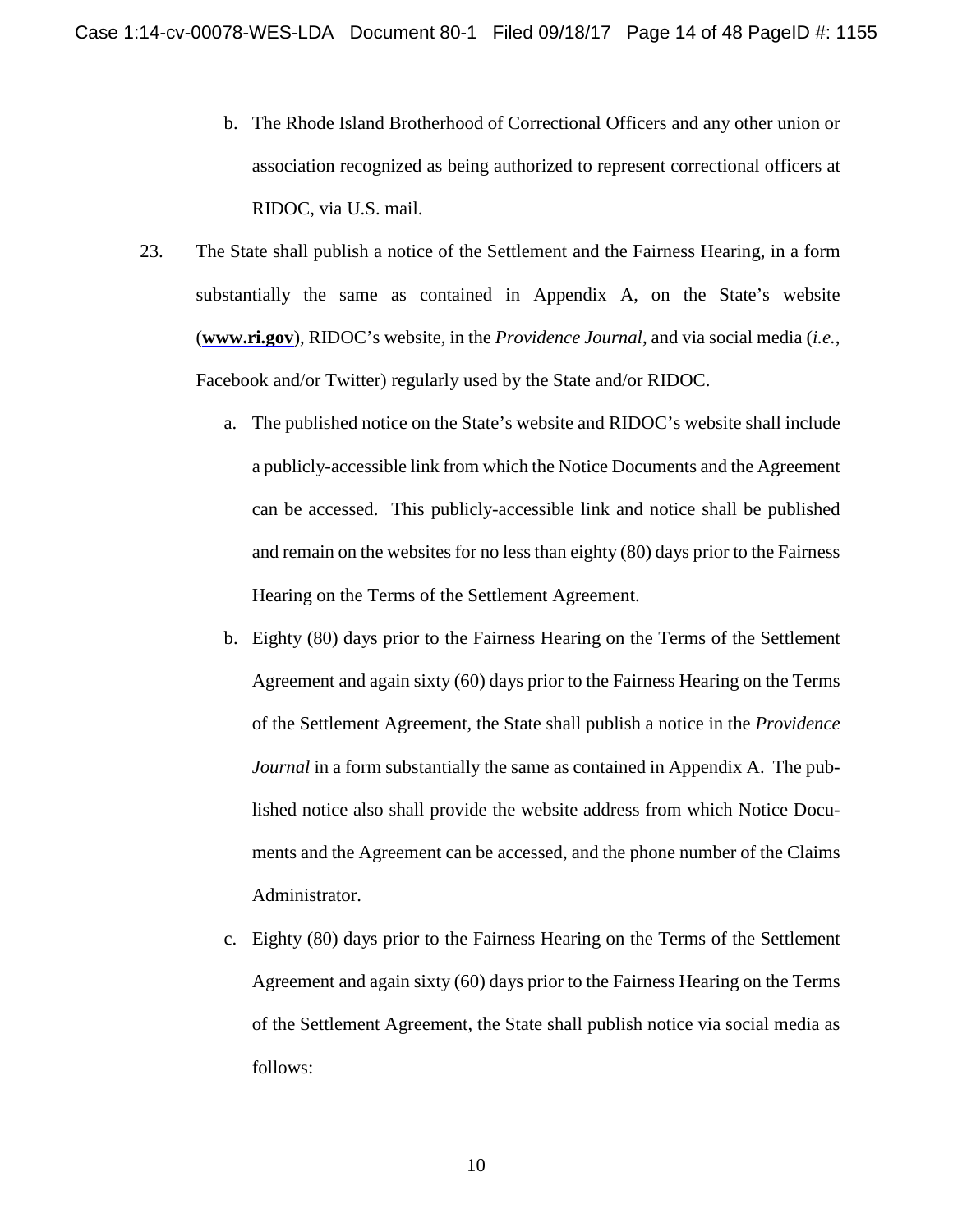- i. The State shall post and not delete the post on the Rhode Island Department of Corrections' Facebook page with the following text and a publicly-accessible link from which the Notice Documents and the Agreement can be accessed: "The State has entered into a Settlement Agreement with the U.S. Department of Justice to resolve a Department of Justice lawsuit alleging that RIDOC's hiring practices had an unintentional disparate impact on African Americans and Hispanics. To learn more, visit: [link]."
- ii. The State shall post and leave up a tweet on the State's Twitter page and on the Rhode Island Department of Corrections' Twitter page with the following text and a publicly-accessible link from which the Notice Documents and the Agreement can be accessed: "The State settled an unintentional disparate impact lawsuit with the Dept. of Justice @CivilRights involving RIDOC. Read more: [link]."

#### **E. Objections to Entry of the Settlement Agreement**

- 24. A person who wishes to object to the terms of the Settlement Agreement may file a written objection in accordance with the requirements set forth in Appendix A.
	- a. Objections shall be submitted to the Claims Administrator and shall state the objector's name, mailing address, telephone number, and e-mail address, if any; set forth a specific description of the objector's basis for objecting; include copies of any documentation supporting the objection; state the name and contact information of the objector's counsel, if any; and state whether the objector wishes the opportunity to be heard in the District Court at the Fairness Hearing on the Terms of the Settlement Agreement.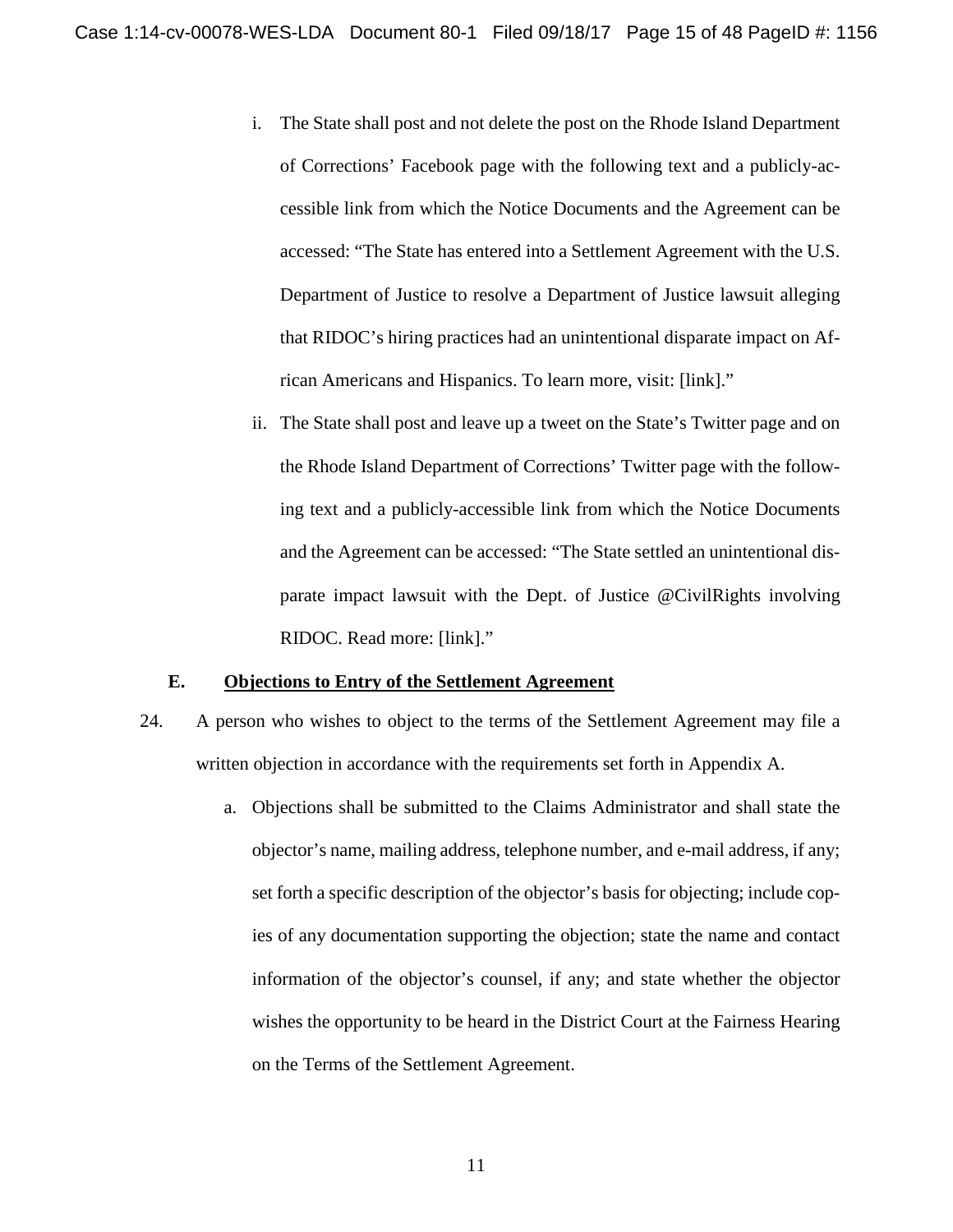- b. Objections submitted via mail must be postmarked no later than fifty (50) days before the Fairness Hearing on the Terms of the Settlement Agreement, and objections submitted via e-mail must be transmitted electronically no later than fifty (50) days before the Fairness Hearing on the Terms of the Settlement Agreement.
- 25. By no later than forty-five (45) days prior to the date set for the Fairness Hearing on the Terms of the Settlement Agreement, and on a rolling weekly basis thereafter (if necessary), the Claims Administrator shall serve upon the Parties copies of the objections it has received.
- 26. No later than ten (10) days prior to the Fairness Hearing on the Terms of the Settlement Agreement:
	- a. The United States shall file with the District Court copies of all objections received by the Claims Administrator; and
	- b. The United States and the State shall file their responses, if any, to objections timely received by the Claims Administrator in accordance with the deadlines set forth in Appendix A.

## **F. Final Entry of the Settlement Agreement**

27. The District Court shall enter the Agreement at or after the Fairness Hearing on the Terms of the Settlement Agreement if the Court determinesthat the terms of this Agreement are fair, reasonable, and adequate.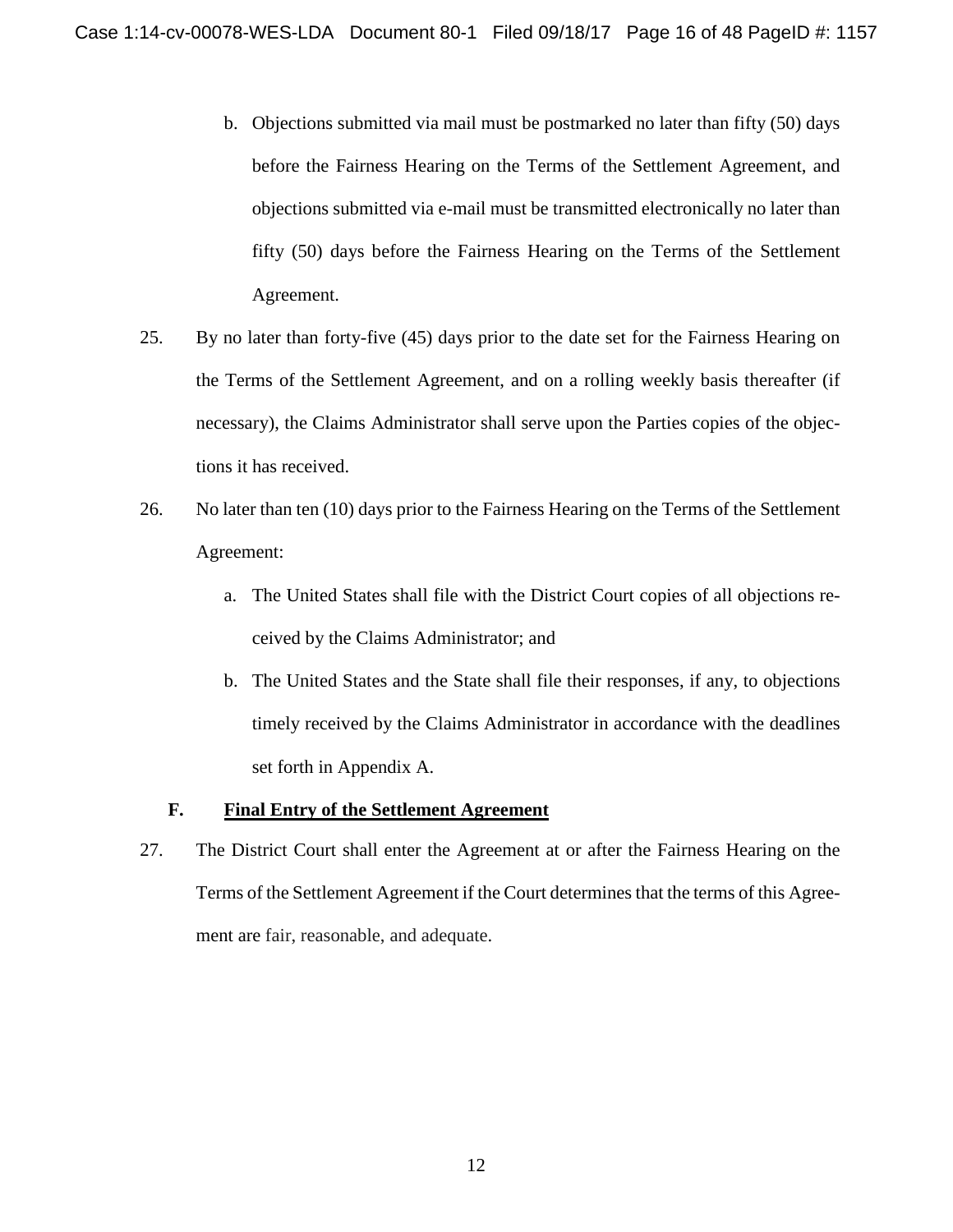## **V. GENERAL INJUNCTIVE RELIEF**

#### **A. Injunctions**

- 28. Except as provided in Paragraphs 32-33 of this Agreement, the RIDOC, its officials, agents, employees, and successors, and all persons acting on behalf of or in active concert or participation with it, are enjoined from using the initial written, revised written, or video exams at issue in this case.
- 29. Except as provided in Paragraphs 32-33 of this Agreement, during the term of this Agreement, the RIDOC shall not administer any written exam or video exam for use in selecting correctional officers without the assent of the United States or, if the Parties cannot reach agreement, by the Court.
- 30. The State is enjoined from retaliating against or otherwise adversely affecting any person because he or she opposed the alleged discrimination at issue here, in any way participated in or cooperated with the investigation or litigation of the alleged discrimination at issue here, has been involved with the development or administration of this Agreement, or received relief under or otherwise benefited from this Agreement.

#### **B. Settlement Agreement Compliance Officer**

31. Within seven (7) days after entry of this Agreement, the State shall designate a person who shall be the person primarily responsible for facilitating the implementation of the provisions of this Agreement. This person is to report on the commitments in the Agreement to ensure that it is fully implemented, and report to the United States any complaints of discrimination on the basis of national origin and/or race arising from the State's use of the interim selection process pursuant to Paragraphs 32-33, or the State's use of new hiring procedures pursuant to Paragraphs 34-39 during the period that this Agreement is in effect.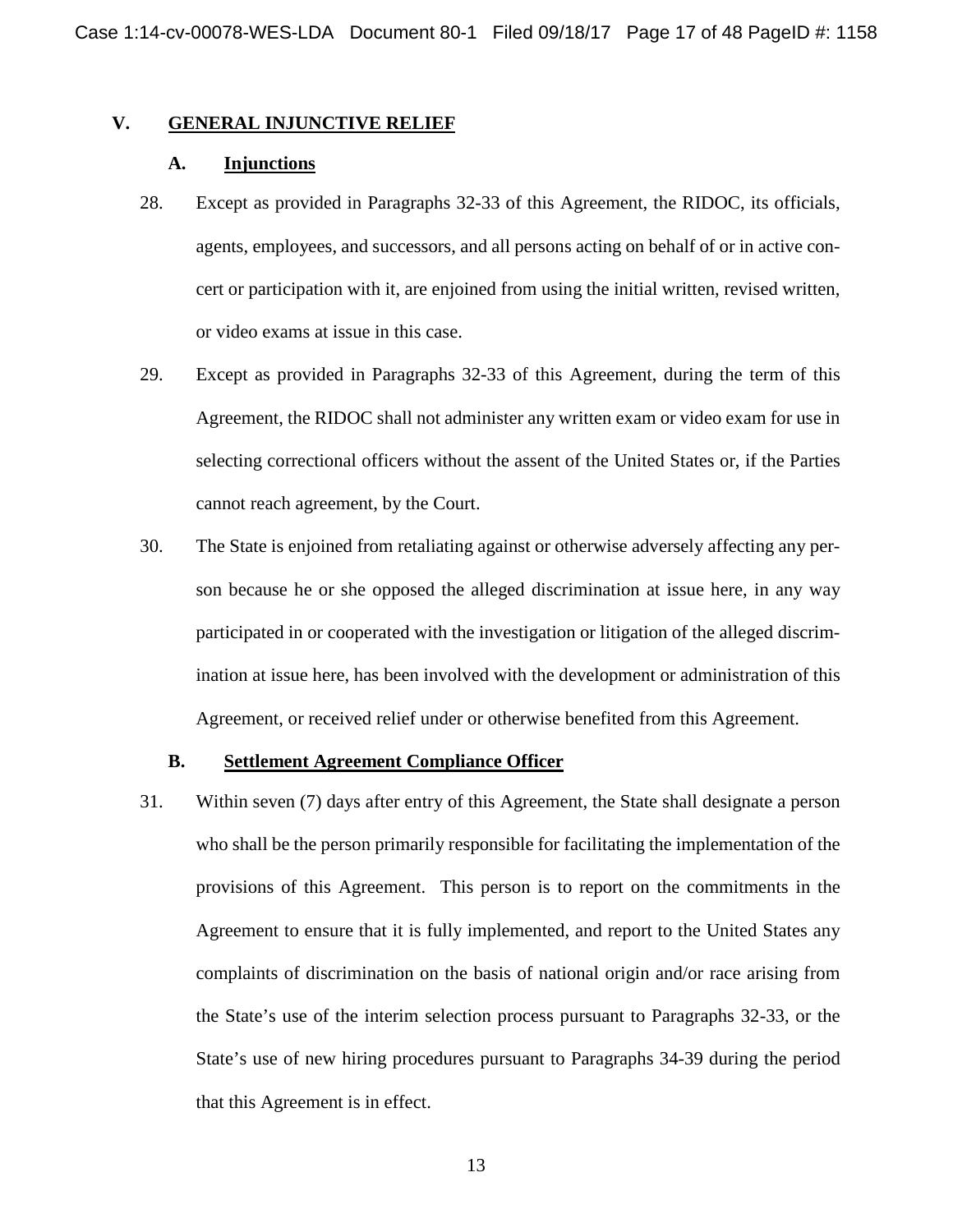## **C. Interim Selection Process**

- 32. The Parties recognize that the proper development of new hiring procedures will take time, and that the State's immediate operational needs require the hiring of correctional officers before the development and implementation of new hiring procedures pursuant to Paragraphs 34-39 of this Agreement.
- 33. In order to address the State's immediate operational needs while mitigating the potential adverse impact that would result from the use of the written exam and the video exam that gave rise to this action, the Parties agree that the State may use, on an interim basis, and for the purpose of hiring one class of candidates for the RIDOC training academy, the revised written exam with a passing score of 70% (57 out of 82 questions), and the video exam with a passing score of 70% (290 out of 415 possible points), to be otherwise scored and used in the same manner on a rank-ordered basis as the State heretofore has used the exams.

#### **D. Development and Use of Lawful Selection Devices**

- 34. The State will adopt and use a new selection device or devices to hire correctional officers in place of the revised written exam and the video exam.
- 35. Subsequent to the entry of this Agreement, the State shall submit to the United States a proposal to use a new selection device or devices for hiring entry-level correctional officers in place of the revised written exam and the video exam. The new selection device(s) shall either have no statistically significant disparate impact on the basis of national origin or race, or shall have been demonstrated to be job related for the correctional officer position and consistent with business necessity in accordance with Title VII. In selecting or developing the new selection device(s), the State shall make reasonable efforts to explore the availability of selection devices that have been shown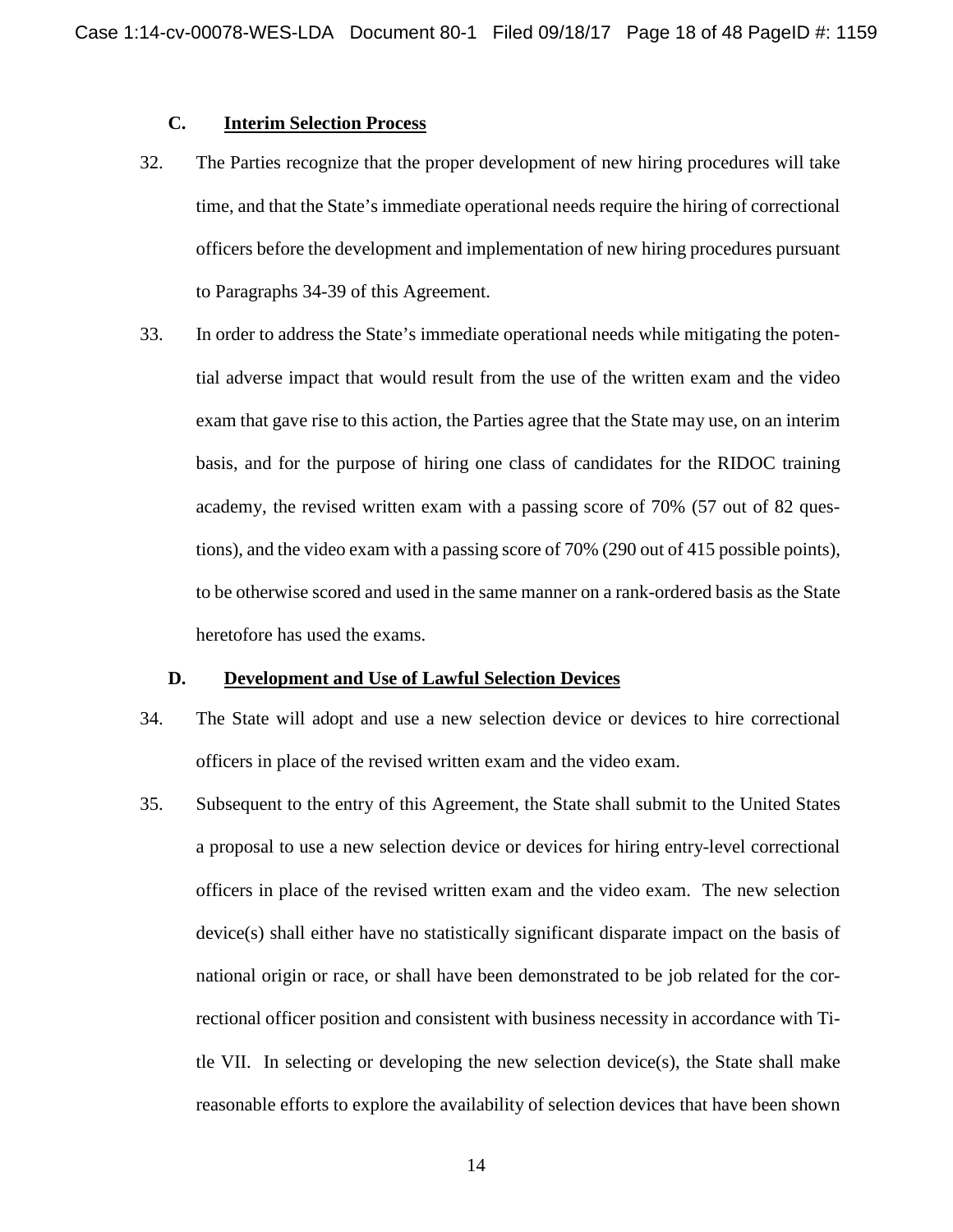to reduce or eliminate disparate impact upon Hispanics and/or African Americans in processes for selecting correctional officers.

- 36. The proposal that the State submits pursuant to Paragraph 35 shall include all information available to the State about the development and/or validation of the proposed new selection device(s), which, for each selection device, may include: a description of the selection device and the manner in which the State intends to use it; the known or likely disparate impact upon African Americans and Hispanics of the intended use of the selection device, if any, including the known or likely disparate impact upon African Americans and Hispanics resulting from the passing scores proposed to be used by the State; all evidence of job relatedness or validity of the selection device, including all job analyses, test plans, expert reports, and validation studies, as well as data underlying such analyses, plans, reports, or studies; and any basis for a conclusion that the proposed use of the selection device (including proposed passing scores) is job related for the position and consistent with business necessity. The State's submission shall also identify any other selection devices that the State considered. For the selection device(s) the State proposes and those alternative device(s) the State considered using, the State's submission shall state any other manner of using the selection device(s) that the State considered.
- 37. Within ninety (90) days of receiving the proposal and information described in Paragraphs 35 and 36 from the State, the United States shall notify the State in writing whether it objects to the State's proposed use of the new selection device(s) and provide the specific reasons for the objection; otherwise, the United States will provide its assent and the State may administer the selection device(s).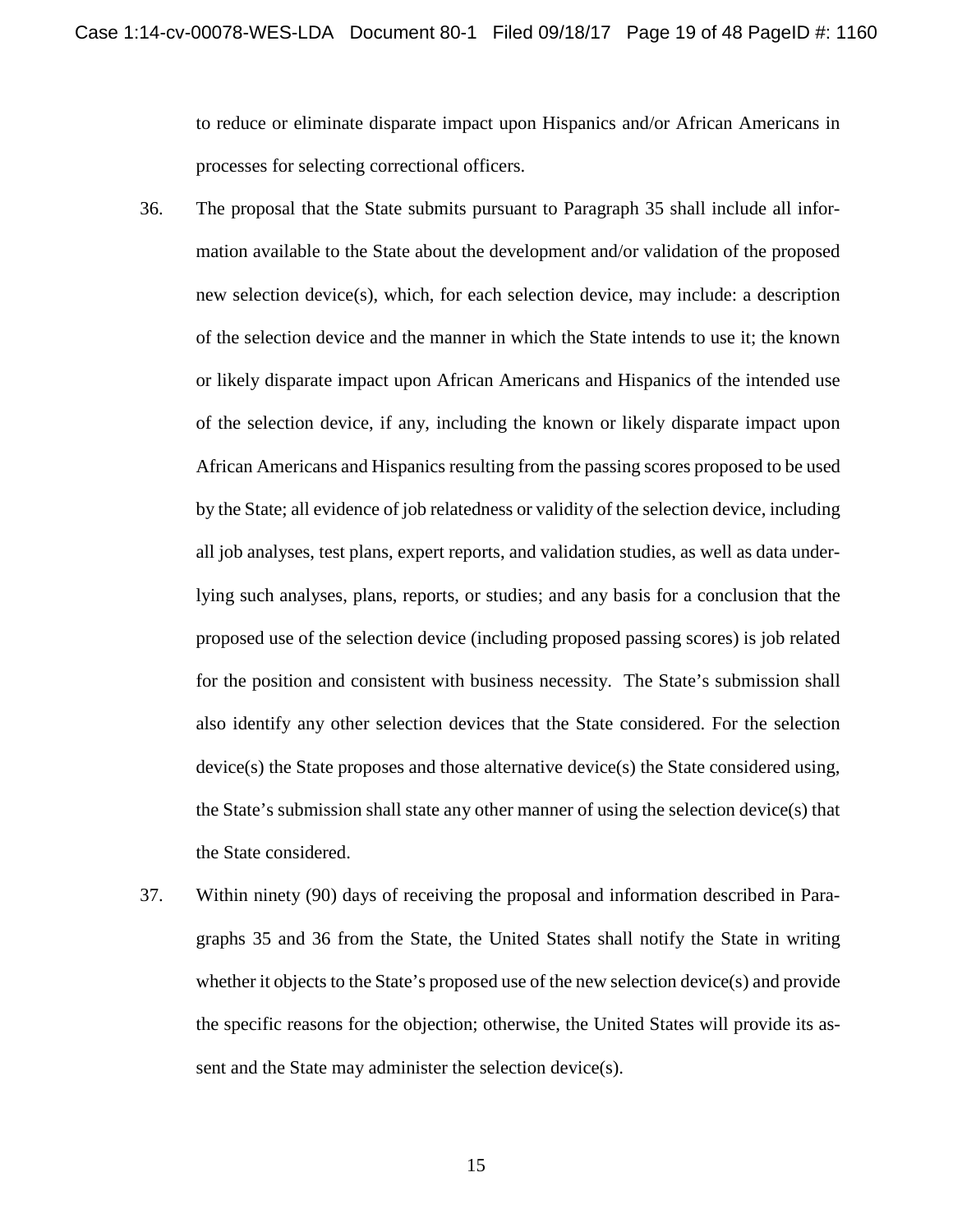- 38. Within thirty (30) days following the first administration of the State's new selection device(s) and before forming an eligibility list based on any such selection devices, the State shall provide the following information to the United States: a list of all applicants taking the State's new selection device(s), to include each applicant's race and sex; and data indicating each candidate's raw score(s) on the State's new selection device(s), as well as the performance of each applicant on each item of the State's new selection device(s). If the United States determines that the State's use of any such selection device does not comply with Title VII and/or this Agreement, the United States shall notify the State in writing that the United States objects to the State's continued use of the new selection device(s), and shall identify the specific reasons for any such objection.
- 39. If the United States objects pursuant to Paragraphs 37 or 38 to the State's use of the new selection device(s), the parties shall within sixty (60) days meet and confer to discuss the United States' objection and whether resolution is possible. If the Parties fail to reach an agreement resolving the issues raised by the United States' objection within sixty (60) days, the Parties may submit the dispute to the District Court in accordance with the dispute resolution provisions set forth in Paragraph 110 of this Agreement.

## **VI. INDIVIDUAL RELIEF**

#### **A. Two Forms of Individual Relief**

40. The State will provide individual relief to eligible Claimants in the form of monetary relief and/or priority hiring relief, including noncompetitive retroactive seniority.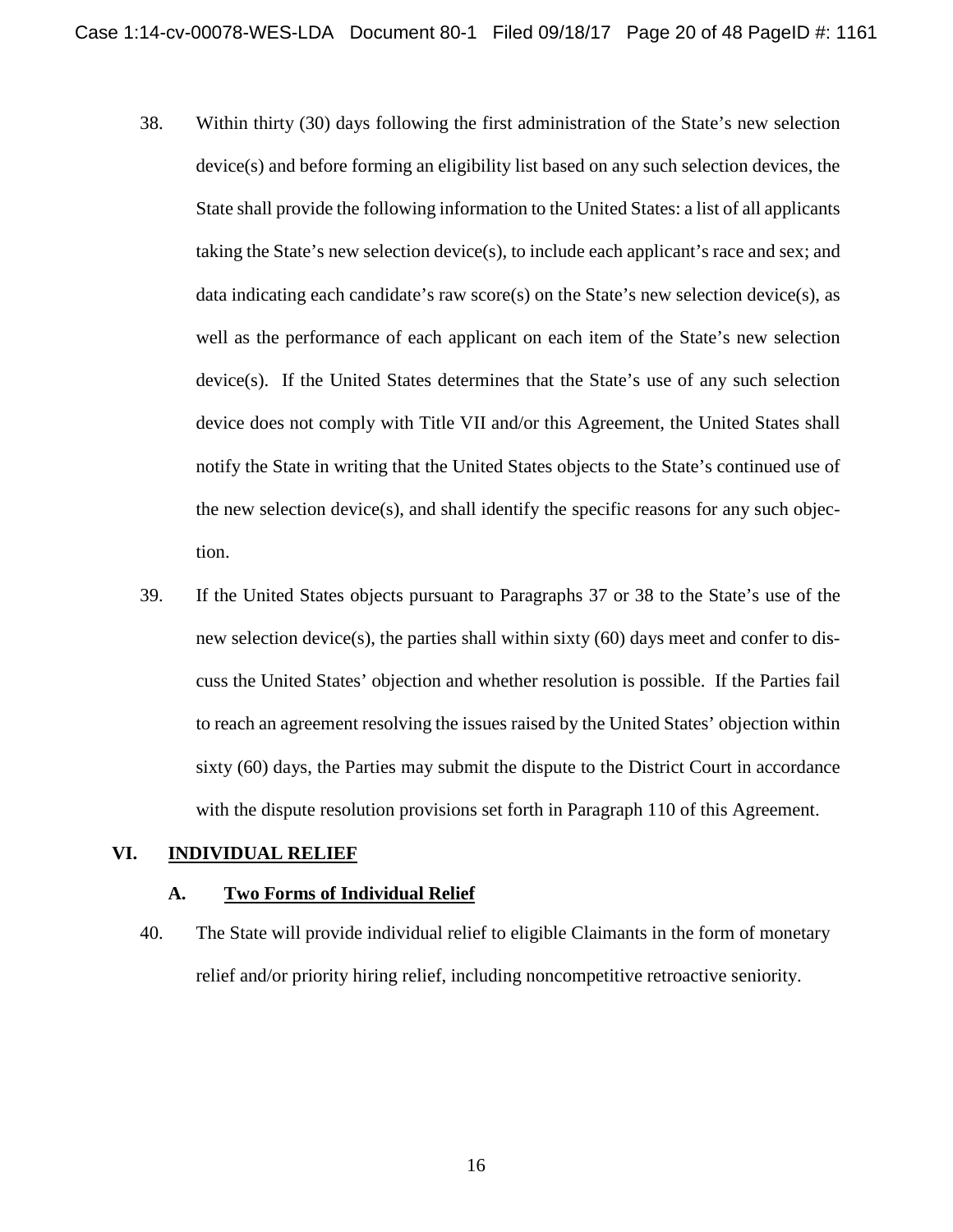## **B. Institution of the Settlement Fund**

41. No later than seven (7) business days after entry of this Agreement, the State shall propose in writing to the United States the name of a federally insured financial institution for the deposit of \$450,000 into an interest-bearing account (the "Settlement Fund") from which monetary relief will be distributed to eligible Claimants pursuant to this Agreement. The United States shall provide a written response to the State's proposal within seven (7) business days of its receipt, either consenting to the State's proposed financial institution or objecting and proposing an alternative financial institution. If the Parties cannot agree on a federally insured financial institution, either party may submit the dispute to the Court for resolution upon providing the other party with seven (7) business days written notice of its intent.

## **C. Notice of Entry of Settlement Agreement to Applicants**

42. Within thirty (30) days after entry of this Agreement, the Claims Administrator shall send a copy of the Notice of Entry of Settlement Agreement, Instructions for Filing a Claim to be Considered for a Monetary Award or Priority Hiring Consideration, and Interest-in-Relief Form (collectively, "Interest-in-Relief Form Documents"), in the formats set forth in Appendix B to each applicant who identified as African American or Hispanic when applying for any of the State's selection processes for entry-level correctional officers and who failed the initial written exam, the revised written exam, or the video exam between 2000 and 2013, or who failed the written exam administered as part of the interim selection process as set forth in Paragraph 33 of this Agreement.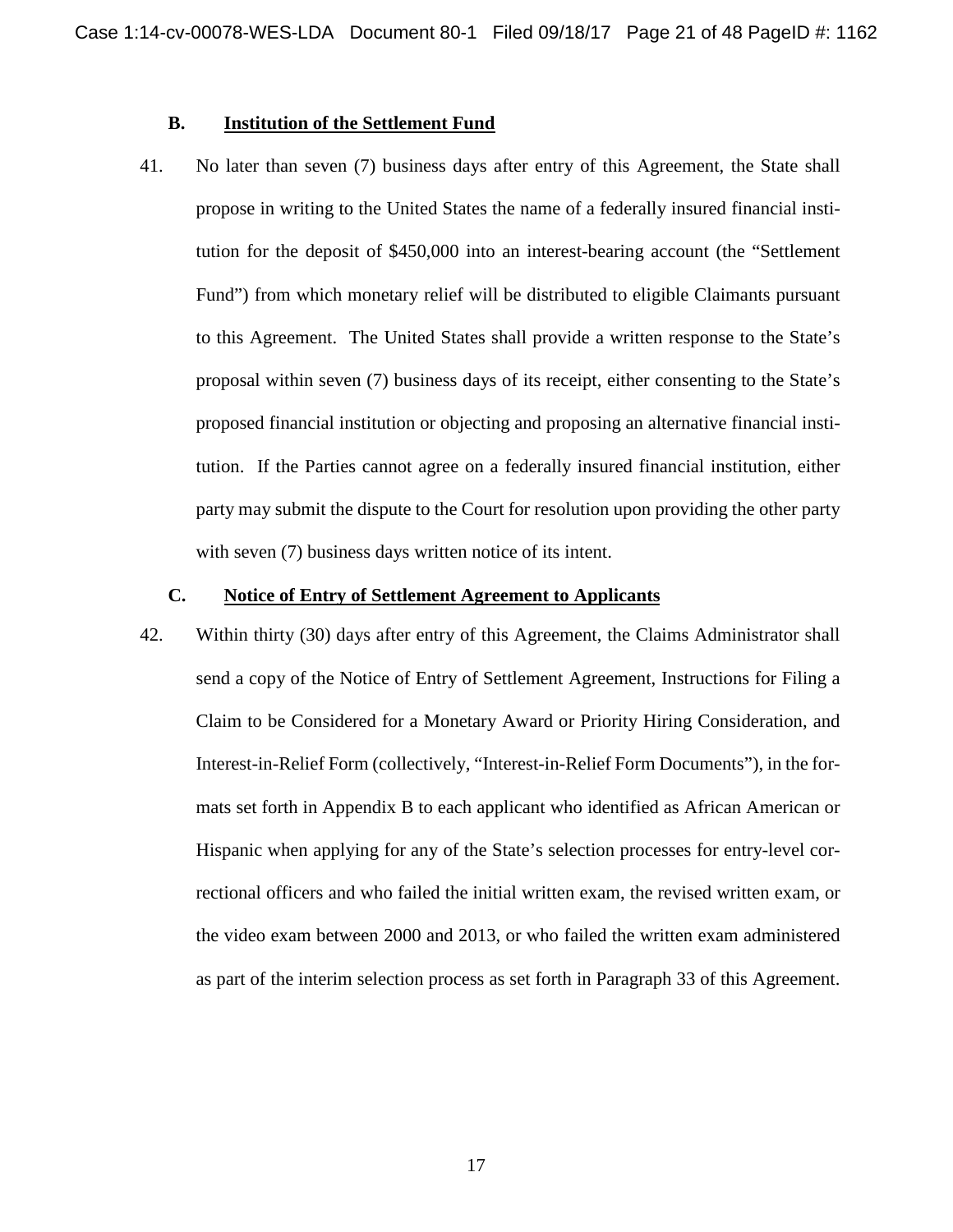Such notice shall be sent by e-mail to the last-known e-mail address, if available, and via first-class U.S. mail to the last-known mailing address.

43. The Claims Administrator shall keep records of, and, if possible, shall re-send, all Interest-in-Relief Form Documents returned as undeliverable by the same procedures described in Paragraph 21.

#### **D. Submission of Interest-in-Relief Forms by Potentially Eligible Applicants**

- 44. Any applicant who wishes to be considered for an award of individual relief under this Agreement must return a completed Interest-in-Relief Form (Appendix B) to the Claims Administrator no later than seventy-five (75) days after entry of this Agreement. Any applicant who fails to return an Interest-in-Relief Form by the deadline shall be deemed to have waived any right to be considered for an award of individual relief under this Agreement, except for good cause as determined by the United States and approved by the Court if the State objects to the United States' determination.
- 45. The submission date of each Interest-in-Relief Form shall be the date on which the form was e-mailed to the Claims Administrator, as determined by the e-mail date stamp, or the date on which the form was mailed to the Claims Administrator, as determined by the postmark. In the event the postmark is missing or illegible, the submission date of the Interest-in-Relief Form shall be deemed to be five (5) days prior to the date the form was received by the Claims Administrator.
- 46. No later than ten (10) days after the deadline for submission of Interest-in-Relief Forms to the Claims Administrator (eighty-five (85) days after entry of this Agreement), the Claims Administrator shall provide to the Parties copies of all Interest-in-Relief Forms received by the Claims Administrator. Interest-in-Relief Forms received by the Claims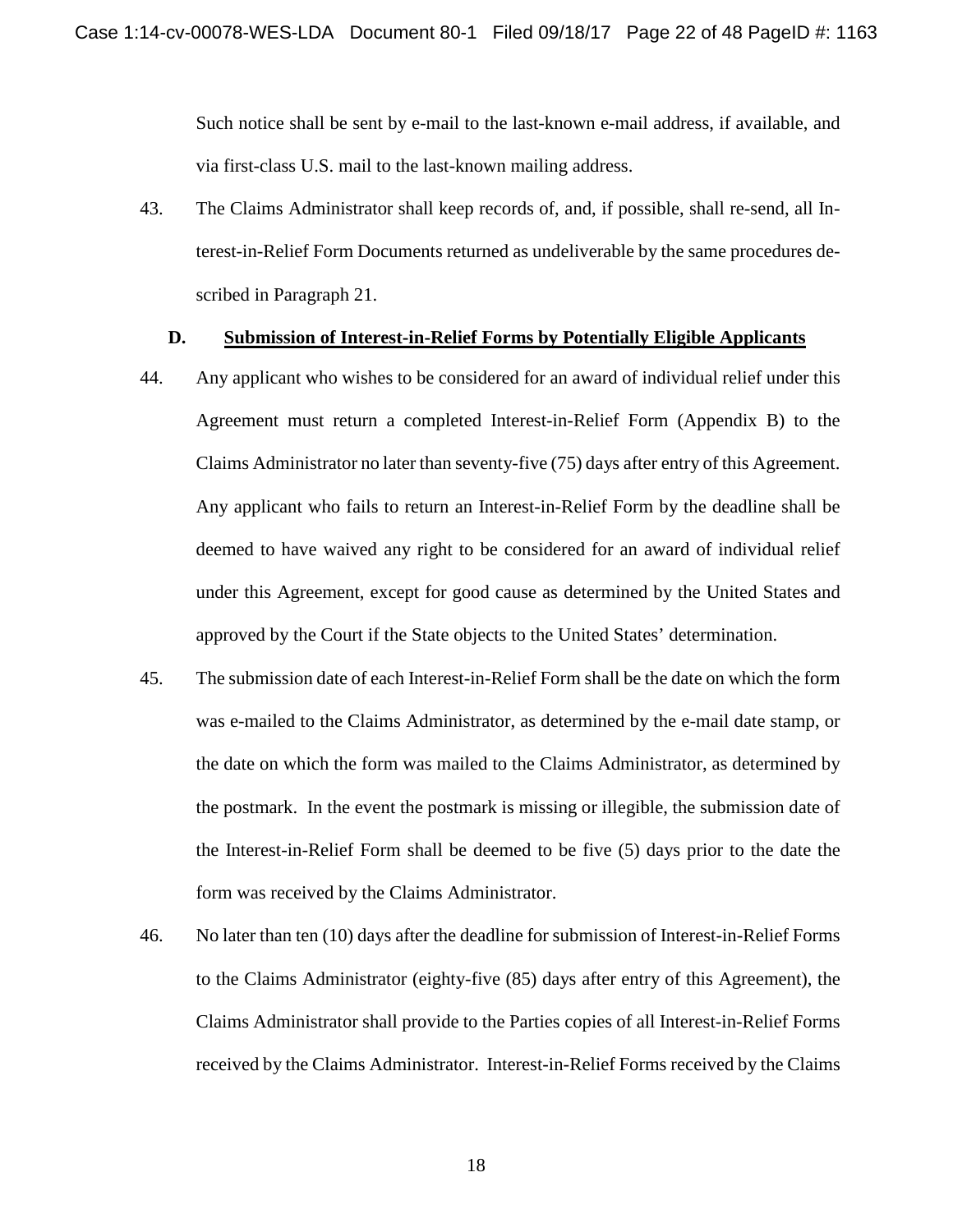Administrator more than ten (10) days after the deadline for submission of claim forms will be provided to the Parties on a weekly rolling basis.

#### **E. Determination of Claimants' Eligibility for Individual Relief**

- 47. The United States and the State will confer regarding the process by which the Parties will determine whether a Claimant is eligible for individual relief under this Agreement.
- 48. A Claimant is eligible for monetary relief under this Agreement if: (i) the Claimant identified as African American or Hispanic when applying for any of the State's selection processes for entry-level correctional officers; (ii) between January 2000 and 2013, the Claimant failed the initial or revised written exam, or the video exam, for a test administration that resulted in an eligibility list from which appointments were made; and (iii) the Claimant met the minimum qualifications for employment that existed at the time the Claimant was disqualified by failure of the initial written, revised written, or video exam.
- 49. A Claimant is eligible for priority hiring relief under this Agreement if the Claimant meets the current minimum qualifications for hire as a correctional officer with the Rhode Island Department of Corrections, and either (i) satisfies the criteria in Paragraph 48; or (ii) identified as African American or Hispanic when applying for the interim selection process as described in Paragraph 33 of this Agreement, who failed the revised written exam administered as part of the interim selection process, but passed the video examination administered as part of the interim selection process, and who met the minimum qualifications for employment that existed at the time the Claimant was disqualified by failure of the written exam administered as part of the interim selection process.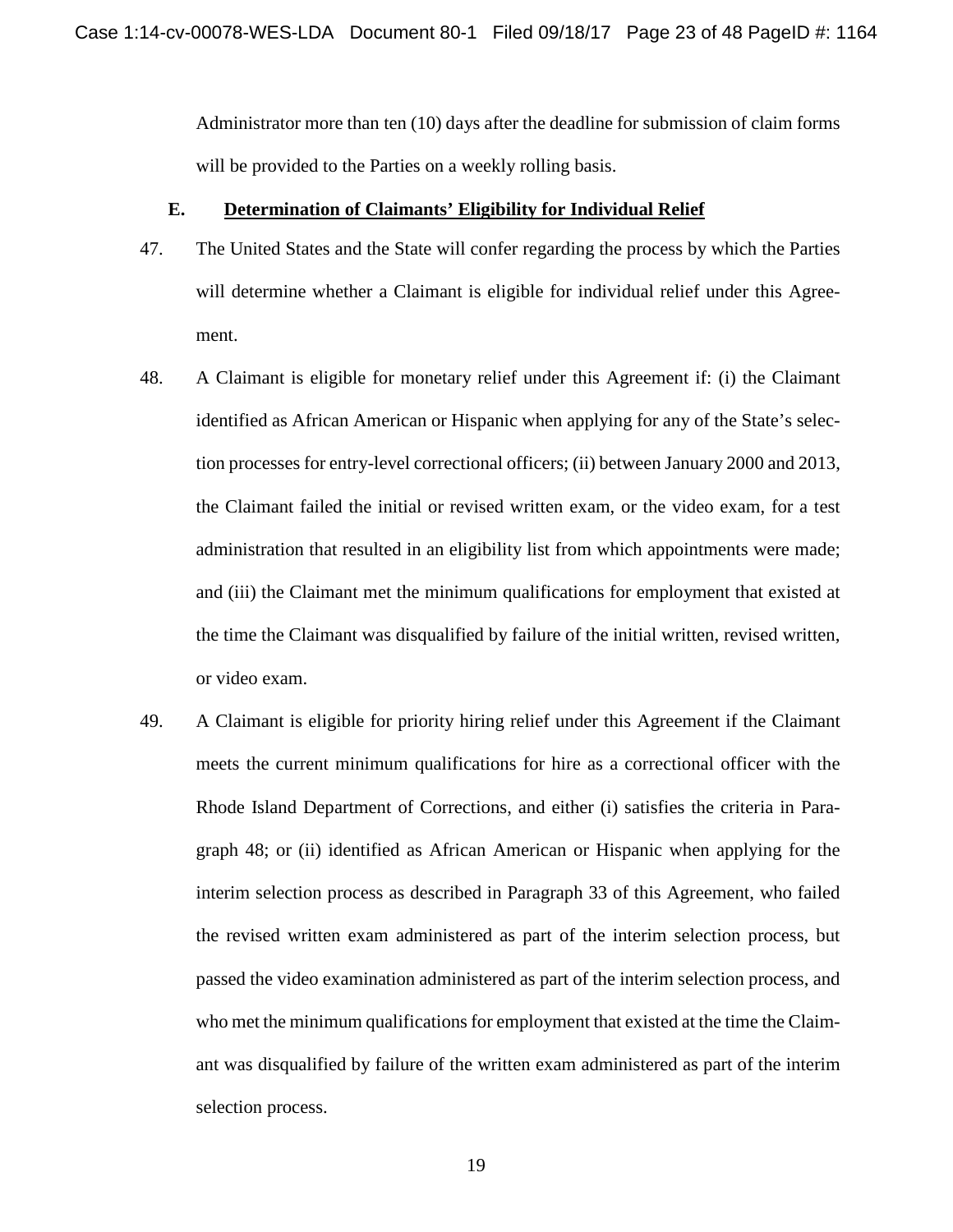## **F. Monetary Relief**

- 50. The United States, in consultation with the State, shall determine the Claimants eligible for a monetary award under Paragraph 48. In order to be eligible for monetary relief, a Claimant need not express an interest in, or be eligible for, priority hiring relief, or accept an offer of employment in the correctional officer position in the Rhode Island Department of Corrections.
- 51. The United States, in consultation with the State, shall determine each eligible Claimant's monetary award from the Settlement Fund, such that awards are distributed among all eligible Claimants who sought monetary relief in a manner that is reasonable and equitable, considering when each Claimant was disqualified by the initial or revised written exam, or the video exam.

## **G. Priority Hiring Relief**

52. The United States, in consultation with the State, shall determine each Claimant's eligibility to participate in the priority hiring selection process subject to Paragraph 49. Eligibility to participate in the priority hiring selection process does not ensure a Claimant will receive an offer of priority hire from the State. The State shall require any eligible Claimant seeking priority hiring relief to successfully complete the State's correctional officer screening and selection procedures that are then in effect and required of all other correctional officer applicants.

## **H. Proposed Individual Relief Awards Lists**

- 53. No later than one hundred twenty (120) days after entry of this Agreement, the United States shall provide the State with:
	- a. A Proposed Monetary Awards List that identifies all Claimants it finds eligible for monetary relief based on the Interest-in-Relief Forms received by the Claims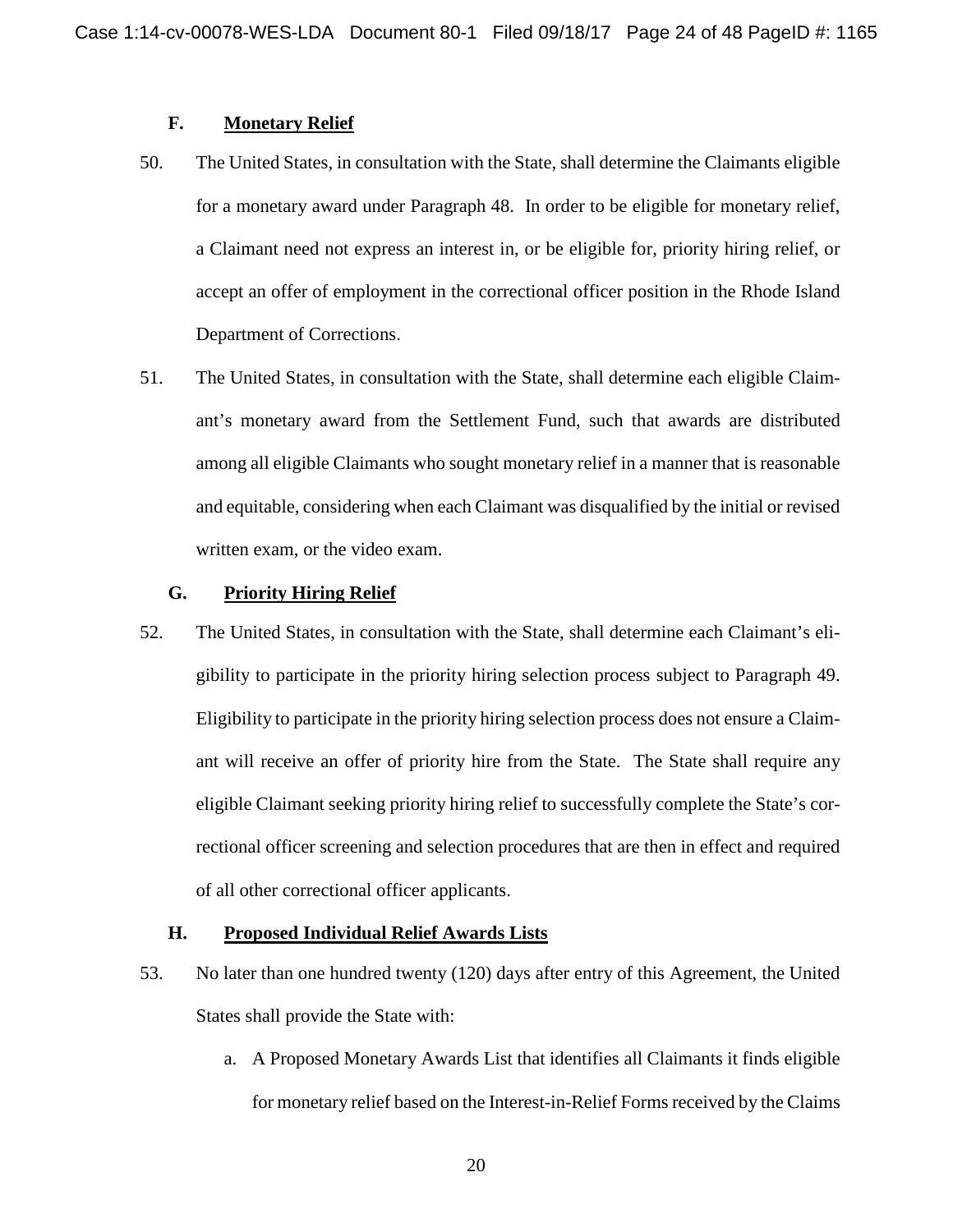Administrator, as well as the amount of the award that the United States, in consultation with the State, has determined should be awarded to the Claimant;

- b. A Proposed Priority Hire Claimant List that identifies all Claimants it finds eligible to participate in the priority hiring selection process based on the Interestin-Relief Forms received by the Claims Administrator; and
- c. A list of Claimants who it finds ineligible for individual relief, which shall include the reason for the United States' determination that a Claimant who sought monetary relief and/or priority hiring relief is not eligible for such relief.
- 54. No later than one hundred fifty (150) days after entry of this Agreement, the State shall notify the United States in writing if it objects to any of the United States' determinations regarding eligibility for monetary relief and/or priority hiring relief. The parties shall attempt to resolve any objections submitted by the State to the United States' determinations.

#### **VII. FAIRNESS HEARING ON INDIVIDUAL RELIEF**

## **A. Filing of Proposed Individual Relief Awards Lists with the Court**

- 55. No later than one hundred eighty (180) days after entry of the Agreement, the United States shall file with the Court and serve upon the State the following Proposed Individual Relief Awards Lists:
	- a. A Proposed Monetary Awards List stating, for each Claimant who timely returned an Interest-in-Relief Form and whom the United States has determined is eligible for monetary relief, the amount of monetary relief that the United States has determined should be awarded to the Claimant; and
	- b. A Proposed Priority Hire Claimant List with Claimants who the United States has determined are eligible to pursue priority hiring relief.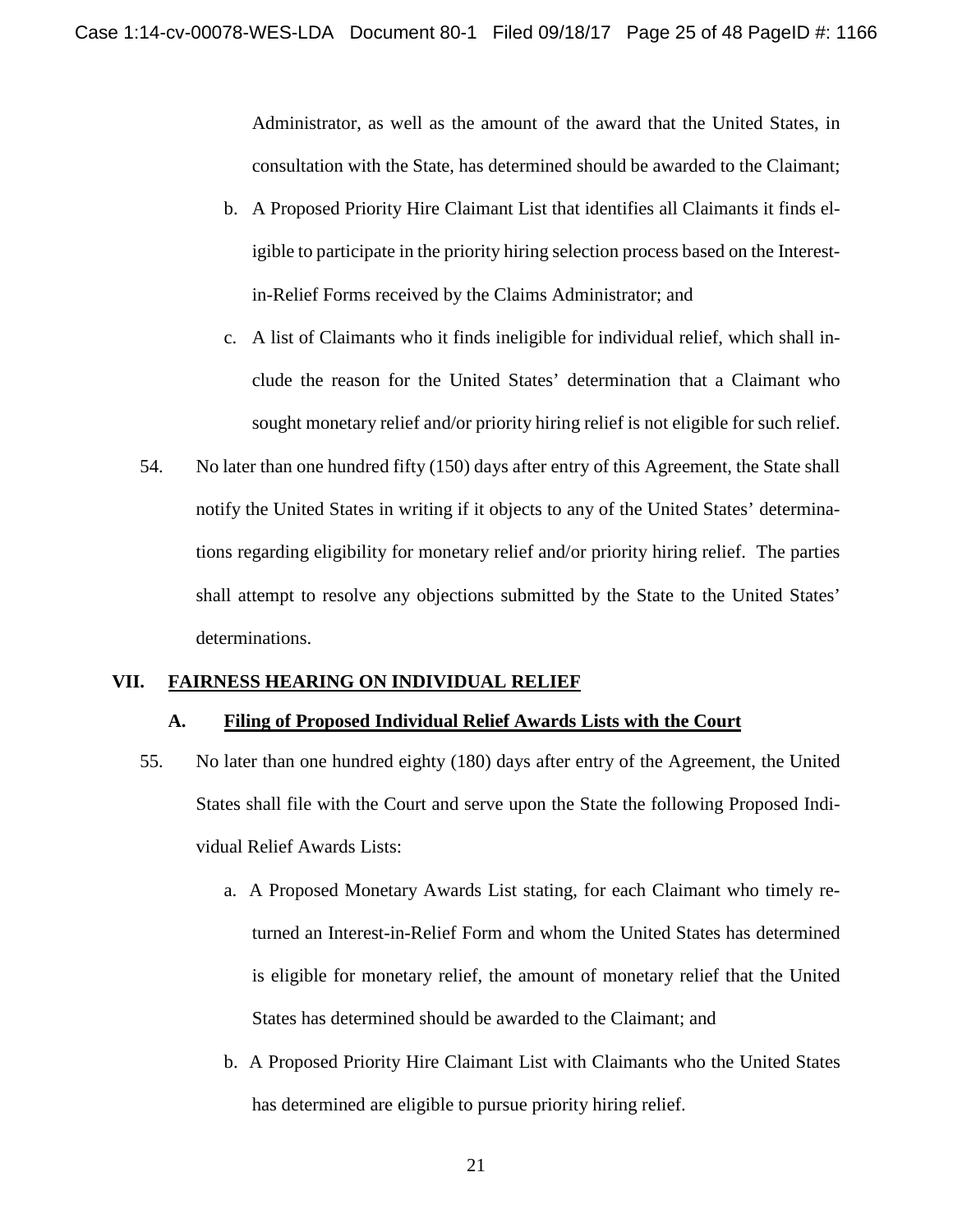56. The Proposed Individual Relief Awards Lists shall identify each Claimant only by Claimant ID number.

## **B. Fairness Hearing on Individual Relief**

57. Upon filing the Proposed Individual Relief Awards Lists, the United States shall simultaneously move the Court to hold a Fairness Hearing on Individual Relief to allow the Court to determine whether the Proposed Monetary Relief Awards List and Proposed Priority Hire Claimant List should be approved or amended. The Court will provide the Parties with at least ninety (90) days' notice of the date and time set for the Fairness Hearing on Individual Relief.

## **C. Notice of Preliminary Eligibility Determinations to Claimants**

- 58. No later than eighty (80) days before the date set for the Fairness Hearing on Individual Relief, the Claims Administrator shall send to each Claimant who submitted an Interest-in-Relief Form via e-mail to the last-known e-mail address, if available, and via first-class U.S. mail to the last-known mailing address the following Notice of Individual Relief Fairness Hearing Documents:
	- a. A cover letter, in the format attached in Appendix C, notifying the Claimant of the determinations regarding the Claimant's eligibility for individual relief under the Settlement Agreement, the reason(s) for any determination that the Claimant is ineligible for any particular form of requested relief, and the Claimant's proposed monetary award as stated on the Proposed Monetary Awards List, if any; and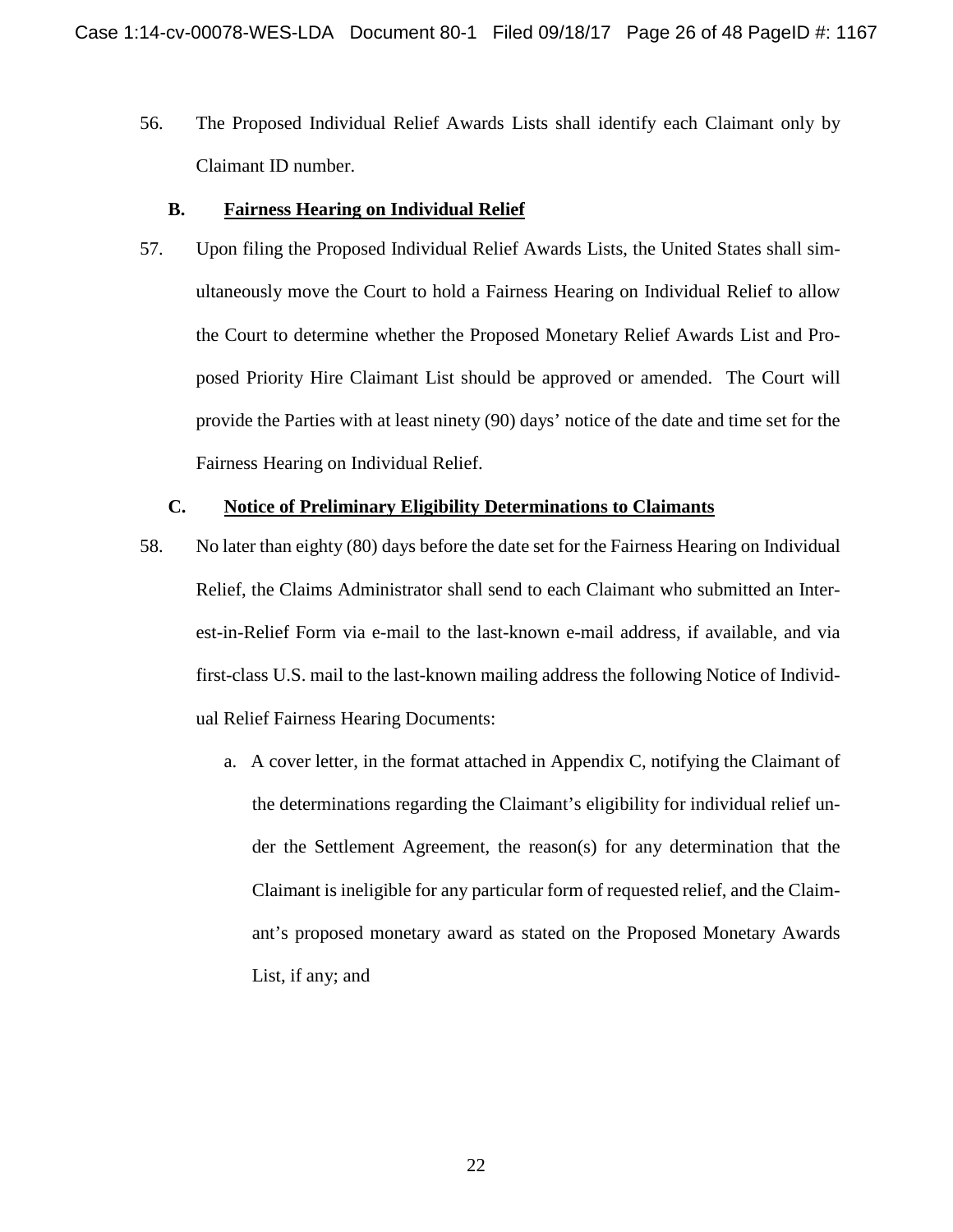- b. A Cover Letter Regarding Individual Relief Determinations and Providing Notice of Fairness Hearing on Individual Relief, Instructions for Filing an Objection to Individual Relief, and an Objection Form, in the formats attached as Appendix C.
- 59. The Claims Administrator shall keep records of, and, if possible, shall re-send, all Notice of Individual Relief Fairness Hearing Documents returned as undeliverable by the same procedures described in Paragraph 21.

### **D. Objecting to Individual Relief Determinations**

- 60. A Claimant who wishes to object to any determination regarding individual relief as set out in his or her cover letter (Appendix C) must file a written objection in accordance with the requirements set forth in Appendix C.
	- a. Objections shall be submitted to the Claims Administrator and shall state the Claimant's name, Claimant ID number, mailing address, telephone number, and e-mail address, if any; set forth a specific description of the Claimant's basis for disputing the relief determinations in the Proposed Individual Relief Awards Lists; include copies of all documentation supporting the objections; state the name, mailing and e-mail addresses, and telephone number of the Claimant's counsel, if any; and state whether the Claimant wishes the opportunity to be heard in Court at the Fairness Hearing on Individual Relief.
	- b. Objections submitted via mail must be postmarked no later than fifty (50) days prior to the date set for the Fairness Hearing on Individual Relief, and objections submitted via e-mail must be transmitted electronically no later than fifty (50) days prior to the date set for the Fairness Hearing on Individual Relief.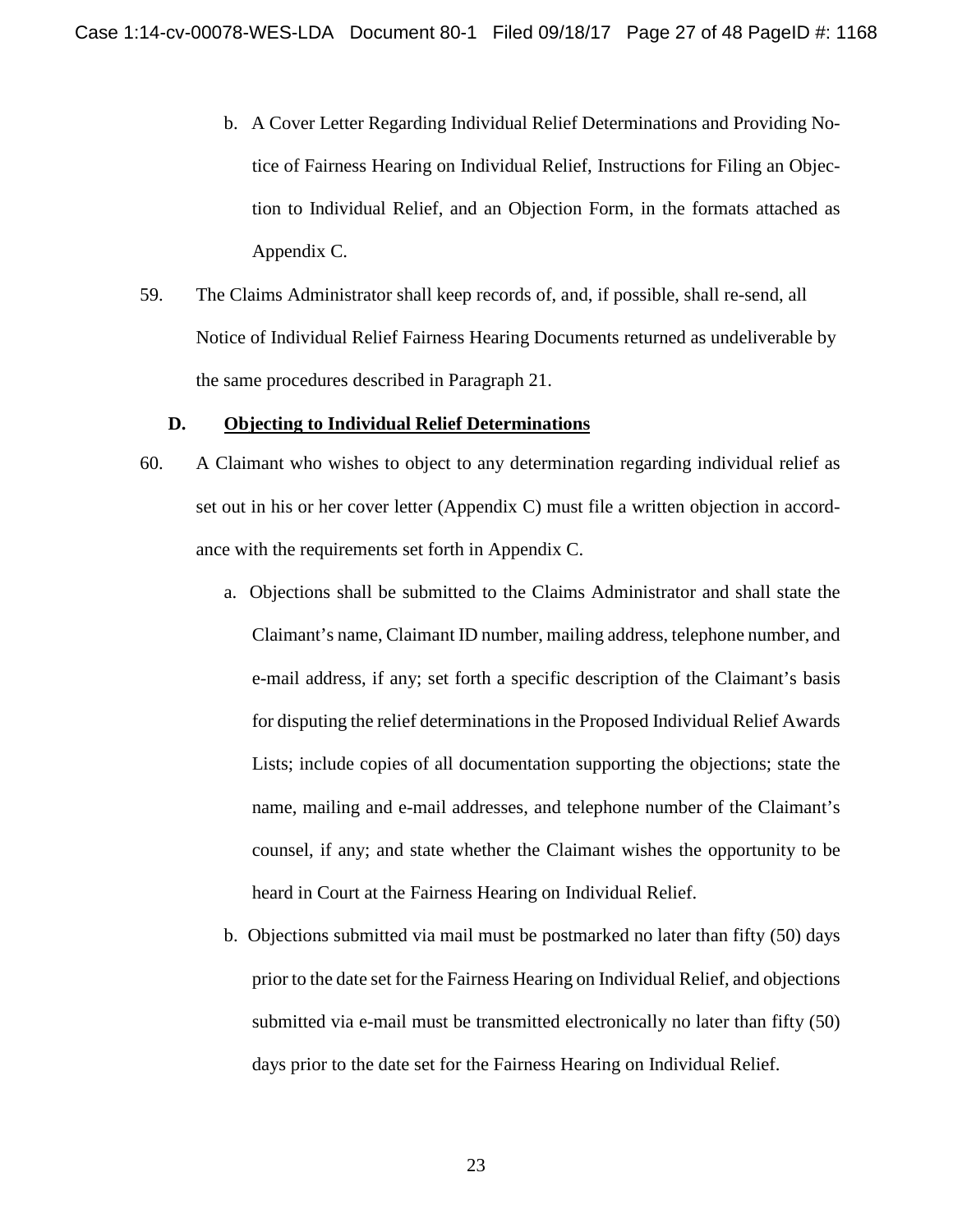61. By no later than forty-five (45) days prior to the Fairness Hearing on Individual Relief, and on a rolling weekly basis thereafter (if necessary), the Claims Administrator shall serve upon the Parties copies of the objections it has received.

#### **E. Filing Objections to Individual Relief**

- 62. No later than ten (10) days prior to the Fairness Hearing on Individual Relief, the United States shall file with the Court copies of all objections received by the Claims Administrator. Prior to filing, the United States shall redact Claimant names, but not Claimant ID numbers.
- 63. No later than ten (10) days prior to the Fairness Hearing on Individual Relief, the Parties shall file their responses, if any, to all objections. In the State's filing, the State may also address its unresolved objections made pursuant to Paragraph 54 in response to the United States' eligibility determinations made pursuant to Paragraph 50, 51, and 52.
- 64. No later than the day of the Fairness Hearing on Individual Relief, the State shall provide the Claims Administrator with any and all withholding tax forms that the State will require Claimants to complete, as well as a protocol outlining what information must be included on the withholding tax forms for them to be considered fully executed for purposes of processing payment to the Claimants.

## **F. Amendment to Preliminary Individual Relief Awards Lists**

65. At or after the Fairness Hearing on Individual Relief, the District Court shall determine which, if any, objections to the Proposed Monetary Awards List or to the Proposed Priority Hire Claimant List are well-founded. The Court shall then approve the lists as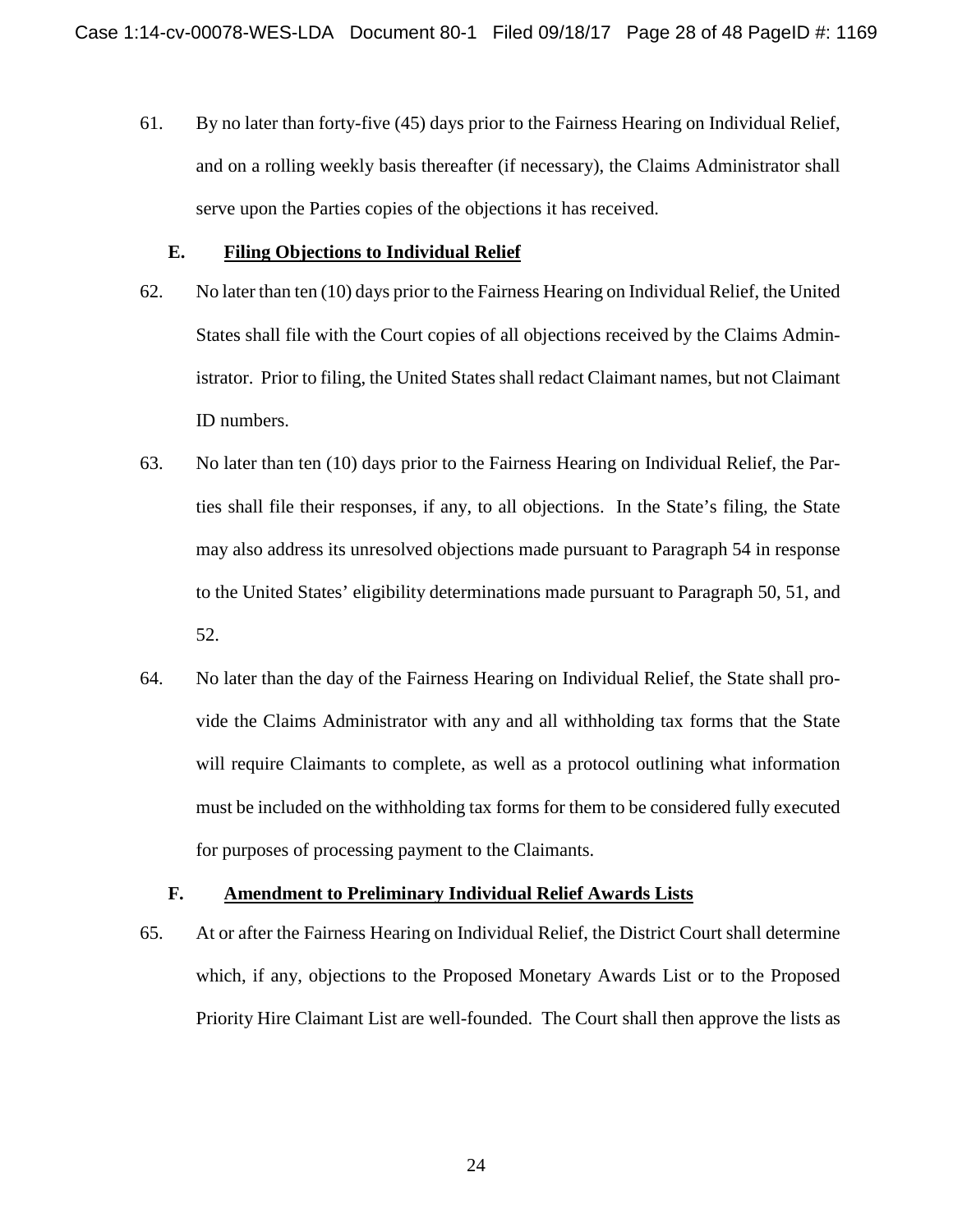submitted or, if the Court finds that any objections are well-founded, shall request that the Parties make any necessary adjustments to the lists consistent with such findings.

66. The Court will find that an objection to either the Proposed Monetary Awards List or the Proposed Priority Hire Candidate List, including an objection to the amount of monetary relief to be awarded to a Claimant, is well-founded only if the Court finds that the determination reflected in such list is not fair, reasonable, and adequate; or is otherwise inconsistent with the provisions of this Agreement or Title VII.

### **G. Approval of Final Individual Relief Awards Lists**

67. If the Court determines that the individual relief awards are fair, reasonable, and adequate, the Court shall approve the Monetary Awards List and the Priority Hire Claimant List as final (collectively, the "Final Individual Relief Awards Lists") at or after the Fairness Hearing on Individual Relief.

### **VIII. EXECUTION OF INDIVIDUAL RELIEF**

#### **A. Notice of Individual Relief Awards and Acceptance and Release**

- 68. No later than ten (10) days after the District Court approves the Final Individual Relief Awards Lists, either at or after the Fairness Hearing on Individual Relief, the Claims Administrator shall provide notice to each Claimant determined by the Court to be entitled to such relief.
- 69. The Claims Administrator shall send notice to each Claimant via e-mail to the lastknown e-mail address, if available, and via first-class U.S. mail to the last-known mailing address. The notice shall include:
	- a. The Notice of Individual Relief Award in the form set forth in Appendix D;
	- b. An Acceptance of Individual Relief Award and Release of Claims Form in the form set forth in Appendix E. If the Claimant is eligible for priority hiring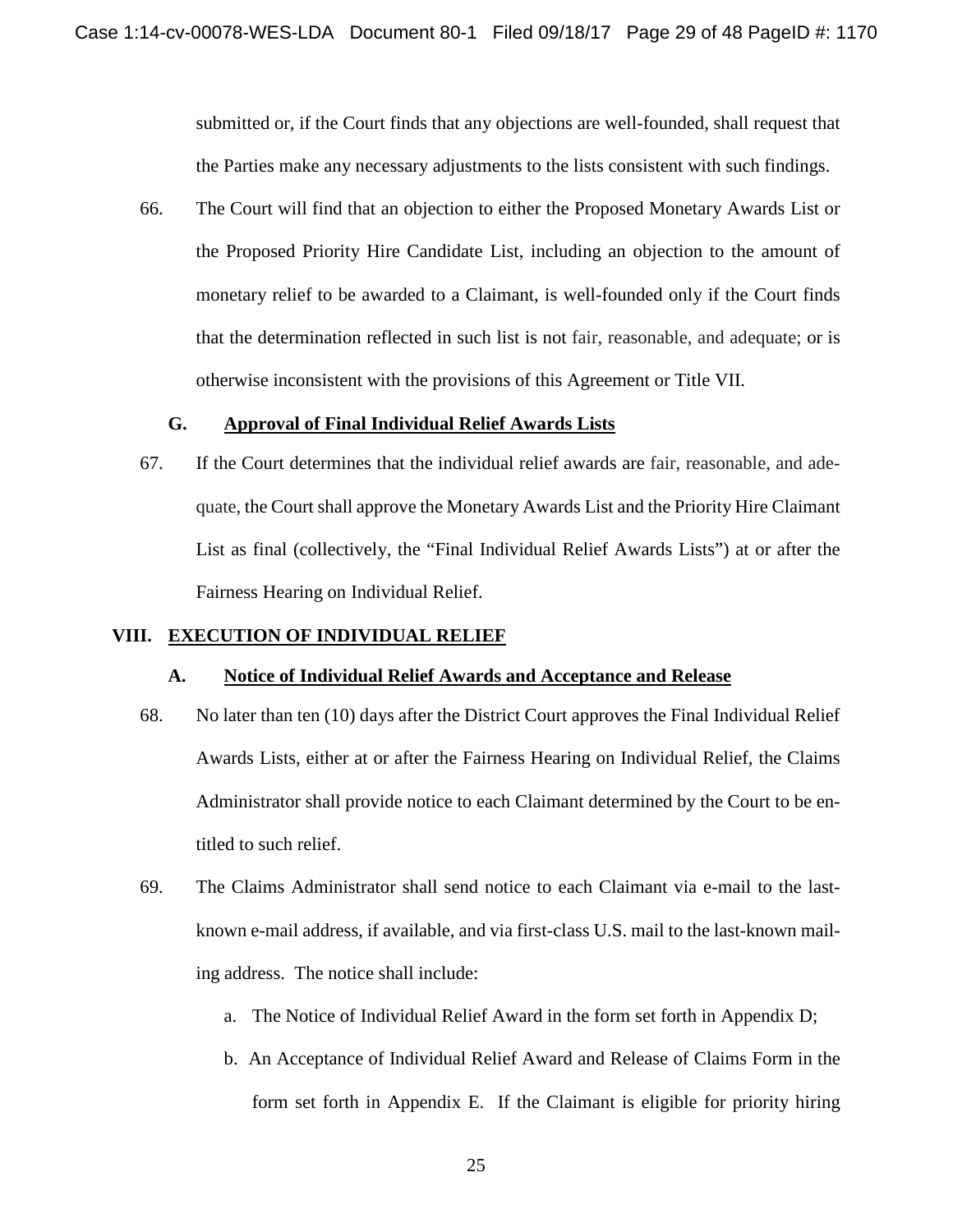relief, this form will include a statement of the Claimant's eligibility for such relief and a description of the noncompetitive retroactive seniority the Claimant will receive upon receipt of priority hiring relief; and

- c. Any withholding tax forms necessary for the State to comply with its withholding obligations under law and Paragraph 82 of this Agreement.
- 70. The Claims Administrator shall keep records of, and, if possible, shall re-send, all notice documents described in Paragraph 69 that are returned as undeliverable by the same procedures described in Paragraph 21.

## **B. Deposit into the Settlement Fund**

- 71. No later than thirty-five (35) days before the distribution of the Individual Relief, the State shall deposit \$450,000.00 into the Settlement Fund.
- 72. The Settlement Fund, including any interest accrued on the amount deposited by the State, shall be used to pay the monetary awards to eligible African American and Hispanic Claimants.

## **C. Acceptance of Individual Relief**

- 73. To receive an award of individual relief, a Claimant must return to the Claims Administrator an Acceptance of Individual Relief Award and Release of Claims Form as set forth in Appendix E of this Agreement, along with any applicable withholding tax forms, no later than forty (40) days after the Court approves the Final Individual Relief Awards List.
- 74. The submission date of each Acceptance of Individual Relief Award and Release of Claims Form shall be determined as described in Paragraph 45.
- 75. Within three (3) business days, or as soon as practicable, of the Claims Administrator's receipt of an Acceptance of Individual Relief Award and Release of Claims Form and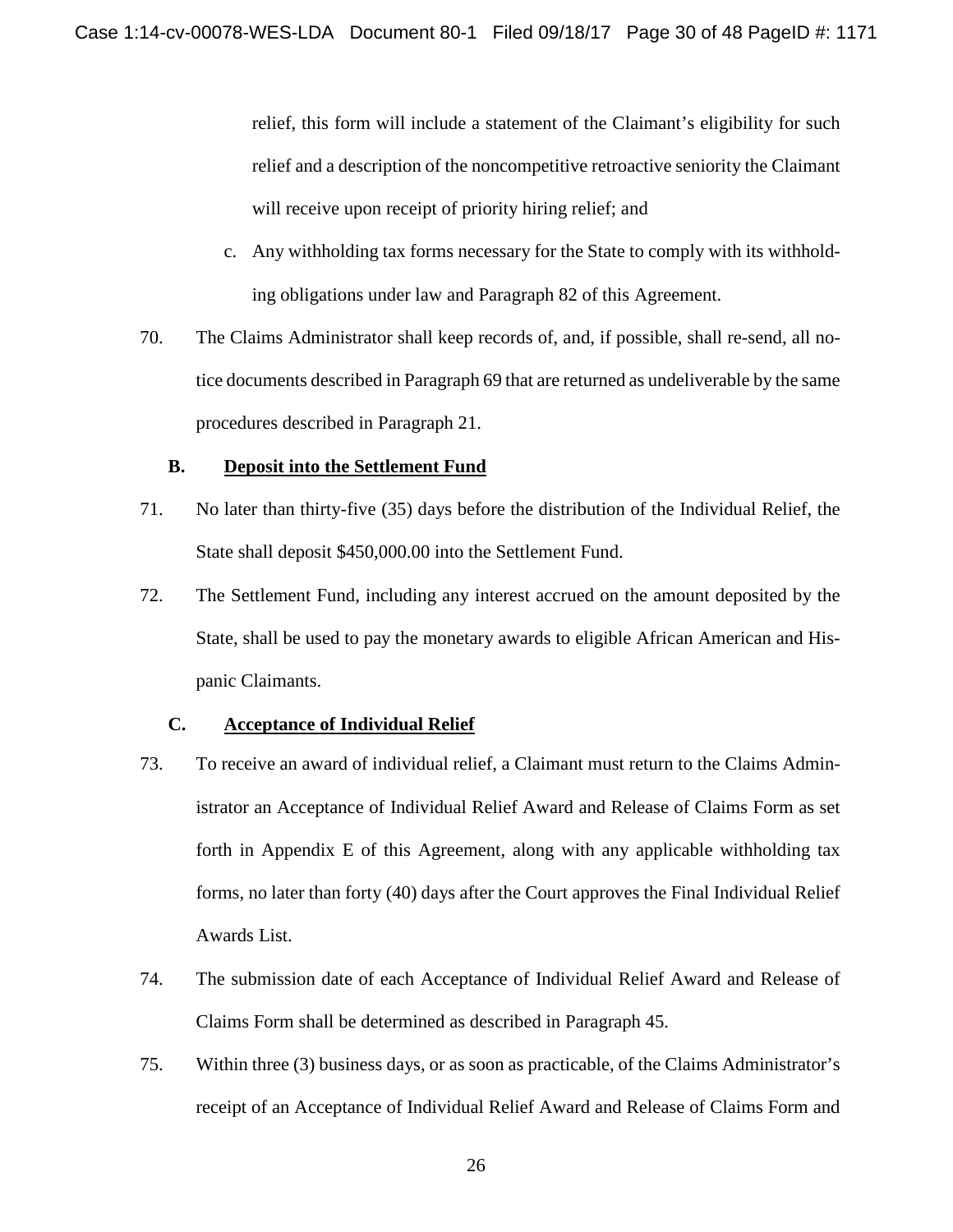any applicable withholding tax forms, the Claims Administrator shall review the form(s) to determine whether it is fully executed with the information that is necessary to effectuate the Claimant's individual relief award.

- a. An Acceptance of Individual Relief Award and Release of Claims Form is fully executed if the Claimant completes all blanks that require a response as indicated by an asterisk on the form. A withholding tax form isfully executed based on whether it complies with the protocol provided to the Claims Administrator by the State pursuant to Paragraph 64.
- b. If the form is not fully executed, within three (3) business days, or as soon as practicable, the Claims Administrator shall notify the Claimant via mail, e-mail, and telephone that his/her form(s) was not fully executed.
- c. The Claims Administrator shall continue to conduct such review of all returned forms and to notify Claimants who submitted forms that were not fully executed until the deadline set forth in Paragraph 78.
- 76. No later than forty-five (45) days after the Court approves the Final Individual Relief Awards Lists, the Claims Administrator shall forward to the Parties copies of all Acceptance of Individual Relief Award and Release of Claims Forms and withholding tax forms it received from Claimants named in the Final Individual Relief Awards Lists.
- 77. No later than fifty-five (55) days after the Court approves the Final Individual Relief Awards Lists, the Claims Administrator shall provide the Parties with a list of all Claimants who submitted Acceptance of Individual Relief Award and Release of Claims Forms and withholding tax forms, identifying which Claimants submitted fully-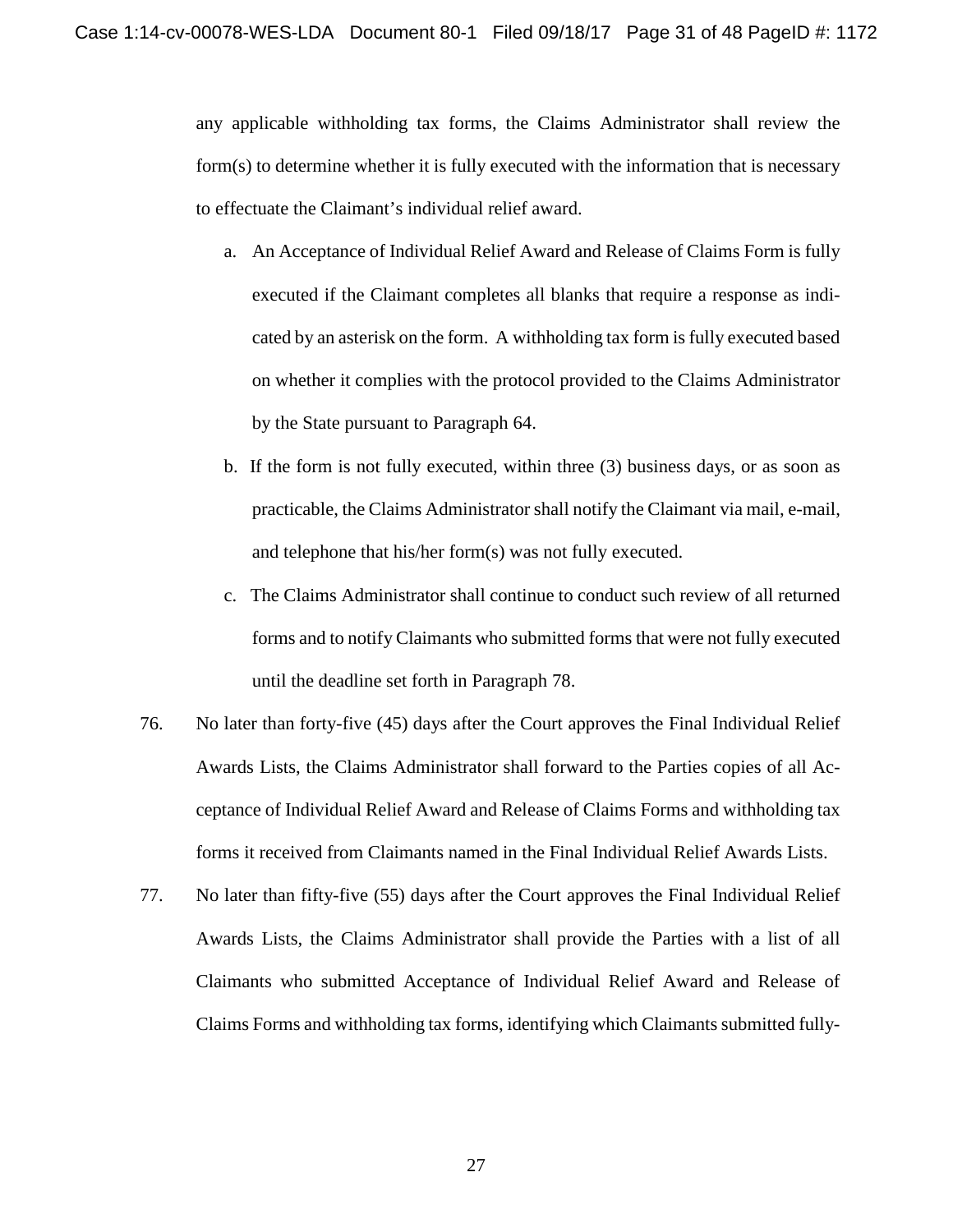executed forms, as described in Paragraph 75, and which Claimants submitted forms that were not fully executed.

- 78. No later than seventy (70) days after the Court approves the Final Individual Relief Awards Lists, Claimants whose Acceptance of Individual Relief Award and Release of Claims Form and/or any applicable withholding tax forms were not fully executed must provide any missing information, and must return fully-executed forms. A Claimant's failure to return fully-executed forms by this deadline shall constitute a rejection of the offer of individual relief and shall release the Parties from any further obligation under the Agreement to make an award of individual relief to the Claimant. No later than three (3) business days after this deadline, the Claims Administrator shall provide the Parties with all of the returned Acceptance of Individual Relief Award and Release of Claims Forms and any applicable withholding tax forms.
- 79. No later than eighty (80) days after the Court approves the Final Individual Relief Awards Lists, the Claims Administrator shall provide the Parties with an updated list of all of the Claimants who submitted Acceptance of Individual Relief Award and Release of Claims Forms and any applicable withholding tax forms, identifying which Claimants submitted fully-executed forms and which Claimants submitted forms that were not fully executed.
- 80. No later than ninety-five (95) days after the Court approves the Final Individual Relief Awards Lists, the United States shall provide the State and the Claims Administrator with an Amended Final Monetary Awards List and an Amended Final Priority Hire Claimant List (collectively, "Amended Final Individual Relief Awards Lists"). The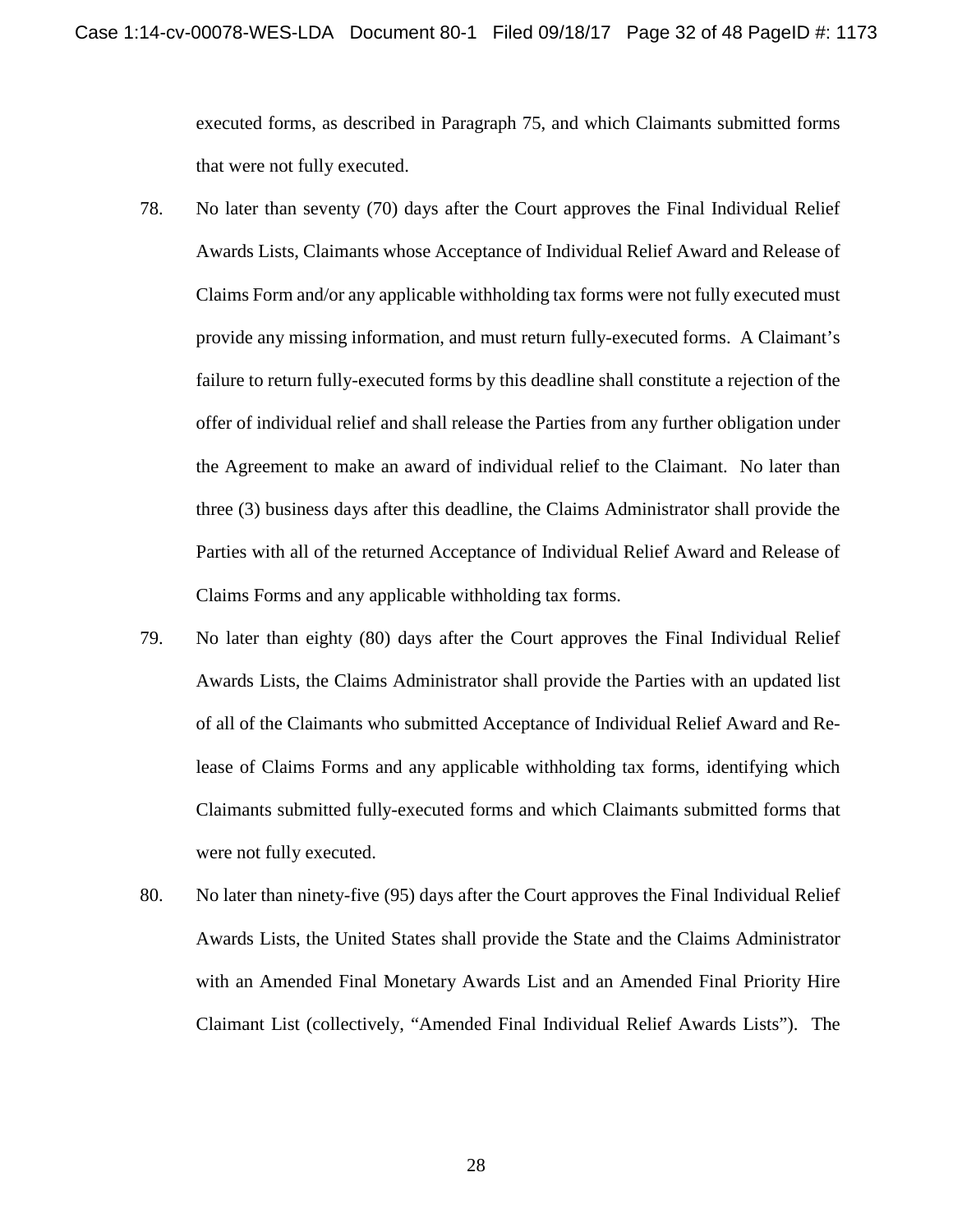Amended Final Monetary Awards List will identify for each Claimant who timely returned fully-executed Acceptance of Individual Relief Award and Release of Claims Forms along with any applicable withholding tax forms, the amount of monetary award to be paid, taking into account when each Claimant was disqualified by the initial written, revised written, or video exam. The Amended Final Priority Hire Claimant List shall identify each Claimant who is eligible to pursue priority hiring relief and who timely returned fully-executed Acceptance of Individual Relief Award and Release of Claims Forms.

### **D. Issuance of Monetary Award Checks by State**

- 81. No later than one hundred twenty-five (125) days after entry of the Final Individual Relief Awards Lists, the Claims Administrator shall mail via certified U.S. mail (return receipt requested) a monetary award check to each Claimant listed on the Amended Final Monetary Awards List. The amount of the monetary award check shall be the amount shown for the Claimant on the Amended Final Monetary Awards List, less all appropriate taxes and other amounts withheld in accordance with Paragraph 82.
- 82. As directed by the State, the Claims Administrator shall withhold from each Claimant's monetary award the employee portions of all appropriate federal, state, and local income taxes; the employee's Medicare and FICA tax; and any other amounts that are required to be withheld by law. The Claims Administrator shall be responsible for remitting and reporting such employee-side withholdings to the appropriate taxing authorities.
- 83. The State shall be responsible for and remit to the appropriate taxing authorities the employer portion of all federal and state payroll taxes applicable on any monetary relief award paid to a Claimant, including employer contributions to Medicare and the Social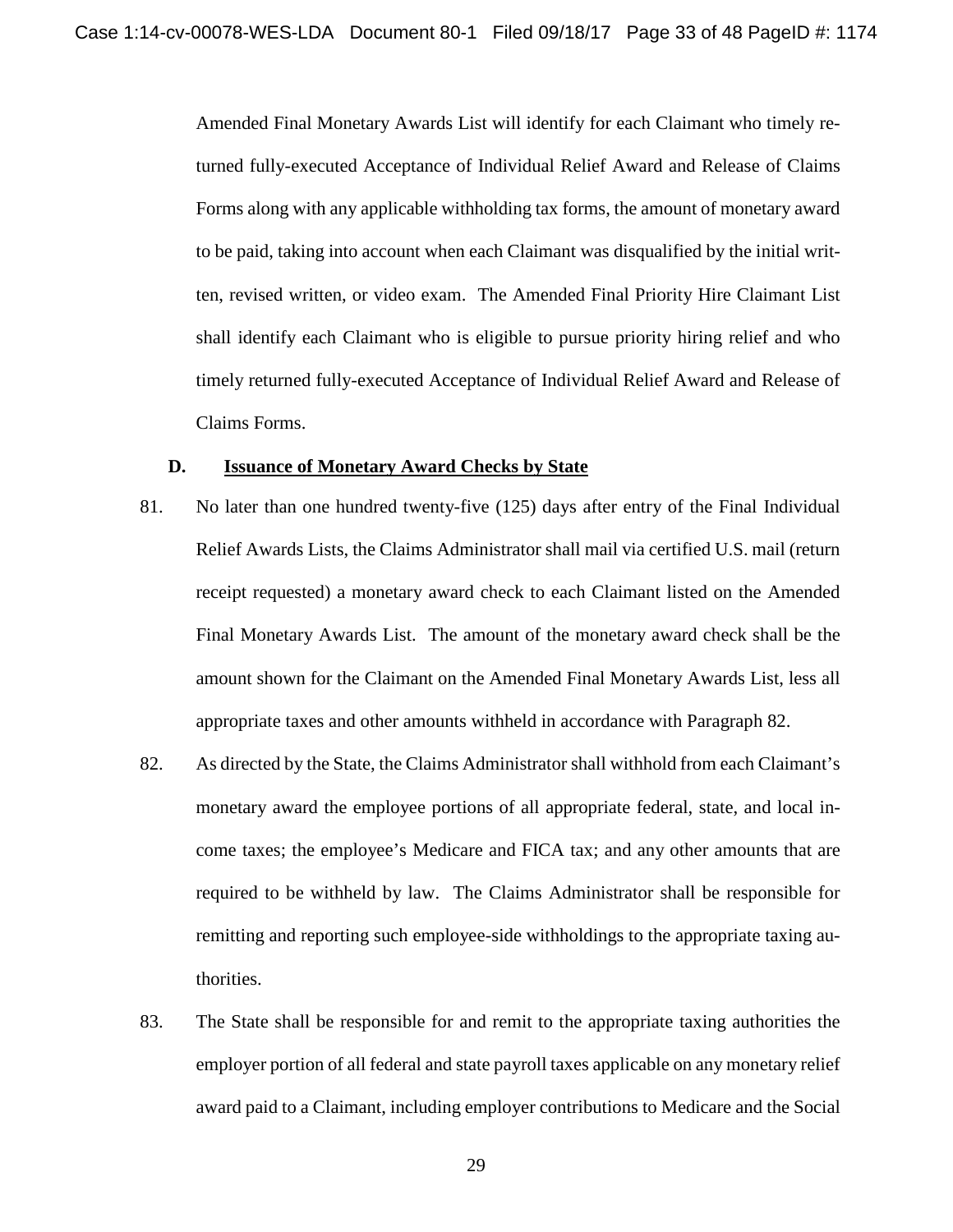Security fund. The employer portion of such taxes shall not be deducted from any Claimant's monetary relief award, and such amounts shall not be payable from the Settlement Fund.

- 84. The Claims Administrator shall keep records of, and, if possible, shall re-send, all monetary award checks returned as undeliverable by the same procedures described in Paragraph 21.
- 85. No later than one hundred forty (140) days after entry of the Final Individual Relief Awards Lists, the Claims Administrator shall provide to the Parties a statement indicating the amount of the monetary payment made to each Claimant, the amounts withheld from each such monetary award check for taxes and other amounts required to be withheld by law, and the purpose of each such withholding.
- 86. No later than one hundred fifty-five (155) days after entry of the Final Individual Relief Awards Lists, the Claims Administrator shall provide to the Parties a list of all Claimants whose monetary award payments are still outstanding. The list shall identify which Claimant's checks appear to have been delivered (no returned check) but have not been cashed, and which Claimant's checks have been returned to the Claims Administrator as undeliverable. The Claims Administrator shall also provide a statement of the amount of funds remaining in the Settlement Fund.
- 87. No later than one hundred sixty-five (165) days after entry of the Final Individual Relief Awards Lists, the Claims Administrator shall e-mail and mail a letter to all Claimants whose monetary award payments are still outstanding to inform such Claimants that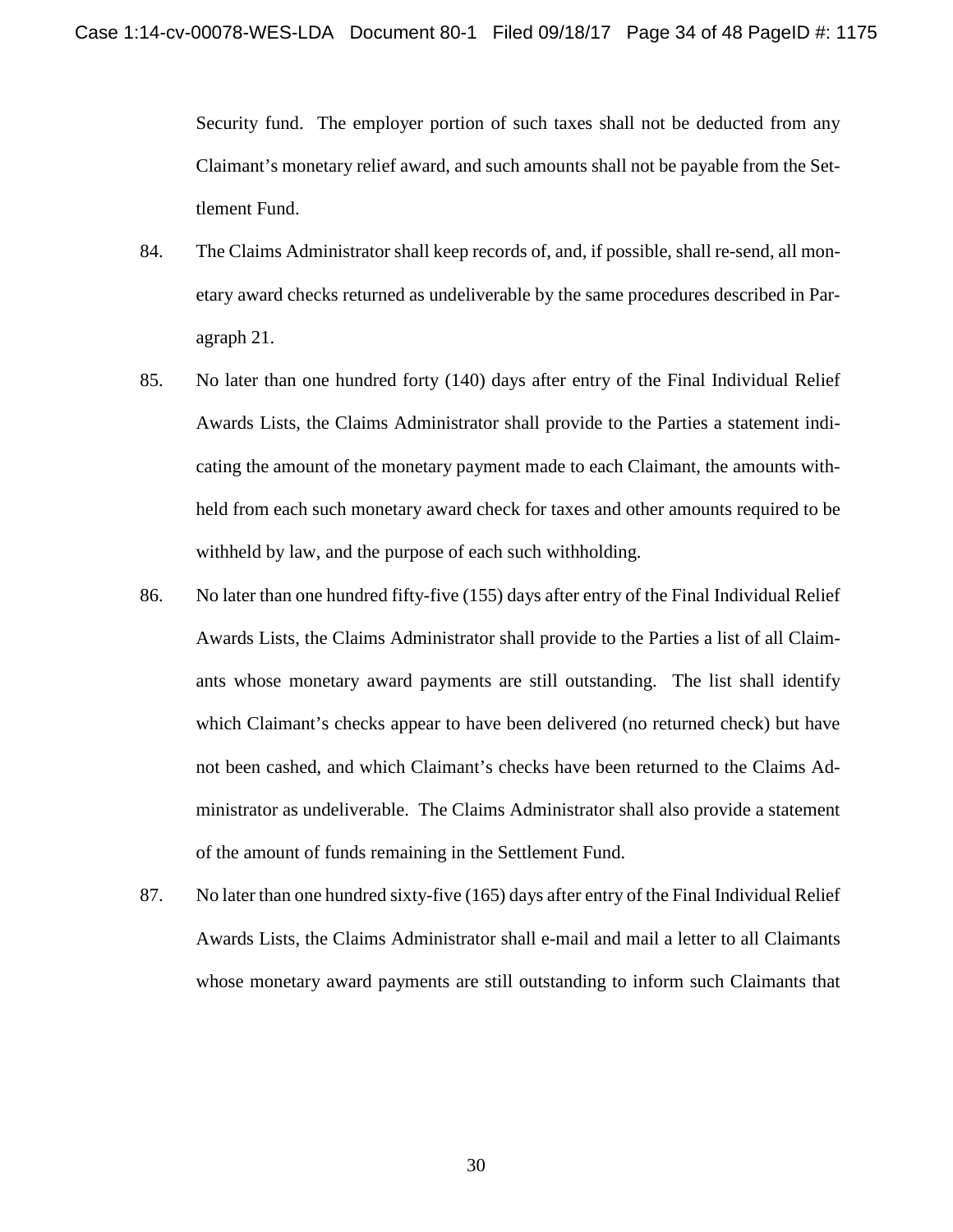their awards may be redistributed or otherwise reallocated if they do not accept payment by a specified date one hundred eighty (180) days after issuance of the check. The letter shall state that no further warnings regarding such distribution will be given.

- 88. No later than three hundred fifteen (315) days after entry of the Final Individual Relief Awards Lists, the Claims Administrator shall provide the Parties with a list of all Claimants whose monetary award checks were returned as undeliverable and/or uncashed, as well as a statement of the amount of funds remaining in the Settlement Fund.
- 89. No later than three hundred twenty-five (325) days after entry of the Final Individual Relief Awards Lists, the United States shall inform the State and the Claims Administrator either that the remaining funds should be reallocated among the other Claimants who are listed on the Amended Final Monetary Awards Relief List in a manner designed to preserve the relative proportions of the Claimants' shares of the Settlement Fund or, if the remaining funds are *de minimis*, consult with the State about the distribution.

#### **E. Priority Hiring Relief**

90. From the Claimants on the Amended Final Priority Hire Claimant List, the State shall make eighteen (18) priority hires of African American Claimants and nineteen (19) priority hires of Hispanic Claimants. Priority hiring relief includes an award of noncompetitive retroactive seniority benefits corresponding with the Claimant's retroactive seniority date, including retroactive pension benefits as described in Paragraphs 102 to 105, except that priority hires who failed only the written exam administered in 2017 as part of the State's interim selection process pursuant to Paragraphs 32-33 of this Agreement, and did not previously fail the initial written, revised written, or video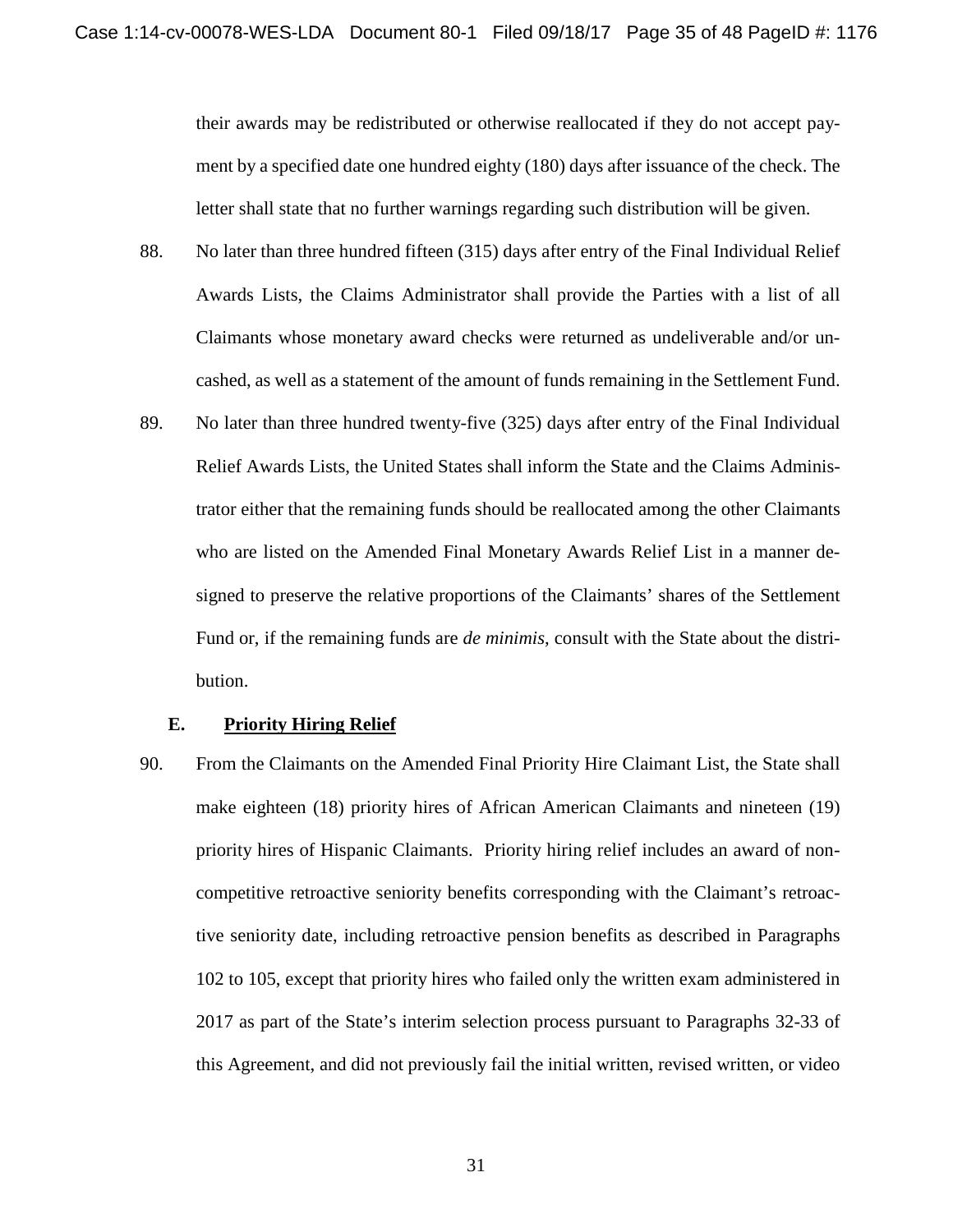exams administered from 2000-2013, shall not be eligible for retroactive pension benefits.

- 91. To count as a priority hire under this Agreement, the person must be a Claimant who is eligible for priority hiring relief as indicated by the Amended Final Priority Hire Claimant List and either:
	- a. Begins academy training in one of the first two (2) academy classes to begin after the Court enters the Final Individual Relief Awards Lists; or
	- b. Is a current RIDOC correctional officer or an officer hired through the interim process described above, who, prior to being hired, failed the initial written exam, the revised written exam, or the video exam between 2000 and 2013 who is credited by the State with noncompetitive retroactive seniority corresponding with the Claimant's retroactive seniority date.
- 92. Nothing in this Agreement shall preclude any Claimant from applying for hire or being hired into the correctional officer position under any of the State's regular selection processes. However, hire of a Claimant under one of the State's regular selection processes, whether or not the hiring predated entry of the Agreement, shall not be counted toward fulfillment of the State's priority hiring obligations under this Agreement, except pursuant to the provisions set forth in Paragraphs 91.b and 101. Hire of a Claimant under one of the State's regular selection processes shall not affect the Claimant's eligibility for monetary relief under this Agreement. The State also may not refuse to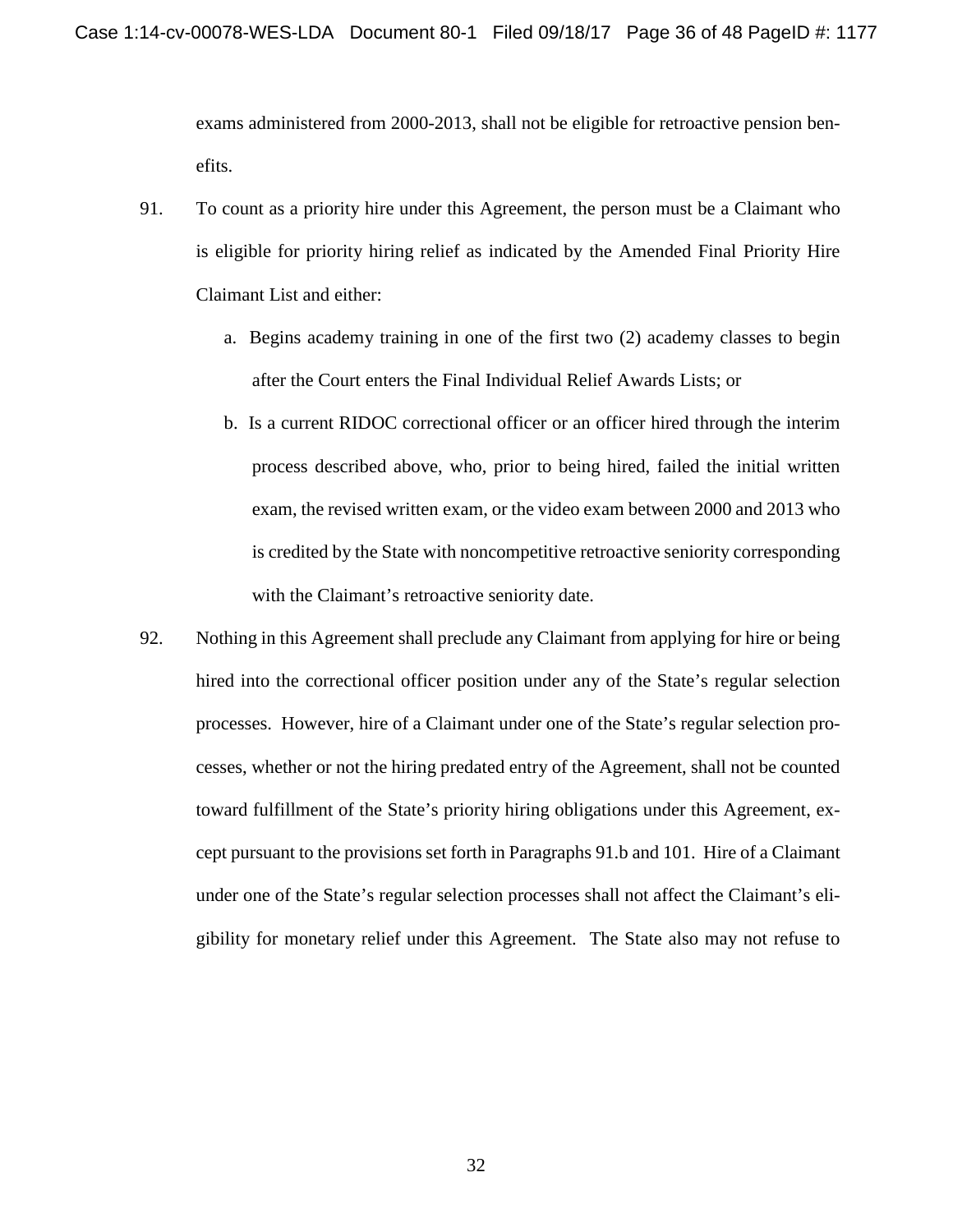select or hire a Claimant under one of its regular selection processes because the Claimant is eligible for individual relief under this Agreement.

93. The State's priority hiring obligation under this Agreement is satisfied upon the hiring of thirty-seven (37) priority hires as set forth in Paragraph 90, or upon the exhaustion of the Amended Final Priority Hire Claimant List.

## **i. Priority Hiring Relief Awarded to Eligible Claimants Identified in Paragraph 91.a**

## **a. Selection Process**

- 94. The State shall require any eligible Claimant seeking priority hiring relief to successfully complete the State's correctional officer screening and selection procedures that are then in effect and required of all other correctional officer applicants. The State shall make reasonable efforts as with all other applicants to accommodate Claimants in scheduling the screening and selection procedures described in this Paragraph.
- 95. The State shall extend to any eligible Claimant seeking priority hiring all rights, privileges, and processes, including disqualification appeals processes that the State regularly extends to applicants for correctional officer positions.
- 96. If the State disqualifies any Claimant listed on the Amended Final Priority Hire Claimant List based on any part of its screening and selection process before fulfilling its priority hiring obligations under the Agreement, the State shall, within ten (10) days of making such determination, send the United States written notice of its determination, the basis of its determination, and any supporting documentation. If the United States disagrees with the State's determination to disqualify any Claimant, it shall notify the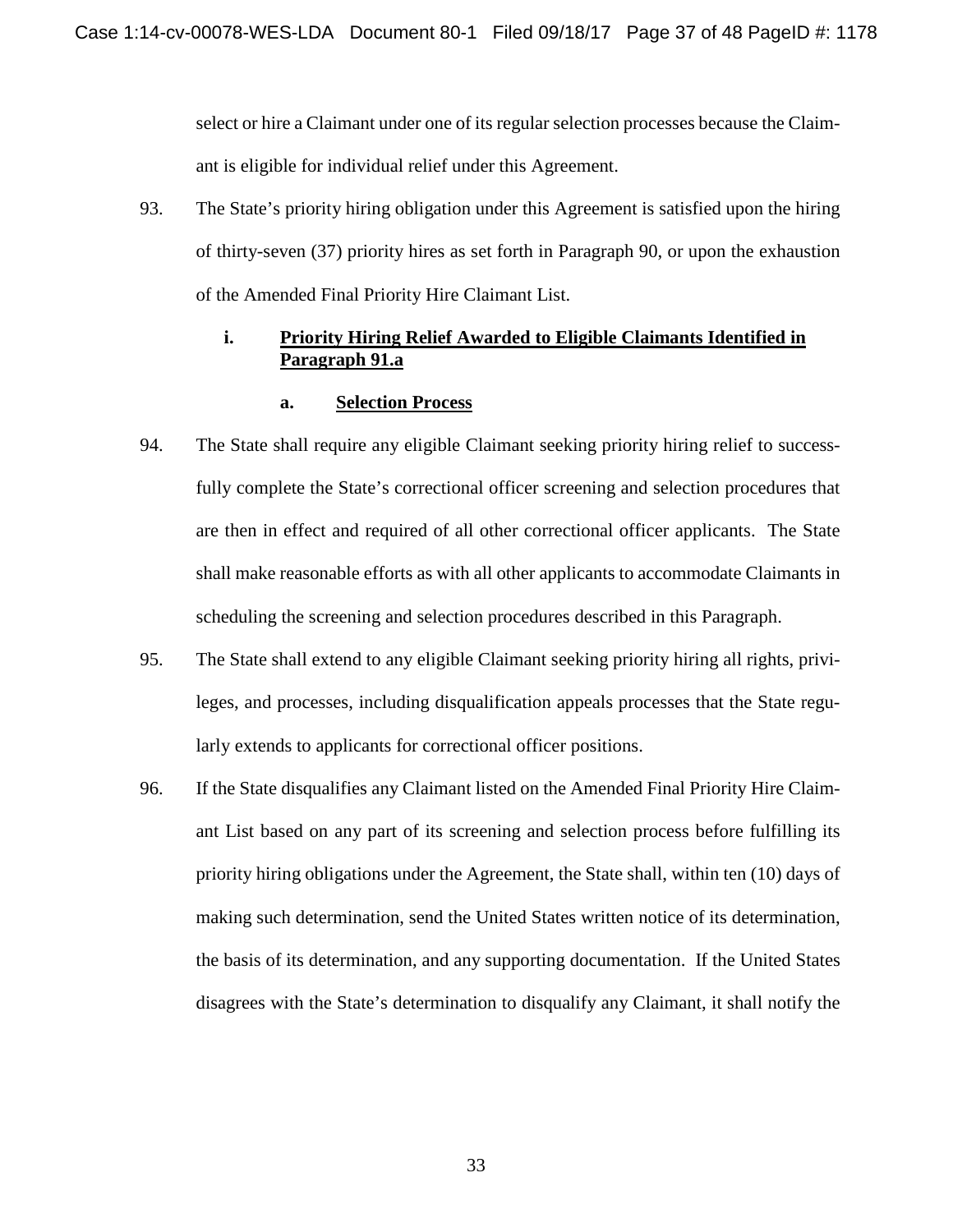State in writing, and the Parties shall make a good faith effort to resolve the disagreement. If the Parties are unsuccessful in that regard, either Party may seek judicial resolution pursuant to the dispute resolution procedures set forth at Paragraph 110.

#### **b. Offer of Priority Hire**

97. The State will provide the Claimant with a written conditional offer of priority hire upon a Claimant's successful completion of the State's correctional officer screening and selection procedures that are then in effect, that are required of all other correctional officer applicants, and that precede the State's ordinary practice of extending conditional offers of hire to correctional officer applicants. The written conditional offer of priority hire will prominently indicate: (i) that the conditional offer is an offer of priority hire being made pursuant to the Agreement; (ii) that upon successful completion of the remaining correctional officer screening and selection procedures that are then in effect, as well as the successful completion of the training academy and the opening of a vacancy for an entry level correctional officer, the Claimant will enter as a correctional officer with the RIDOC, and will be entitled to noncompetitive retroactive seniority corresponding with the Claimant's retroactive seniority date as provided by this Agreement; (iii) the salary and noncompetitive retroactive seniority benefits based on his/her retroactive seniority date that the State will provide upon entry into the Rhode Island Department of Corrections; (iv) the telephone number at which the Claimant may contact the State's Settlement Agreement Compliance Officer with any questions regarding the offer of priority hire; and (v) the date that the Training Academy will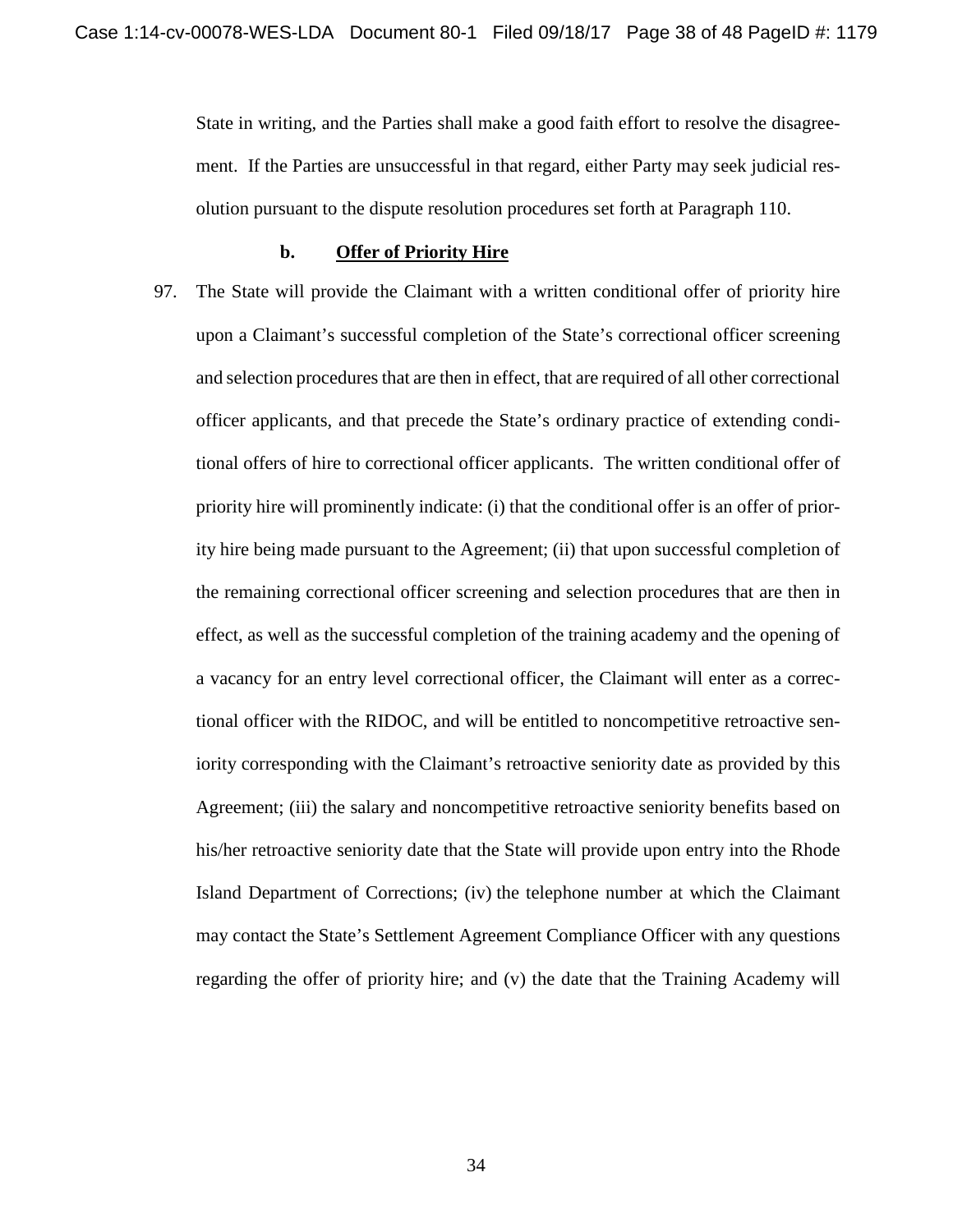begin. On the date that such a conditional offer of priority hire is provided to a Claimant, the State shall send a copy of the conditional offer of priority hire to the United States.

98. If a Claimant (i) fails to accept the State's conditional offer of priority hire; (ii) fails to successfully complete the remaining correctional officer screening and selection procedures that are then in effect and that are required of all other correctional officer applicants; or (iii) fails to report for the training academy on the date directed by the State, except for good cause as determined by the parties, the State's obligation to provide the offer to or make a priority hire of that Claimant ceases. However, such instances shall not constitute priority hiring under Paragraph 91.a and shall not decrease the number of priority hires that the State must make under Paragraph 90.

#### **c. State's Reports to the United States on Claimants Hired**

- 99. No later than thirty (30) days after the beginning of any academy class for which conditional offers of priority hire are made, the State shall provide to the United States a written report identifying: (i) the name of each Claimant who was offered a conditional offer of a priority hire position; (ii) whether each such Claimant accepted the offer of a conditional priority hire position and entered the training academy; (iii) whether each such Claimant is still in the training academy; and (iv) whether any Claimants who were offered a conditional priority hire position did not report to the training academy on the start date identified in the State's final offer of hire, or left the training academy before graduation, as well as the reasons therefore, to the extent such reasons are known by the State.
- 100. No later than thirty (30) days after the completion of any academy class within which conditional priority hires attended, the State shall provide to the United States a written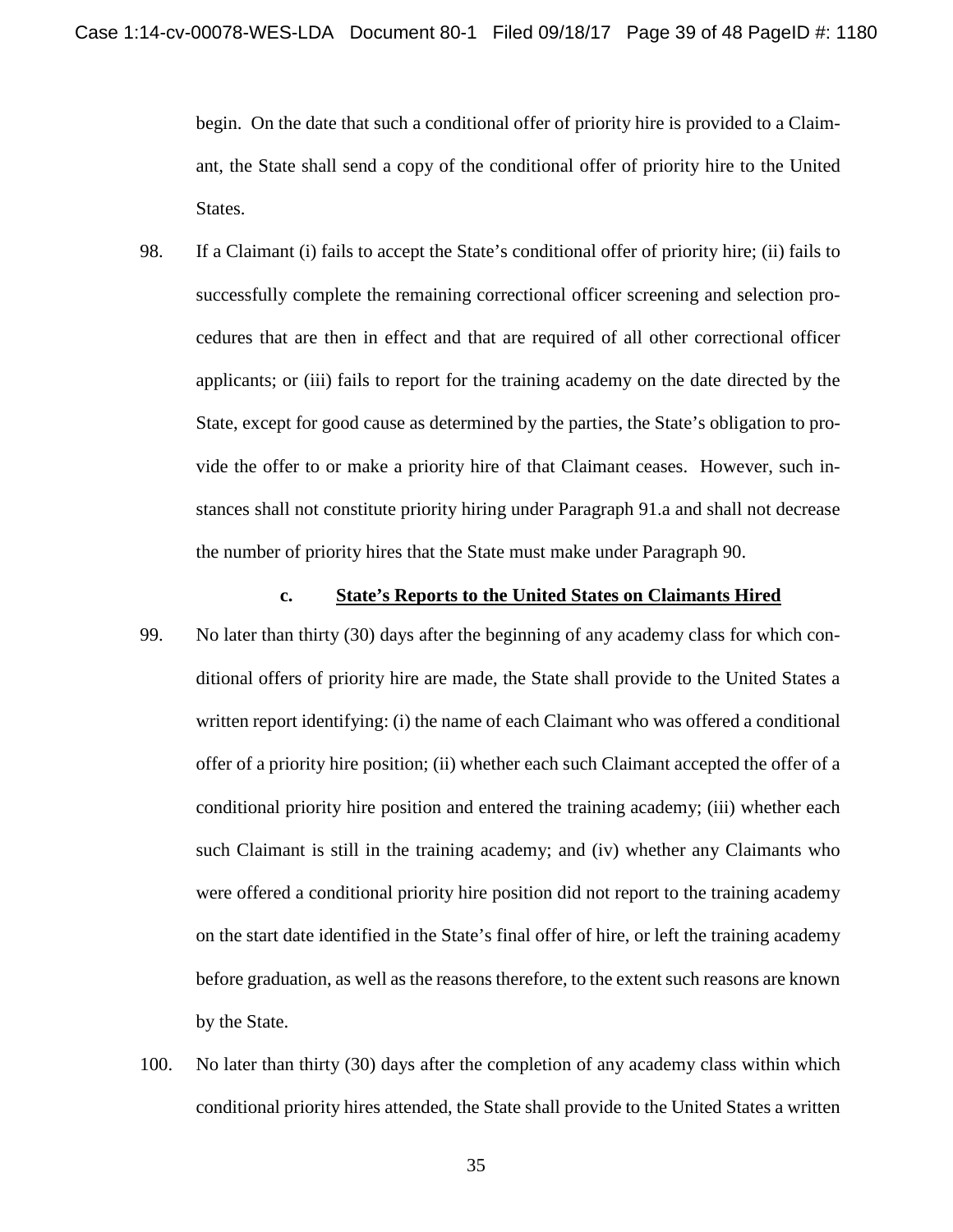report identifying those Claimants who successfully completed academy training and those who did not successfully complete academy training. For Claimants who did not successfully complete academy training, the report shall include a statement of the reason(s) that the Claimant did not complete academy training, along with all available documentation relating to such reason(s).

#### **ii. Priority Hiring Relief Awarded to Incumbent Correctional Officers Pursuant to Paragraph 91.b**

101. No more than fifteen (15) incumbent RIDOC correctional officers who are eligible Claimants listed on the Amended Final Priority Hire Claimant List may count toward the State's priority hiring obligation pursuant to Paragraph 90, unless, upon the State's request, the United States provides written consent permitting the State to exceed this limit. All such officers shall be credited with noncompetitive retroactive seniority corresponding with their retroactive seniority dates. The State will notify the United States in writing of any Claimants who are awarded priority hiring relief who currently serve as incumbent RIDOC correctional officers within thirty (30) days of any such award of priority hiring relief, and subsequently those hired through the interim selection process, including providing the United States with the names of the Claimants and details on the noncompetitive retroactive seniority credited to the Claimants, including salary adjustments.

### **iii. Retroactive Pension Benefits**

102. The State shall make employer-side contributions to the Employees' Retirement System of Rhode Island ("ERSRI") for each priority hire in an amount to be determined once all thirty-seven (37) priority hires are made or, if there are fewer than thirty-seven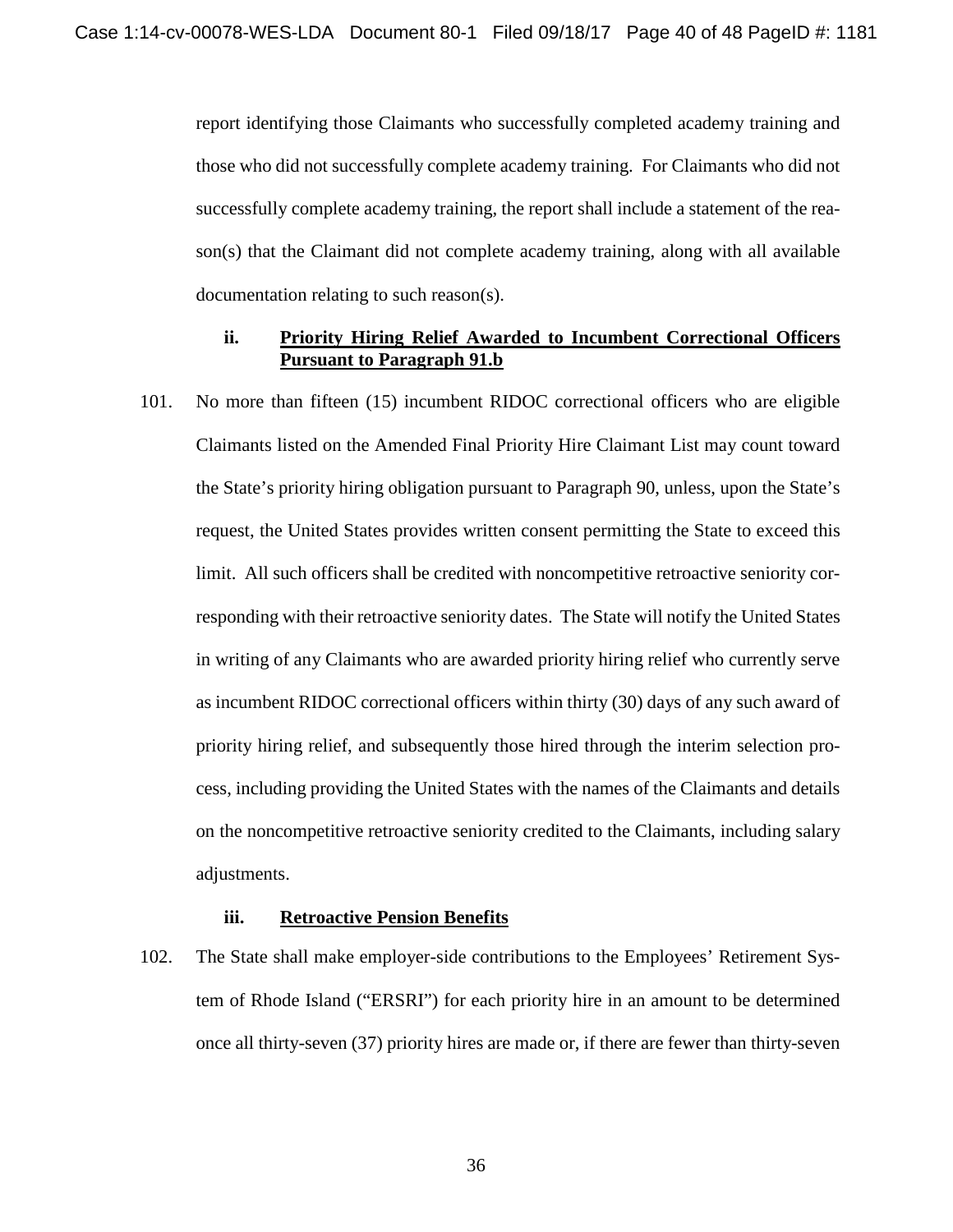(37) Claimants on the Amended Final Priority Hire Claimant List who are not disqualified from the screening and selection process pursuant to Paragraph 96, when all such Claimants are hired.

- 103. The State's employer-side pension contributions to ERSRI shall not exceed a total of ninety-six (96) years of credit for all priority hires.
	- a. The State shall make employer-side pension contributions to ERSRI in the following amounts, if the sum of all priority hires' years of pension credit is equal to or less than ninety-six (96): Priority hires who were disqualified by failure of the initial written, revised written, or video exam in 2000 or 2001 will receive five (5) years of pension credit; those disqualified in 2004 or 2006 will receive four (4) years of pension credit; those disqualified in 2007 or 2008 will receive three (3) years of pension credit; those disqualified in 2011 will receive two (2) years of pension credit; and those disqualified in 2013 will receive one (1) year of pension credit.
	- b. If the sum of all priority hires' years of pension credit exceeds ninety-six (96), the State shall make employer-side pension contributions to ERSRI of a total value equal to ninety-six (96) years of pension credit, to be distributed among priority hires in accordance with the structure of the years of credit described in Paragraph 103.a.
	- c. For those incumbent correctional officers who are awarded priority hiring relief pursuant to Paragraph 91.b, the State shall make employer-side pension contributions to ERSRI. Such Claimants shall be credited one (1) year of pension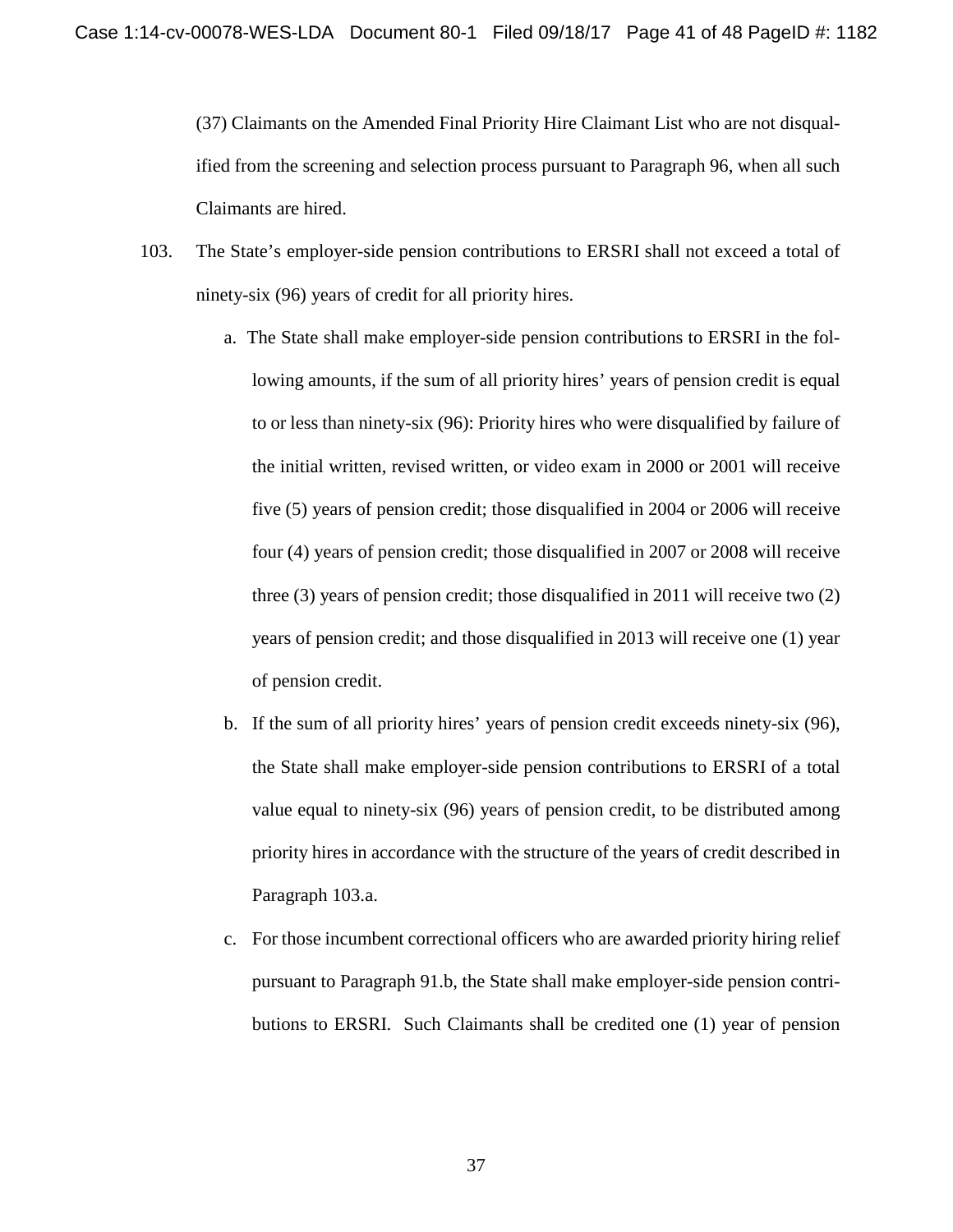credit for every three (3) years of time that passed between the Claimant's retroactive seniority date and the date on which the Claimant in fact started academy training. These amounts of pension credit will also count toward the ninety-six (96) years of pension credit.

- d. Priority hires who failed only the written exam administered in 2017 as part of the State's interim selection process pursuant to Paragraphs 32-33 of this Agreement, and did not previously fail the initial written, revised written, or video exams administered from 2000-2013, shall not be eligible for retroactive pension benefits.
- 104. At the time the State credits a priority hire with noncompetitive retroactive seniority corresponding with the Claimant's retroactive seniority date, the State shall offer to each priority hire, in writing, the opportunity to make retroactive employee-side contributions to ERSRI. A copy of the written offer shall be provided by the State to the United States and shall explain that priority hires will be permitted to make retroactive employee-side contributions to ERSRI by lump sum payment, by payroll deduction specified in an installment pursuant R. I. Gen. Laws § 36-9-47 available to all State employees, or by roll over of pre-tax dollars from a qualified plan such as a  $401(k)$ , to the extent permitted by applicable state or federal law, and subject to any terms or conditions applicable to a qualified plan such as a  $401(k)$ . The written offer will also explain that if retroactive employee-side contributions are not made within the designated time period as set forth in state law or under the pension system, the priority hire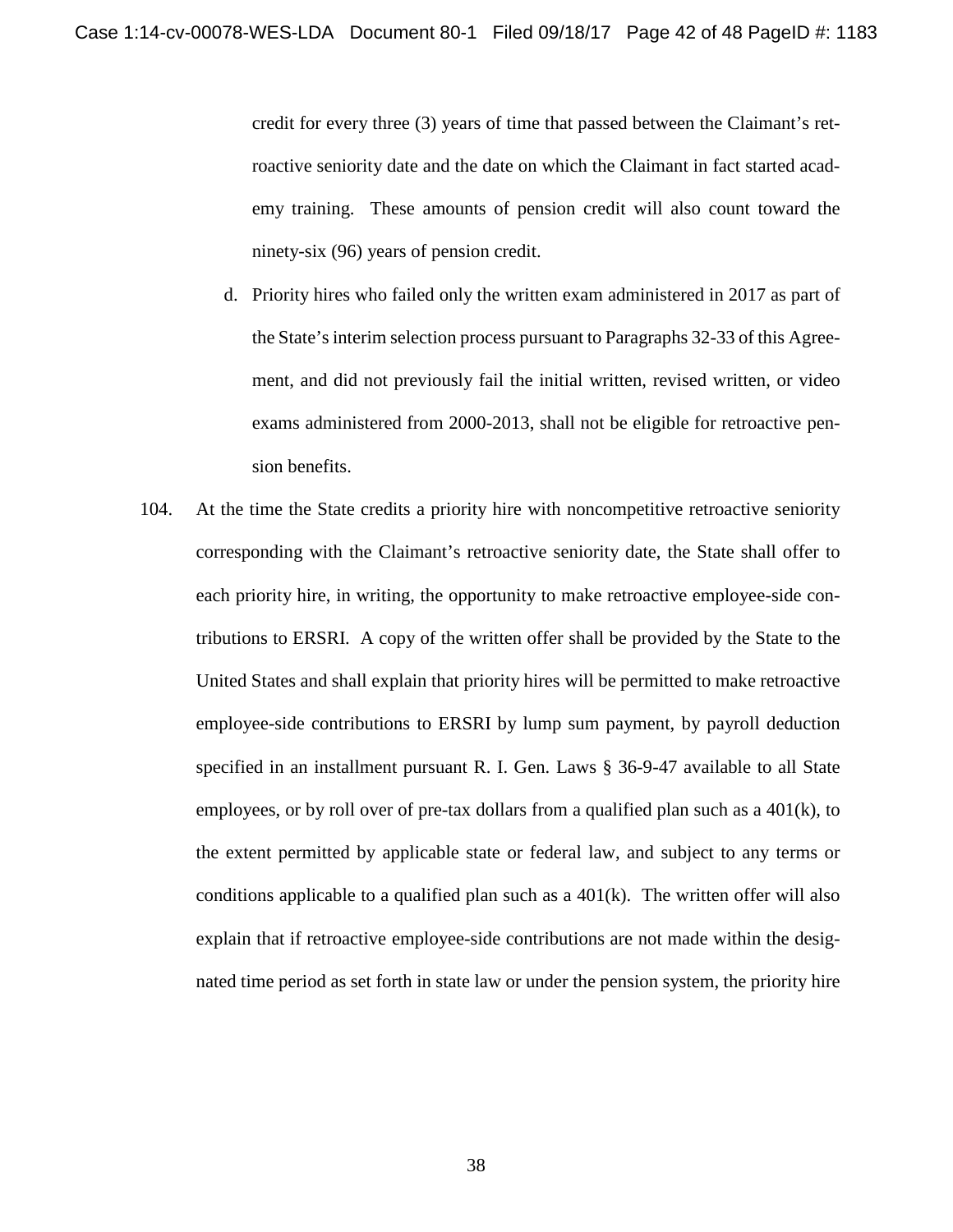will not be eligible for the pension credits described in Paragraphs 102 and 103 of this Agreement.

105. At the time the State credits a priority hire with noncompetitive retroactive seniority corresponding with the Claimant's retroactive seniority date, the State shall offer to each priority hire, in writing, the opportunity to create a 457(b) retirement account as with all other correctional officers. A copy of the written offer shall be provided by the State to the United States. The 457(b) retirement account offered by the State will be separate from (and in addition to) the pension plan each State employee has with ERSRI.

## **IX. RECORD KEEPING AND COMPLIANCE MONITORING**

- 106. While this Agreement remains in effect, the State shall maintain all of the following records:
	- a. All applications for the correctional officer position;
	- b. All non-privileged documents relating to the screening, evaluation, or selection of applicants for the position of correctional officer, other than documents the State is contractually obligated to return to a test developer after use thereof;
	- c. All data and documents relating to the administration of any selection device adopted or utilized pursuant to this Agreement, including those described in Paragraphs 33 and 35;
	- d. All non-privileged documents known to the State relating to written or verbal complaints made by any person or organization regarding discrimination on the basis of Hispanic national origin or African American race arising from the State's use of the interim selection process pursuant to Paragraphs 32-33, or the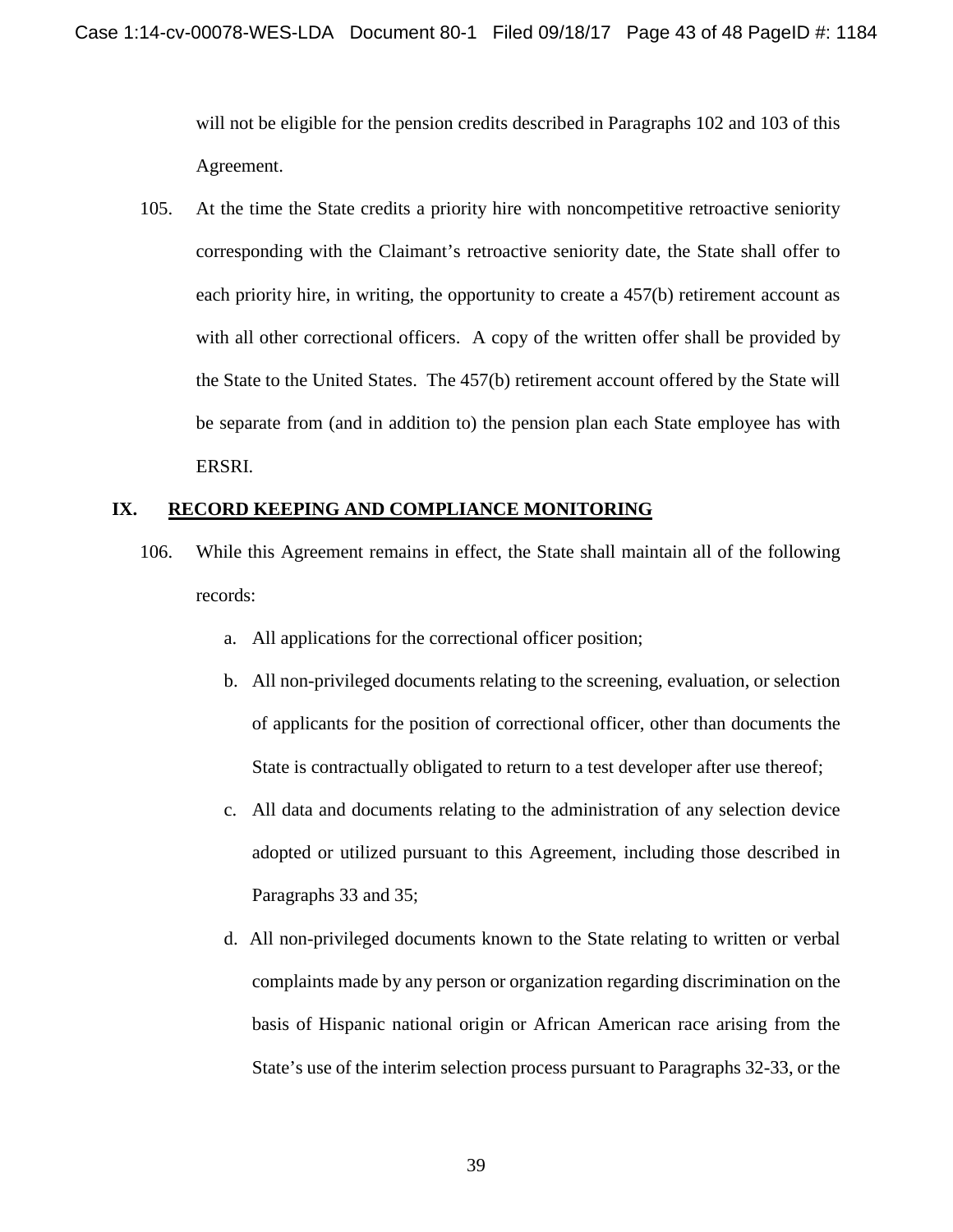State's use of new hiring procedures pursuant to Paragraphs 34-39 of this Agreement;

- e. All non-privileged documents relating to the evaluation, selection, designation, and/or employment of priority hires under this Agreement; and
- f. All other non-privileged documents relating to the State's compliance with the requirements of this Agreement, including but not limited to documents relating to the payment or award of individual relief to any Claimant under this Agreement.
- 107. Except as otherwise provided in this Agreement, the State will make available to the United States, no later than thirty (30) days after the United States so requests in writing, any non-privileged records maintained in accordance with Paragraph 106 and any additional non-privileged documents reasonably relating to any dispute arising under the Agreement. If such requests become unduly burdensome on the State, relief may be sought from the Court.
- 108. When possible, all records furnished to the United States shall be provided in a computer-readable format to be agreed upon by the Parties prior to production.
- 109. Within thirty (30) days after the United States so requests in writing, the State shall make available in Providence for interview or deposition (at the United States' option) any agent, employee, or official of the State who the United States reasonably believes has non-privileged knowledge or information necessary to verify the State's compli-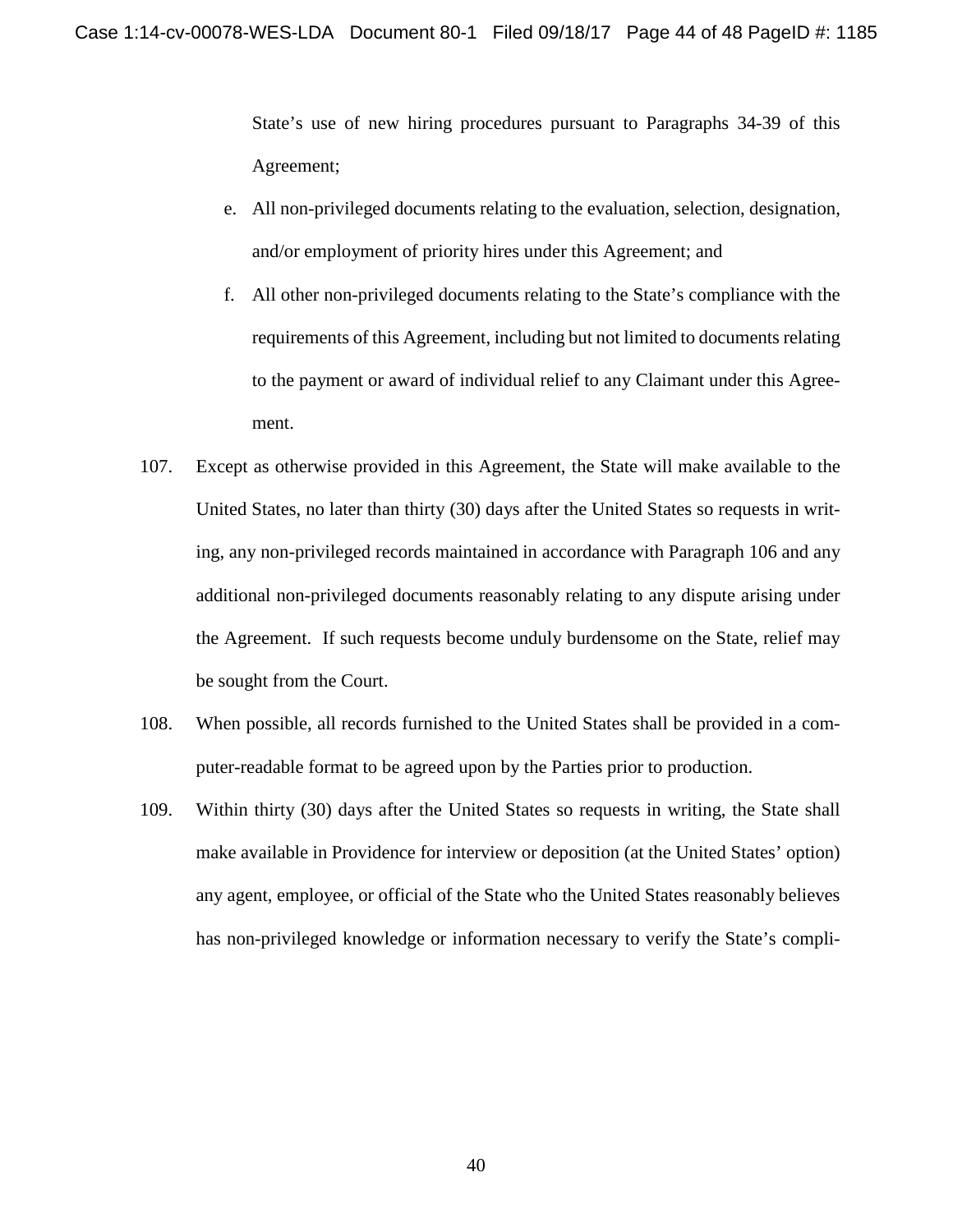ance with the terms of this Agreement or to resolve a dispute arising under this Agreement. The State may likewise interview or depose any witness with non-privileged knowledge or information regarding the matter in dispute.

## **X. DISPUTE RESOLUTION**

110. The Parties shall attempt in good faith to resolve informally any disputes that arise under this Agreement. If the Parties are unable to resolve the dispute expeditiously, either party may submit the disputed issue to the Court for resolution upon fifteen (15) days written notice to the other party, unless a different time period has been specified elsewhere in the Agreement.

## **XI. DURATION OF THE SETTLEMENT AGREEMENT**

- 111. Provided there are no outstanding disputes being resolved pursuant to Paragraph 110, this Agreement shall be dissolved without further order of the Court upon the completion of the following:
	- a. Fulfillment of the Parties' obligations regarding General Injunctive Relief set forth in Section V of this Agreement;
	- b. Completion of the process regarding issuance of monetary award checks set forth in Paragraphs 81 through 89 of this Agreement; and
	- c. The passage of forty-five (45) days after the date the State provides the last of the reports and statements regarding priority hiring relief required by Paragraphs 99 and 100 of the Agreement.
- 112. The Parties will promptly file with the Court a notification of the fulfillment of all obligations set forth under Paragraph 111 and request that this action be dismissed.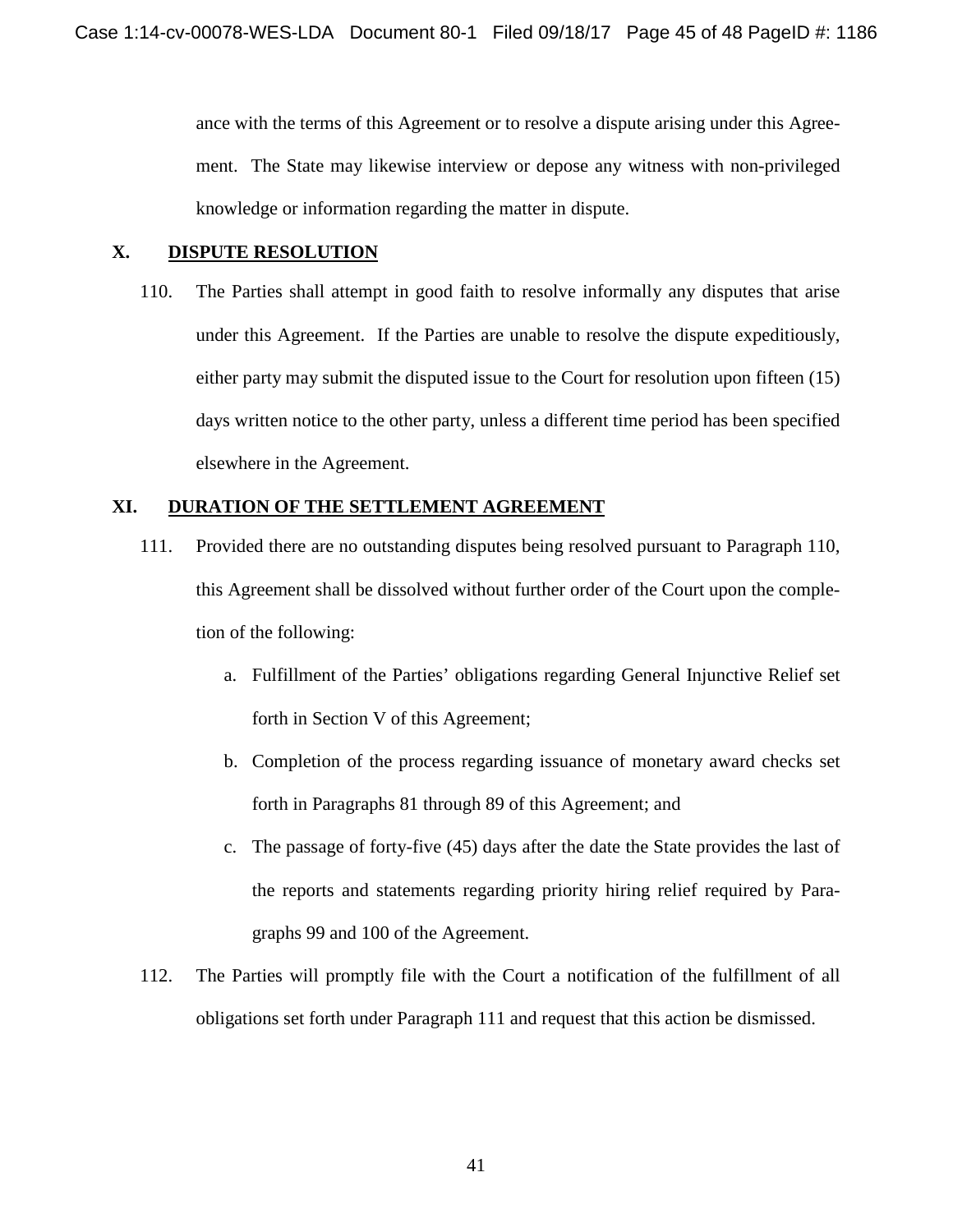#### **XII. COSTS AND FEES**

- 113. The United States shall bear all of the costs incurred by the Claims Administrator in the implementation of the Agreement, including the cost of all notification and publication procedures described above.
- 114. Other than the payment of costs pursuant to Paragraph 113, each party shall bear its own costs, and other expensesincurred as a result of obligationsimposed by this Agreement.
- 115. Each party shall bear its own costs, attorneys' fees, and other expenses incurred in this litigation.

### **XIII. MISCELLANEOUS**

- 116. The Court shall retain jurisdiction over this Agreement for the purpose of resolving any disputes or entering any orders that may be appropriate to implement the Agreement until the obligations set forth in Paragraph 111 have been met.
- 117. The Parties shall, at a minimum, meet quarterly (in person or by telephone, at the option of the Parties) during the duration of the Agreement to discuss any issues relevant to implementation of the Agreement.
- 118. If there is any conflict between this Agreement and the requirements of any state or local law or regulation, the terms of this Agreement and Federal law shall control.
- 119. This Agreement constitutes the entire agreement of the Parties, and supersedes all prior agreements, representations, negotiations, and undertakings not set forth or incorporated herein.
- 120. Unless the United States has given express prior authorization for communication by other means, all written information and documents required to be delivered under this Agreement to the United States by the State shall be sent via overnight delivery to: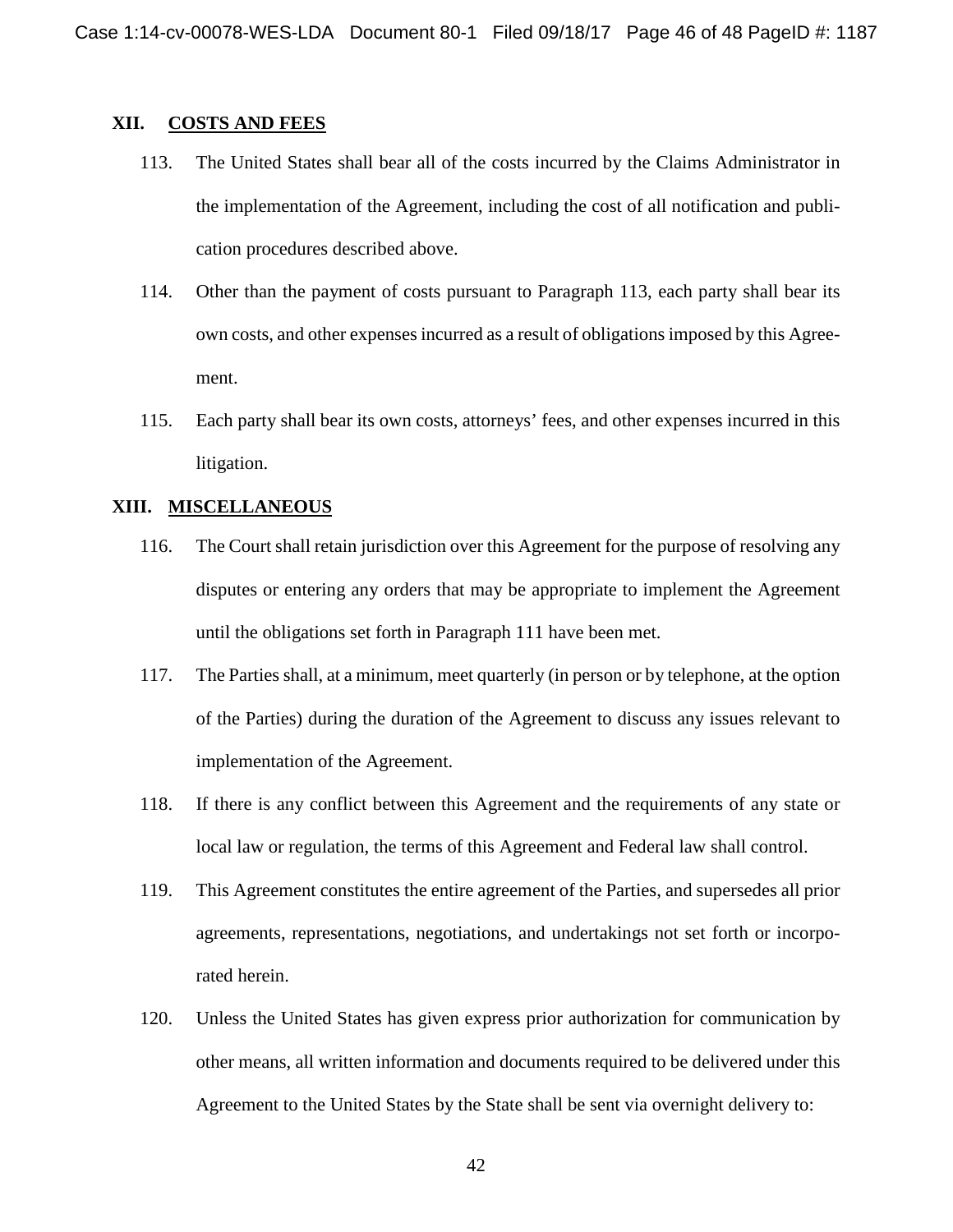Rhode Island Department of Corrections Settlement Team Employment Litigation Section U.S. Department of Justice Civil Rights Division PHB, Room 4500 601 D Street NW Washington, DC 20579

121. Unless the State has given express prior authorization for communication by other means, all written information and documents required to be delivered under this Agreement to the State by the United States shall be sent via overnight delivery to:

> Rhode Island Office of the Attorney General Attention: United States v. Rhode Island Department of Corrections Team 150 South Main Street Providence, RI 02903

- 122. If any provision of this Agreement is found to be unlawful, only the specific provision in question shall be affected, and the other provisions will remain in full force and effect.
- 123. Final entry of this Agreement constitutes the entry of final judgment within the meaning of Rule 54 of the Federal Rules of Civil Procedure as to all claims asserted in this action.

It is so ORDERED, this day of  $\qquad \qquad$ , 2017.

\_\_\_\_\_\_\_\_\_\_\_\_\_\_\_\_\_\_\_\_\_\_\_\_\_\_\_\_\_\_\_\_\_\_\_\_\_\_\_\_\_\_ JUDGE WILLIAM E. SMITH UNITED STATES DISTRICT JUDGE